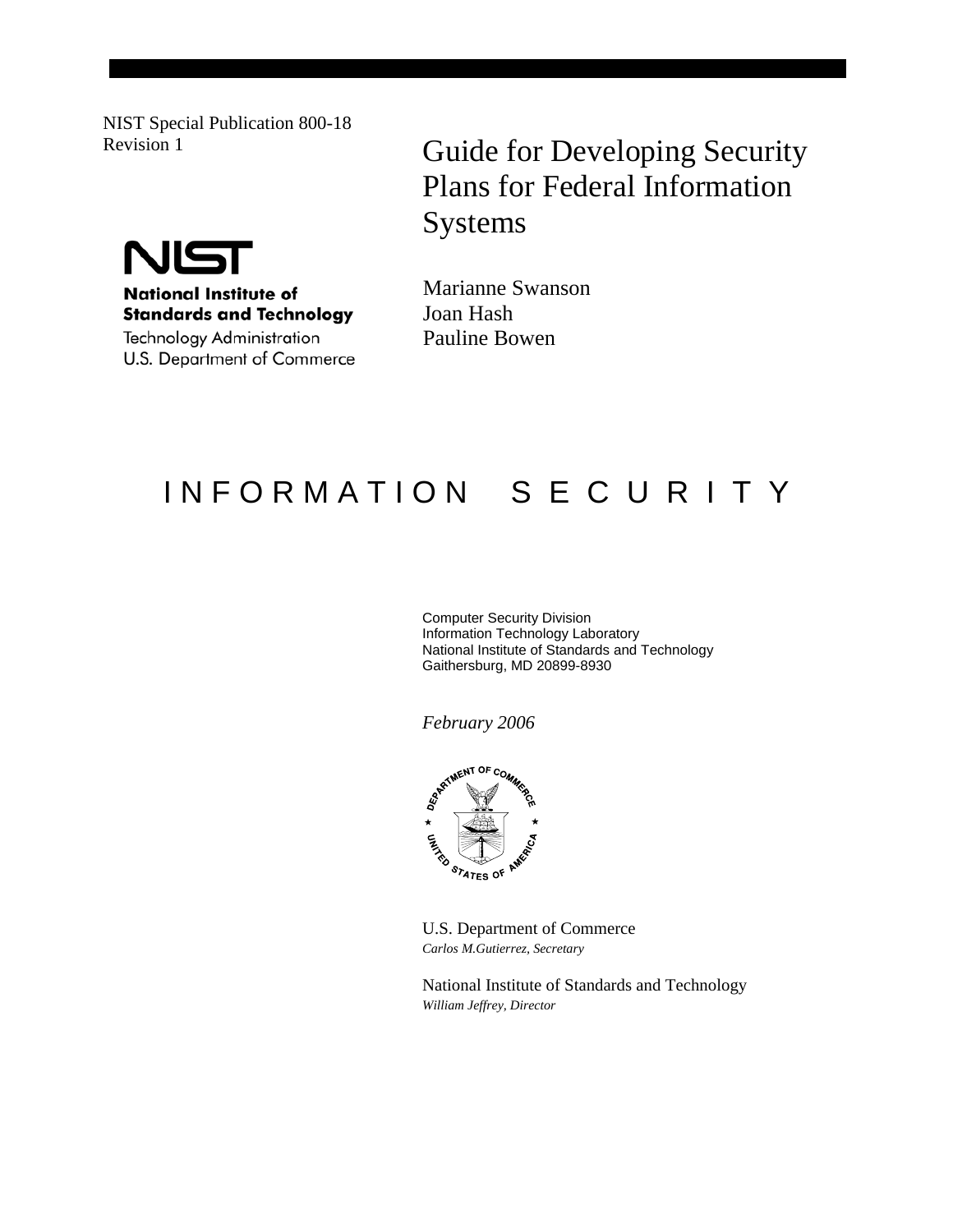# **Reports on Information Systems Technology**

The Information Technology Laboratory (ITL) at the National Institute of Standards and Technology promotes the United States economy and public welfare by providing technical leadership for the Nation's measurement and standards infrastructure. ITL develops tests, test methods, reference data, proof-of-concept implementations, and technical analyses to advance the development and productive use of information technology. ITL's responsibilities include the development of management, administrative, technical, and physical standards and guidelines for the cost-effective security and privacy of non-national-security-related information in federal information systems. This Special Publication 800 series reports on ITL's research, guidelines, and outreach efforts in information system security and its collaborative activities with industry, government, and academic organizations.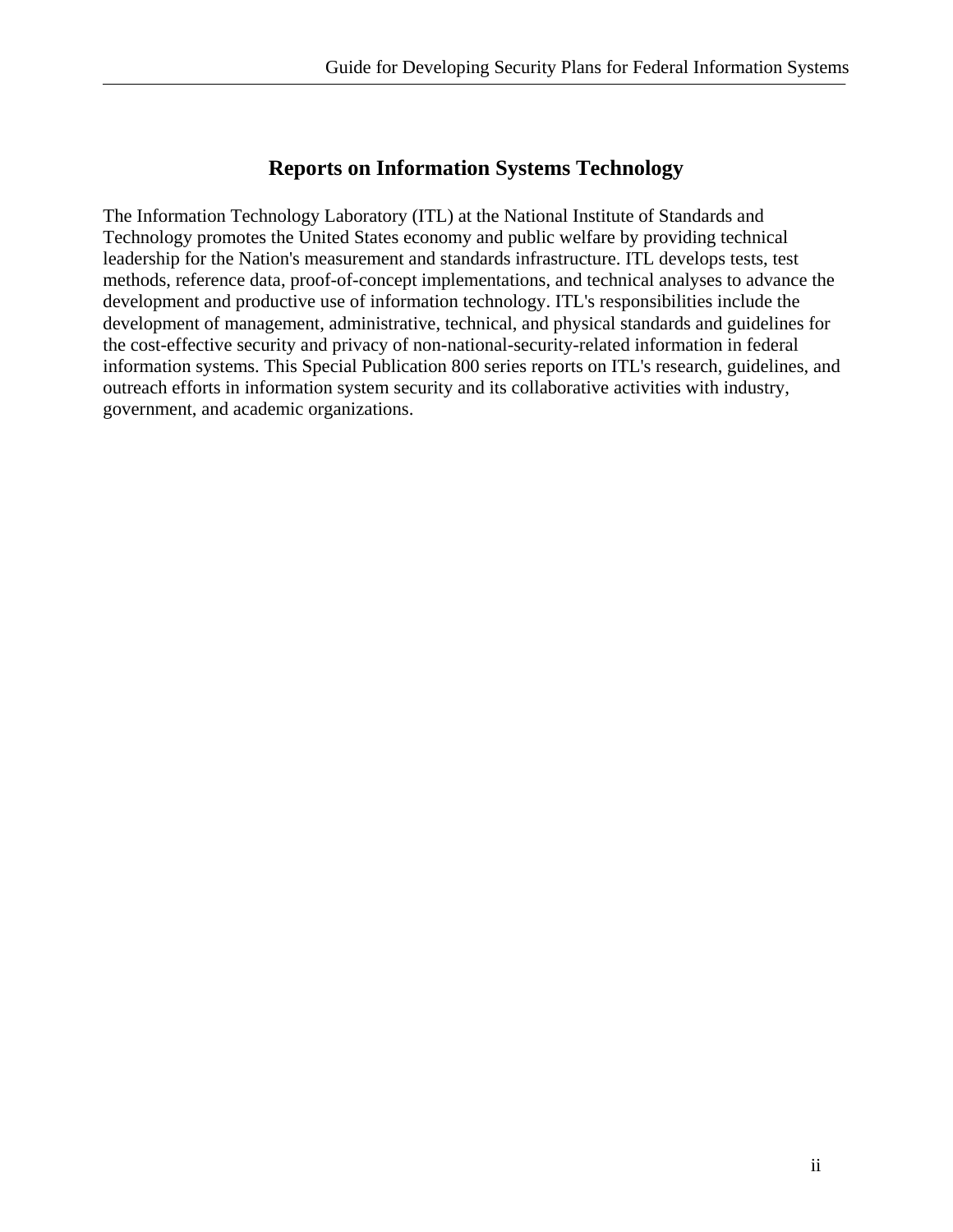# **Authority**

This document has been developed by the National Institute of Standards and Technology (NIST) in furtherance of its statutory responsibilities under the Federal Information Security Management Act of 2002, Public Law 107-347.

NIST is responsible for developing standards and guidelines, including minimum requirements, for providing adequate information security for all agency operations and assets, but such standards and guidelines shall not apply to national security systems. This guideline is consistent with the requirements of the Office of Management and Budget (OMB) Circular A-130, Section 8b(3), Securing Agency Information Systems, as analyzed in A-130, Appendix IV: Analysis of Key Sections. Supplemental information is provided in A-130, Appendix III.

This guideline has been prepared for use by federal agencies. It may be used by nongovernmental organizations on a voluntary basis and is not subject to copyright. (Attribution would be appreciated by NIST.)

Nothing in this document should be taken to contradict standards and guidelines made mandatory and binding on federal agencies by the Secretary of Commerce under statutory authority. Nor should these guidelines be interpreted as altering or superseding the existing authorities of the Secretary of Commerce, Director of the OMB, or any other federal official.

Certain commercial entities, equipment, or materials may be identified in this document in order to describe an experimental procedure or concept adequately. Such identification is not intended to imply recommendation or endorsement by the National Institute of Standards and Technology, nor is it intended to imply that the entities, materials, or equipment are necessarily the best available for the purpose.

l,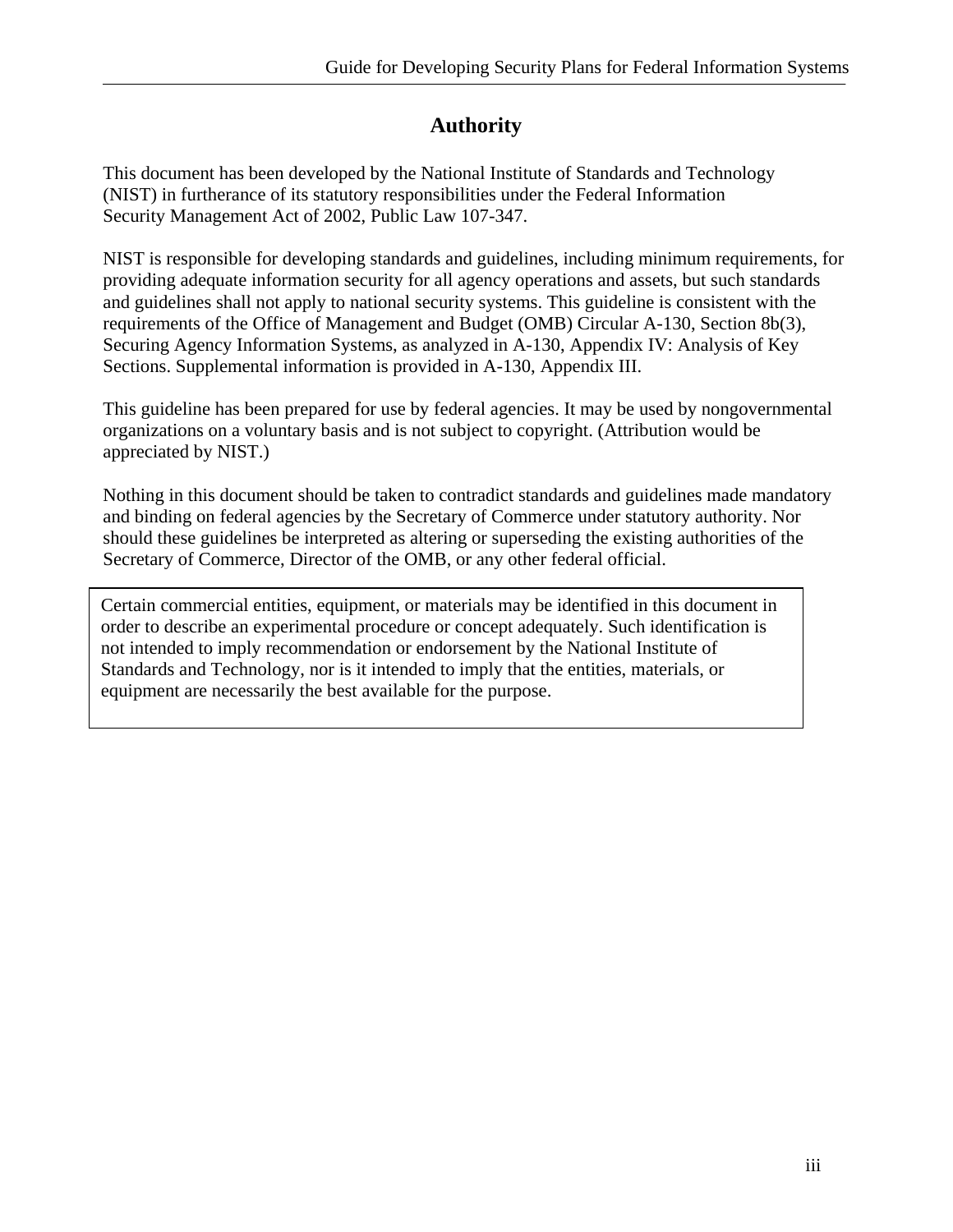# **Acknowledgements**

The National Institute of Standards and Technology would like to acknowledge the authors of the original NIST Special Publication 800-18, *Guide for Developing Security Plans for Information Technology System.* The original document was used as the foundation for this revision. Additionally, thank you to all the NIST staff that reviewed and commented on the document.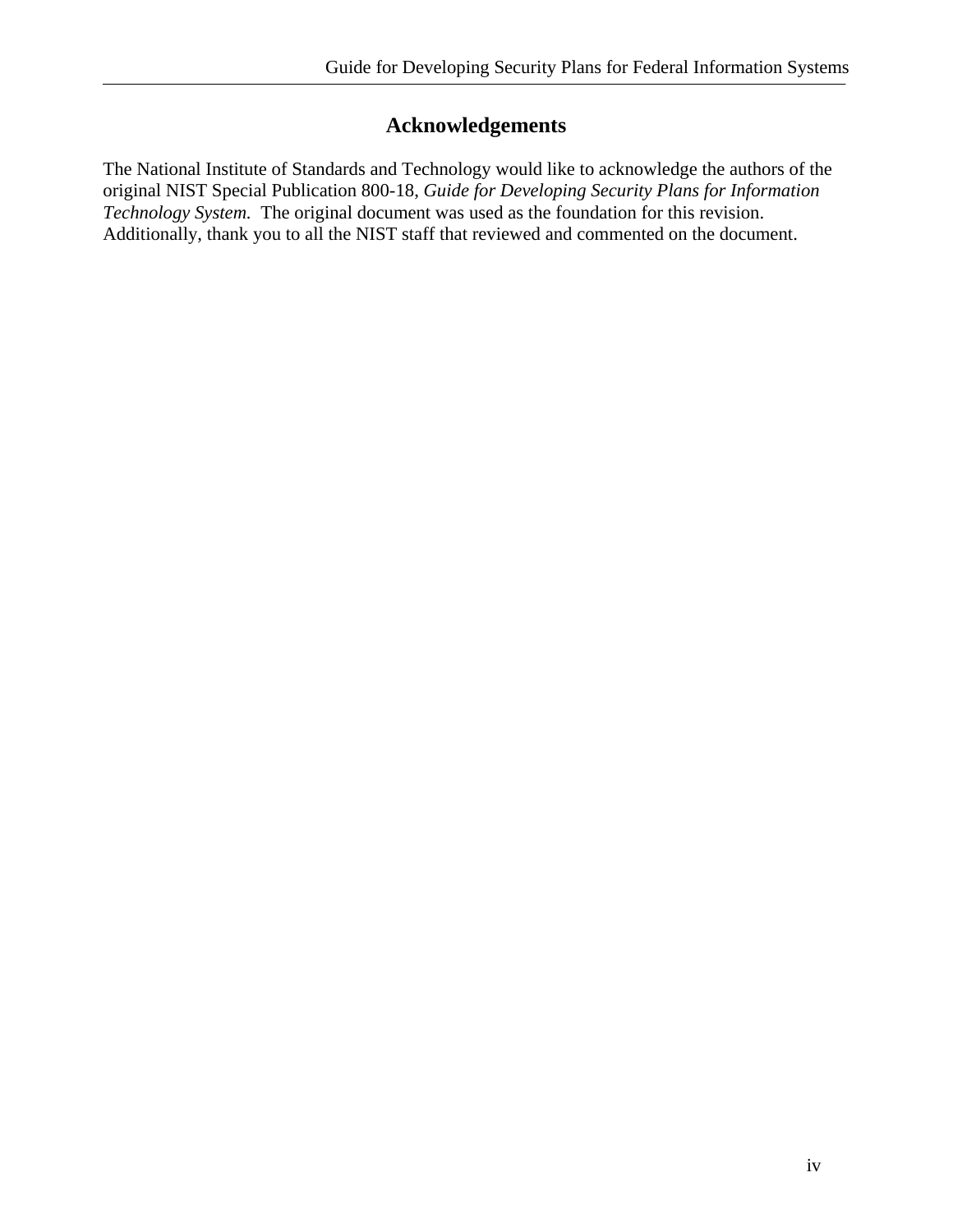# **Table of Contents**

| 1.4 SYSTEMS INVENTORY AND FEDERAL INFORMATION PROCESSING STANDARDS (FIPS 199)  2 |  |
|----------------------------------------------------------------------------------|--|
| 1.5 MAJOR APPLICATIONS, GENERAL SUPPORT SYSTEMS, AND MINOR APPLICATIONS  2       |  |
|                                                                                  |  |
|                                                                                  |  |
|                                                                                  |  |
|                                                                                  |  |
|                                                                                  |  |
|                                                                                  |  |
|                                                                                  |  |
|                                                                                  |  |
|                                                                                  |  |
|                                                                                  |  |
|                                                                                  |  |
|                                                                                  |  |
|                                                                                  |  |
|                                                                                  |  |
|                                                                                  |  |
|                                                                                  |  |
|                                                                                  |  |
|                                                                                  |  |
|                                                                                  |  |
|                                                                                  |  |
|                                                                                  |  |
|                                                                                  |  |
|                                                                                  |  |
|                                                                                  |  |
|                                                                                  |  |
|                                                                                  |  |
|                                                                                  |  |
|                                                                                  |  |
|                                                                                  |  |
|                                                                                  |  |
|                                                                                  |  |
|                                                                                  |  |
|                                                                                  |  |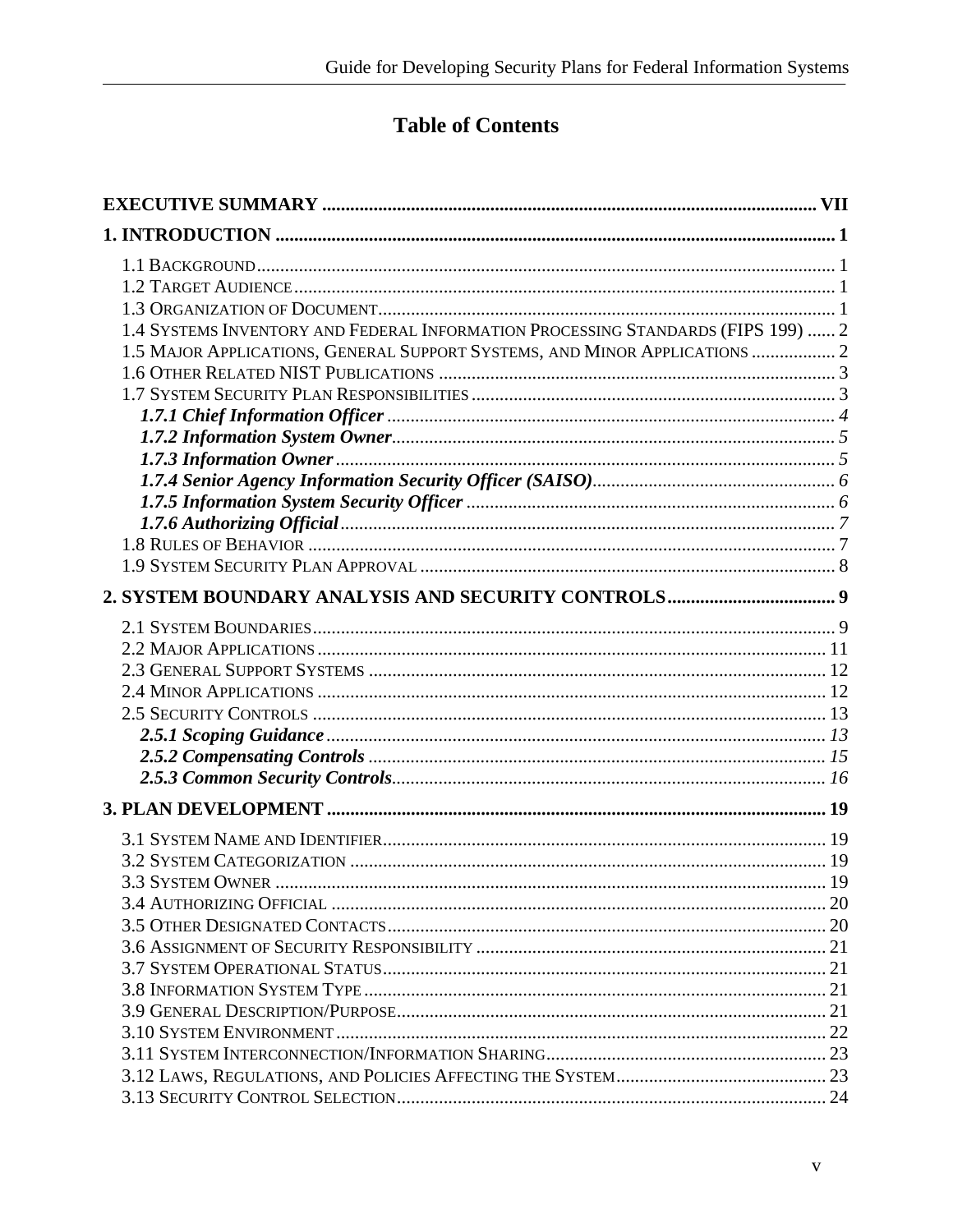| APPENDIX A: SAMPLE INFORMATION SYSTEM SECURITY PLAN TEMPLATE 27 |  |
|-----------------------------------------------------------------|--|
|                                                                 |  |
|                                                                 |  |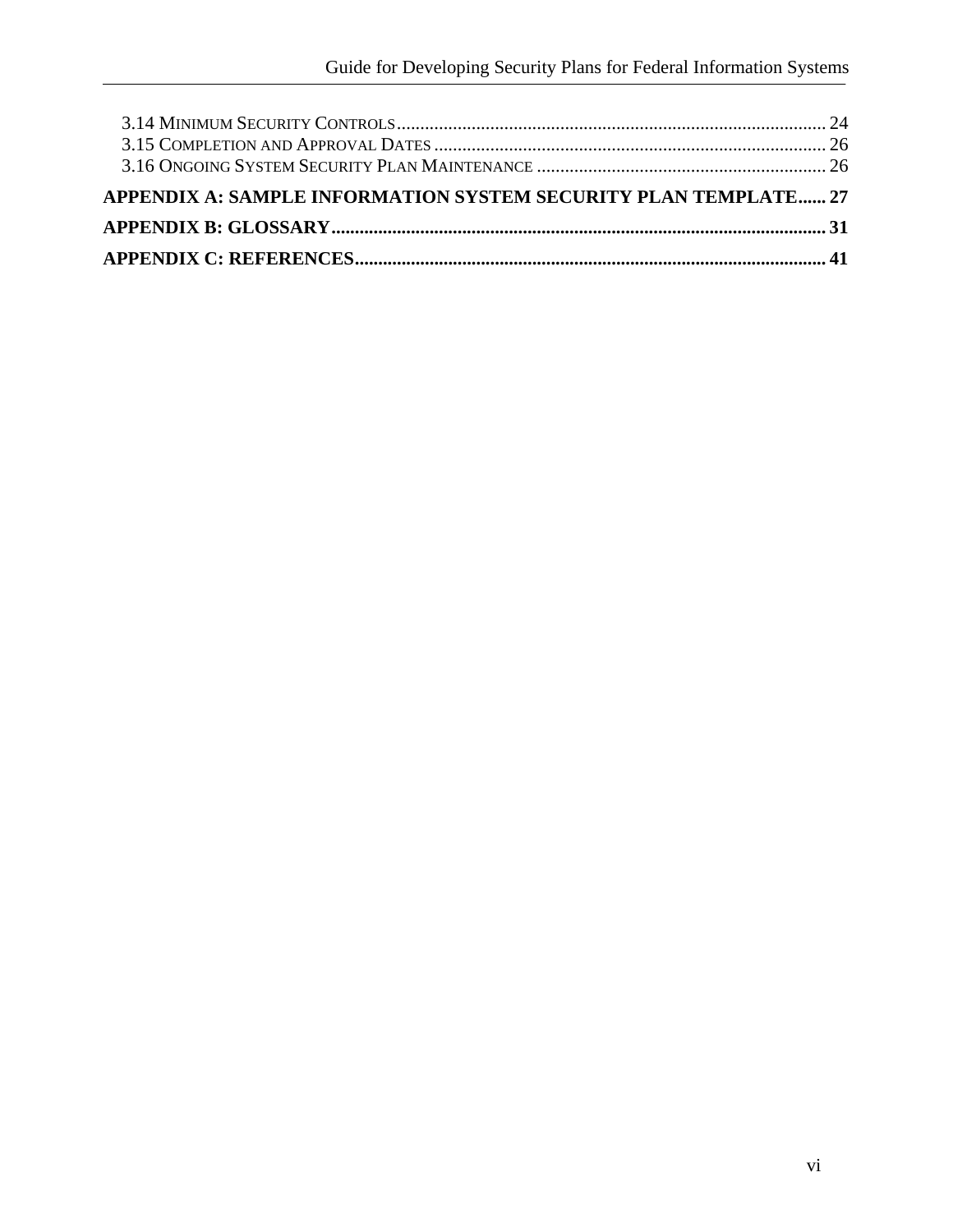# <span id="page-6-0"></span>**Executive Summary**

The objective of system security planning is to improve protection of information system resources. All federal systems have some level of sensitivity and require protection as part of good management practice. The protection of a system must be documented in a system security plan. The completion of system security plans is a requirement of the Office of Management and Budget (OMB) Circular A-130, "Management of Federal Information Resources," Appendix III, "Security of Federal Automated Information Resources," and" Title III of the E-Government Act, entitled the Federal Information Security Management Act (FISMA).

The purpose of the system security plan is to provide an overview of the security requirements of the system and describe the controls in place or planned for meeting those requirements. The system security plan also delineates responsibilities and expected behavior of all individuals who access the system. The system security plan should be viewed as documentation of the structured process of planning adequate, cost-effective security protection for a system. It should reflect input from various managers with responsibilities concerning the system, including information owners, the system owner, and the senior agency information security officer (SAISO). Additional information may be included in the basic plan and the structure and format organized according to agency needs, so long as the major sections described in this document are adequately covered and readily identifiable.

In order for the plans to adequately reflect the protection of the resources, a senior management official must authorize a system to operate. The authorization of a system to process information, granted by a management official, provides an important quality control. By authorizing processing in a system, the manager accepts its associated risk.

Management authorization should be based on an assessment of management, operational, and technical controls. Since the system security plan establishes and documents the security controls, it should form the basis for the authorization, supplemented by the assessment report and the plan of actions and milestones. In addition, a periodic review of controls should also contribute to future authorizations. Re-authorization should occur whenever there is a significant change in processing, but at least every three years.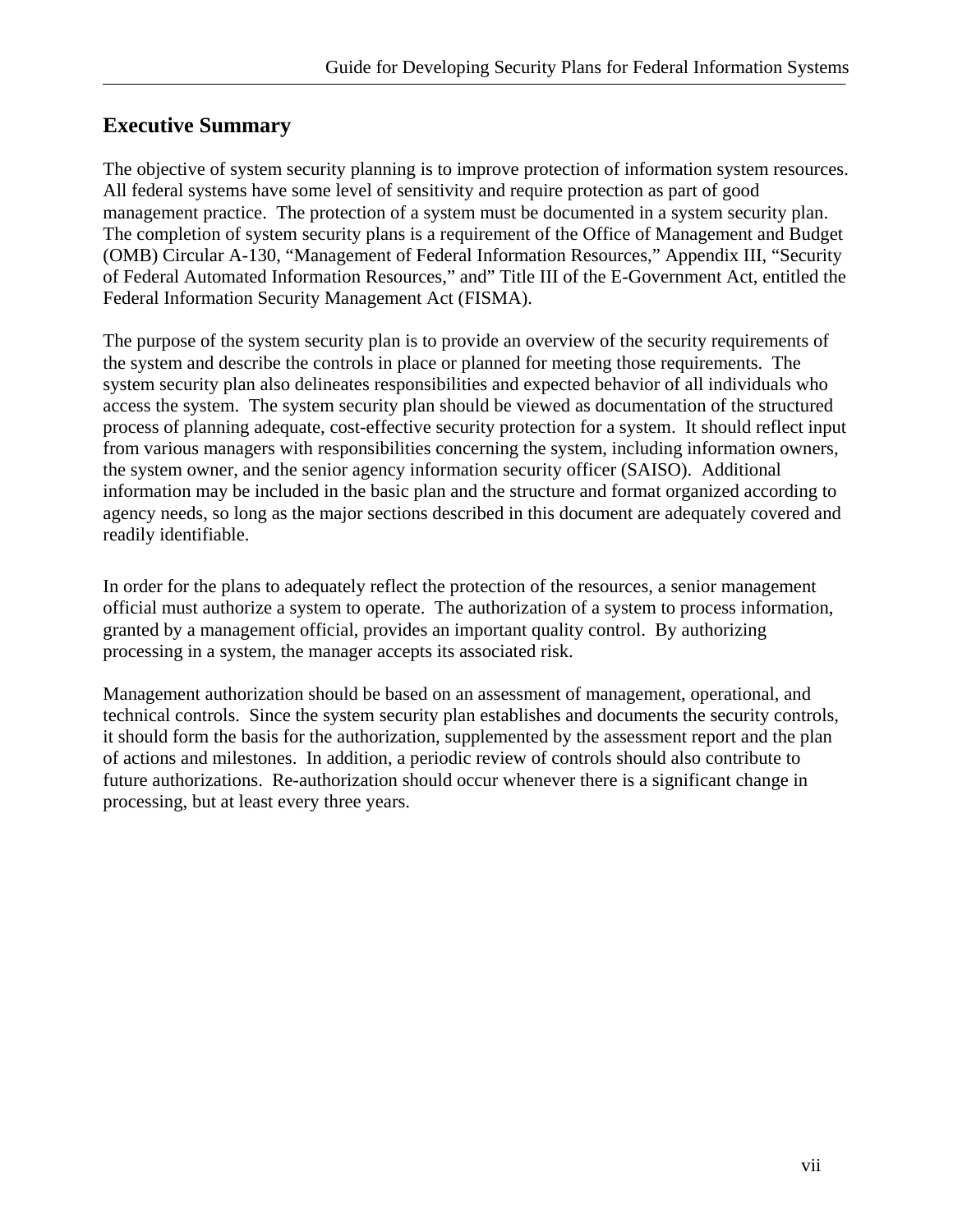# <span id="page-7-0"></span>**1. Introduction**

Today's rapidly changing technical environment requires federal agencies to adopt a minimum set of security controls to protect their information and information systems. Federal Information Processing Standard (FIPS) 200, *Minimum Security Requirements for Federal Information and Information Systems*, specifies the minimum security requirements for federal information and information systems in seventeen securityrelated areas. Federal agencies must meet the minimum security requirements defined in FIPS 200 through the use of the security controls in NIST Special Publication 800-53, *Recommended Security Controls for Federal Information Systems*. NIST SP 800-53 contains the management, operational, and technical safeguards or countermeasures prescribed for an information system. The controls selected or planned must be documented in a system security plan. This document provides guidance for federal agencies for developing system security plans for federal information systems.

#### **1.1 Background**

Title III of the E-Government Act, entitled the Federal Information Security Management Act (FISMA), requires each federal agency to develop, document, and implement an agency-wide information security program to provide information security for the information and information systems that support the operations and assets of the agency, including those provided or managed by another agency, contractor, or other source. System security planning is an important activity that supports the system development life cycle (SDLC) and should be updated as system events trigger the need for revision in order to accurately reflect the most current state of the system. The system security plan provides a summary of the security requirements for the information system and describes the security controls in place or planned for meeting those requirements. The plan also may reference other key security-related documents for the information system such as a risk assessment, plan of action and milestones, accreditation decision letter, privacy impact assessment, contingency plan, configuration management plan, security configuration checklists, and system interconnection agreements as appropriate.

#### **1.2 Target Audience**

Program managers, system owners, and security personnel in the organization must understand the system security planning process. In addition, users of the information system and those responsible for defining system requirements should be familiar with the system security planning process. Those responsible for implementing and managing information systems must participate in addressing security controls to be applied to their systems. This guidance provides basic information on how to prepare a system security plan and is designed to be adaptable in a variety of organizational structures and used as reference by those having assigned responsibility for activity related to security planning.

#### **1.3 Organization of Document**

This publication introduces a set of activities and concepts to develop an information system security plan. A brief description of its contents follows: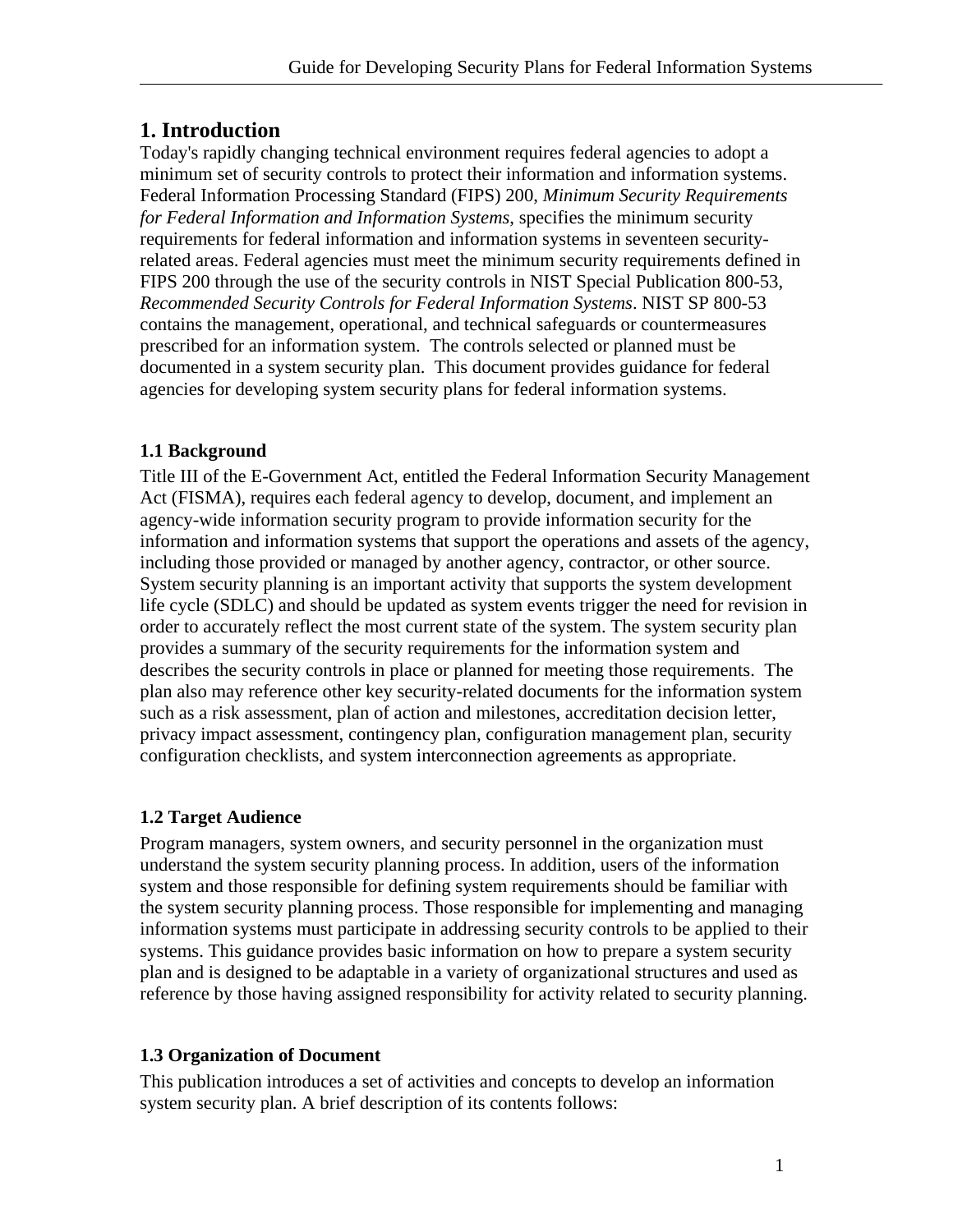- <span id="page-8-0"></span>• *Chapter 1* includes background information relevant to the system security planning process, target audience, information on FIPS 199, *Standards for Security Categorization of Federal Information and Information Systems*, a discussion of the various categories of information systems, identification of related NIST publications, and a description of the roles and responsibilities related to the development of system security plans.
- *Chapter 2* discusses how agencies should analyze their information system inventories in the process of establishing system boundaries. It also discusses identification of common security controls and scoping guidance.
- *Chapter 3* takes the reader through the steps of system security plan development.
- *Appendix A* provides a system security plan template.
- *Appendix B* provides a glossary of terms and definitions.
- *Appendix C* includes references that support this publication.

#### **1.4 Systems Inventory and Federal Information Processing Standards (FIPS 199)**

FISMA requires that agencies have in place an information systems inventory. All information systems in the inventory should be categorized using FIPS 199 as a first step in the system security planning activity.

FIPS 199 is the mandatory standard to be used by all federal agencies to categorize all information and information systems collected or maintained by or on behalf of each agency based on the objectives of providing appropriate levels of information security according to impact. Security categorization standards for information and information systems provide a common framework and understanding for expressing security that, for the federal government, promotes: (i) effective management and oversight of information security programs, including the coordination of information security efforts throughout the civilian, national security, emergency preparedness, homeland security, and law enforcement communities; and (ii) consistent reporting to the Office of Management and Budget (OMB) and Congress on the adequacy and effectiveness of information security policies, procedures, and practices.

#### **1.5 Major Applications, General Support Systems, and Minor Applications**

 $\overline{a}$ 

All information systems must be covered by a system security plan and labeled as a majorapplication<sup>1</sup> or general support system.<sup>2</sup> Specific system security plans for minor

<span id="page-8-1"></span><sup>&</sup>lt;sup>1</sup> OMB Circular A-130, Appendix III, defines major application as an application that requires special attention to security due to the risk and magnitude of harm resulting from the loss, misuse, or unauthorized access to or modification of the information in the application. 2

<span id="page-8-2"></span><sup>&</sup>lt;sup>2</sup> OMB Circular A-130, Appendix III, defines general support system as an interconnected set of information resources under the same direct management control that shares common functionality. It normally includes hardware, software, information, data, applications, communications, and people.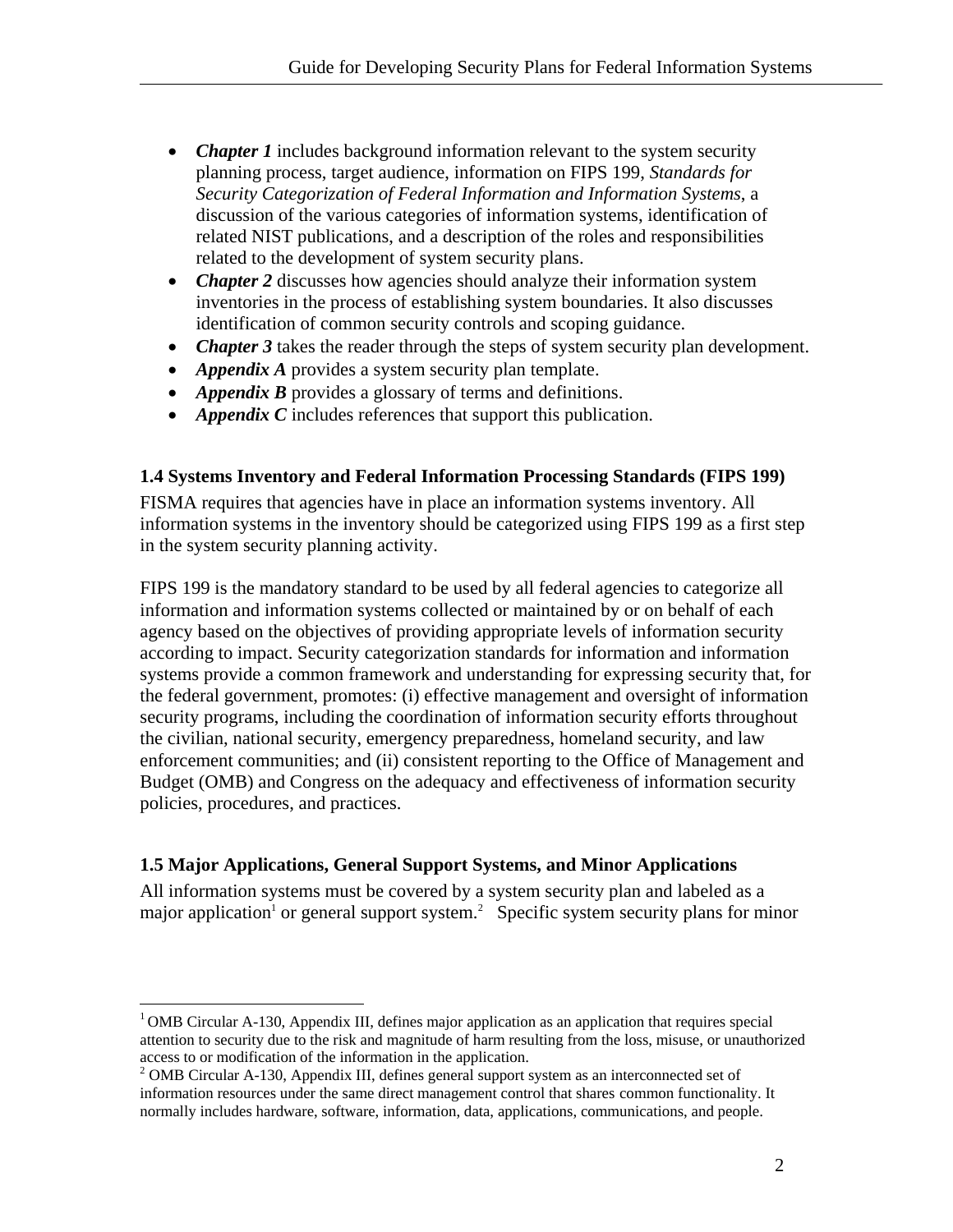<span id="page-9-0"></span>applications<sup>3</sup> are not required because the security controls for those applications are typically provided by the general support system or major application in which they operate. In those cases where the minor application is not connected to a major application or general support system, the minor application should be briefly described in a general support system plan that has either a common physical location or is supported by the same organization. Additional information is provided in Chapter 2.

#### **1.6 Other Related NIST Publications**

In order to develop the system security plan, it is necessary to be familiar with NIST security standards and guidelines. It is essential that users of this publication understand the requirements and methodology for information system categorization as described in NIST FIPS 199 as well as the requirements for addressing minimum security controls for a given system as described in NIST SP 800-53, *Recommended Security Controls for Federal Information Systems,* and FIPS 200*, Minimum Security Requirements for Federal information and Information System.*

Other key NIST publications directly supporting the preparation of the security plan are NIST SP 800-30, *Risk Management Guide for Information Technology Systems,* and NIST SP 800-37, *Guide for the Security Certification and Accreditation of Federal Information Systems.* All documents can be obtained from the NIST Computer Security Resource Center website at: http://csrc.nist.gov/.

#### **1.7 System Security Plan Responsibilities**

<u>.</u>

Agencies should develop policy on the system security planning process. System security plans are living documents that require periodic review, modification, and plans of action and milestones for implementing security controls. Procedures should be in place outlining who reviews the plans, keeps the plan current, and follows up on planned security controls. In addition, procedures should require that system security plans be developed and reviewed prior to proceeding with the security certification and accreditation process for the system.

During the security certification and accreditation process, the system security plan is analyzed, updated, and accepted. The certification agent confirms that the security controls described in the system security plan are consistent with the FIPS 199 security category determined for the information system, and that the threat and vulnerability identification and initial risk determination are identified and documented in the system security plan, risk assessment, or equivalent document. The results of a security certification are used to reassess the risks, develop the plan of action and milestones (POA&Ms) which are required to track remedial actions, and update the system security plan, thus providing the factual basis for an authorizing official to render a security

<span id="page-9-1"></span><sup>&</sup>lt;sup>3</sup> NIST Special Publication 800-37 defines a minor application as an application, other than a major application, that requires attention to security due to the risk and magnitude of harm resulting from the loss, misuse, or unauthorized access to or modification of the information in the application. Minor applications are typically included as part of a general support system.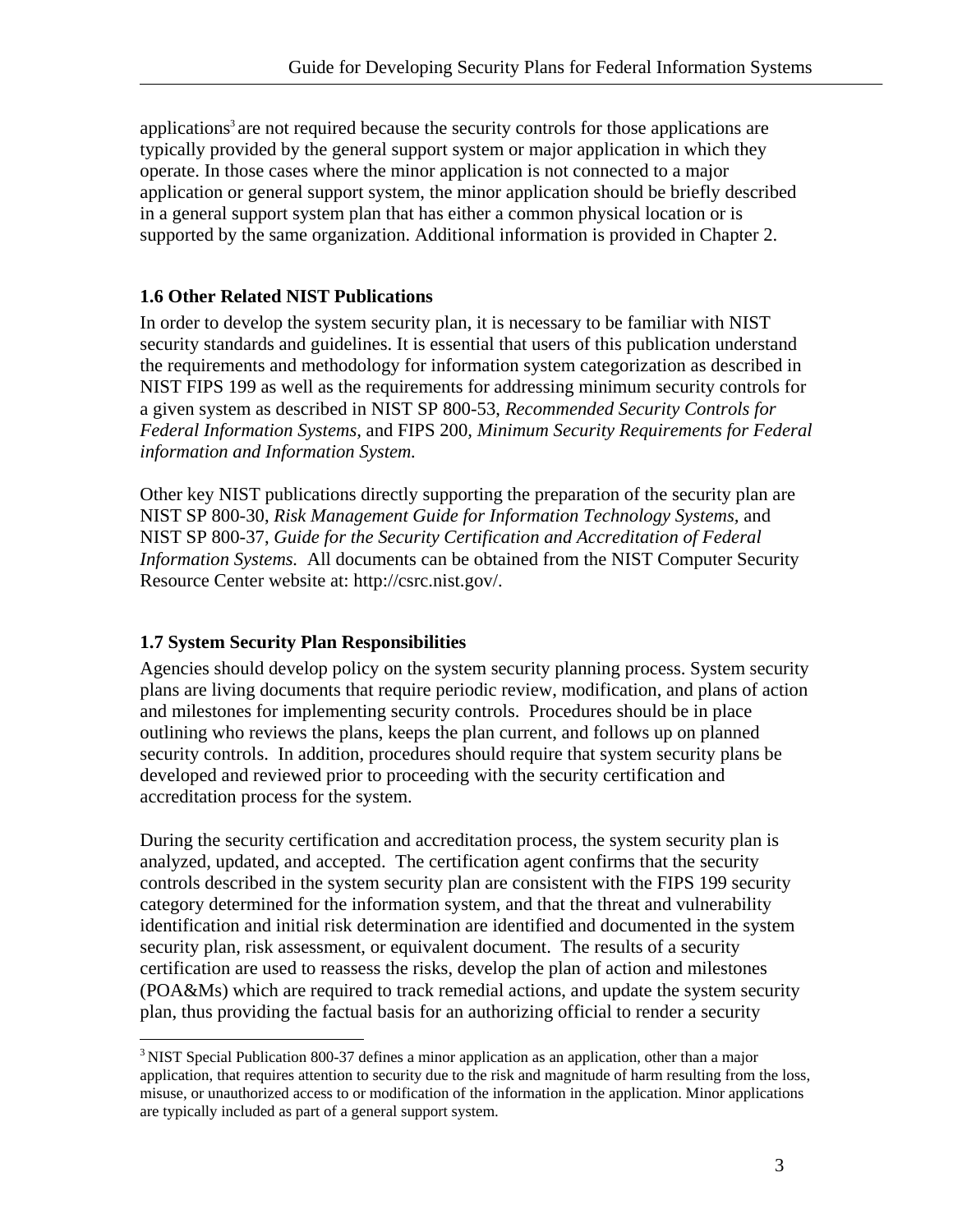<span id="page-10-0"></span>accreditation decision. For additional information on the certification and accreditation process, see NIST SP 800-37. Figure 1, depicts the key inputs/outputs into the security planning process.



**Figure 1: Security Planning Process Inputs/Outputs** 

The roles and responsibilities in this section are specific to information system security planning. Recognizing that agencies have widely varying missions and organizational structures, there may be differences in naming conventions for security planning-related roles and how the associated responsibilities are allocated among agency personnel (e.g., multiple individuals filling a single role or one individual filling multiple roles<sup>4</sup>).

#### *1.7.1 Chief Information Officer*

1

The Chief Information Officer  $(CIO)^5$  $(CIO)^5$  is the agency official responsible for developing and maintaining an agency-wide information security program and has the following responsibilities for system security planning:

• Designates a senior agency information security officer (SAISO) who shall carry out the CIO's responsibilities for system security planning,

<span id="page-10-1"></span><sup>&</sup>lt;sup>4</sup> Caution should be exercised when one individual fills multiple roles in the security planning process to ensure that the individual retains an appropriate level of independence and remains free from conflicts of interest.<br><sup>5</sup> When an agency has not designated a formal CIO position, FISMA requires the associated responsibilities

<span id="page-10-2"></span>to be handled by a comparable agency official.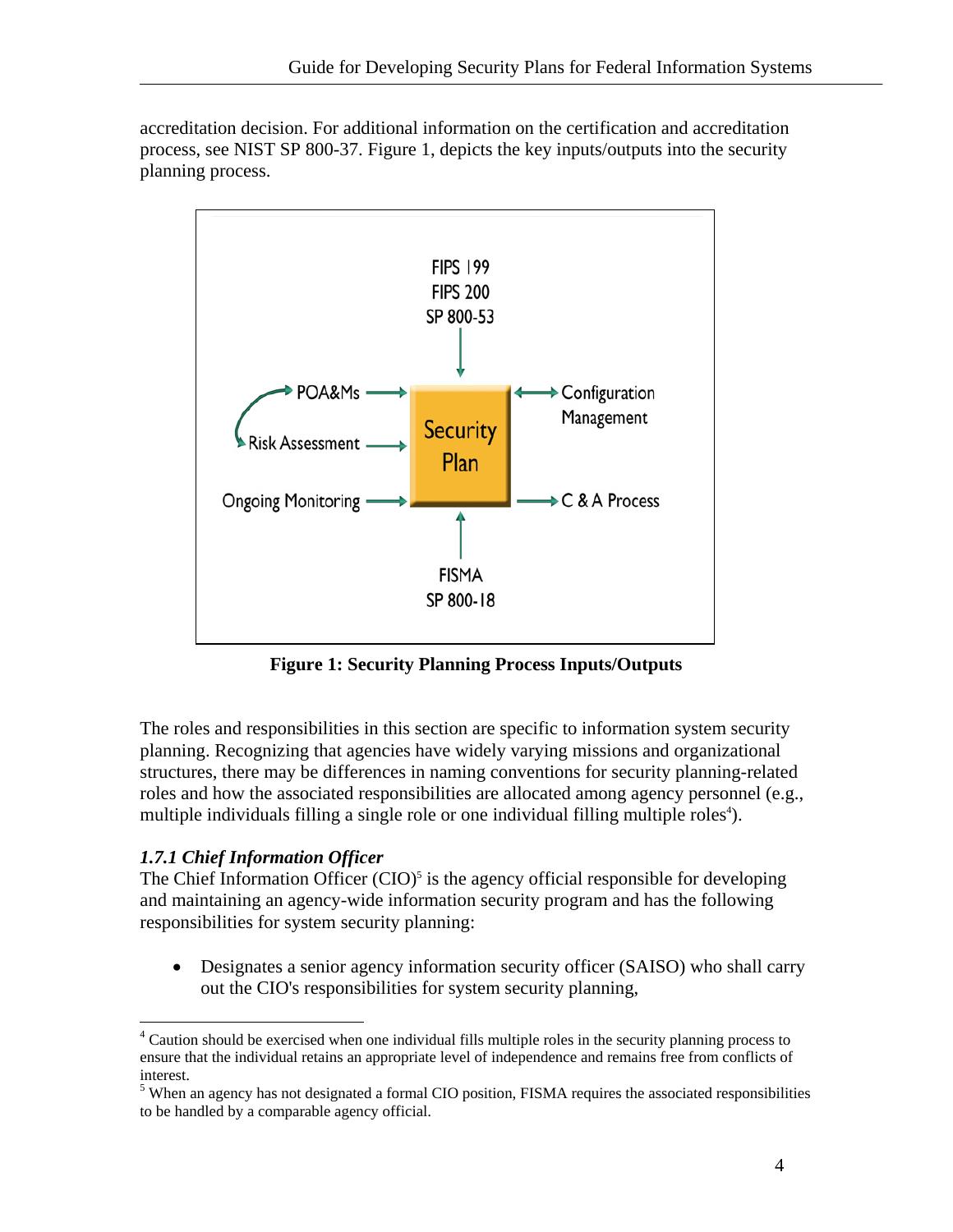- <span id="page-11-0"></span>• Develops and maintains information security policies, procedures, and control techniques to address system security planning,
- Manages the identification, implementation, and assessment of common security controls,
- Ensures that personnel with significant responsibilities for system security plans are trained,
- Assists senior agency officials with their responsibilities for system security plans, and
- Identifies and coordinates common security controls for the agency.

#### *1.7.2 Information System Owner*

The [i](#page-11-1)nformation system owner<sup>6</sup> is the agency official responsible for the overall procurement, development, integration, modification, or operation and maintenance of the information system. The information system owner has the following responsibilities related to system security plans:

- Develops the system security plan in coordination with information owners, the system administrator, the information system security officer, the senior agency information security officer, and functional "end users,"
- Maintains the system security plan and ensures that the system is deployed and operated according to the agreed-upon security requirements,
- Ensures that system users and support personnel receive the requisite security training (e.g., instruction in rules of behavior),
- Updates the system security plan whenever a significant change occurs, and
- Assists in the identification, implementation, and assessment of the common security controls.

#### *1.7.3 Information Owner*

 $\overline{a}$ 

The information owner is the agency official with statutory or operational authority for specified information and responsibility for establishing the controls for its generation, collection, processing, dissemination, and disposal. The information owner has the following responsibilities related to system security plans:

<span id="page-11-1"></span> $6$  The role of the information system owner can be interpreted in a variety of ways depending on the particular agency and the system development life cycle phase of the information system. Some agencies may refer to information system owners as program managers or business/asset/mission owners.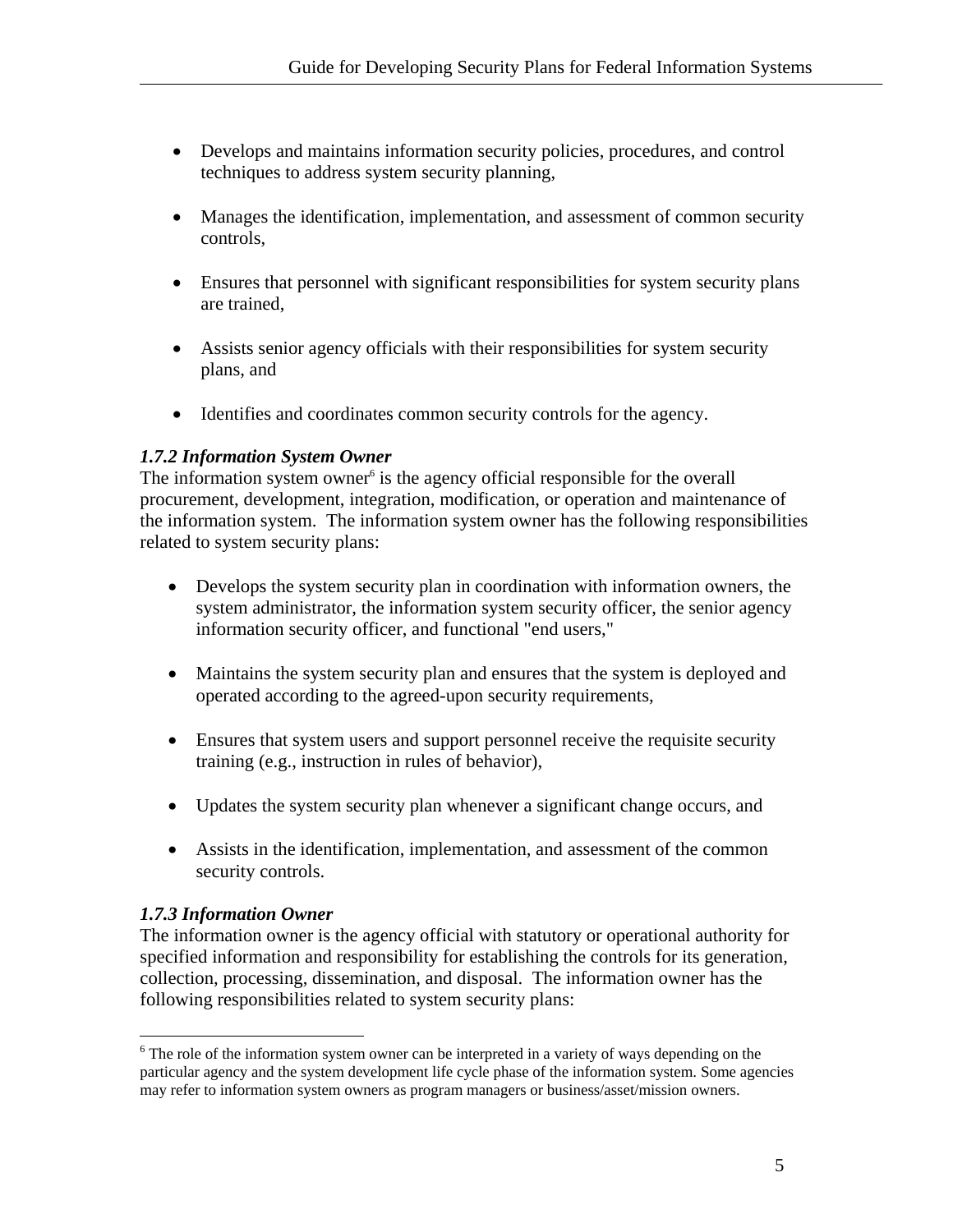- <span id="page-12-0"></span>• Establishes the rules for appropriate use and protection of the subject data/information (rules of behavior), $^7$  $^7$
- Provides input to information system owners regarding the security requirements and security controls for the information system(s) where the information resides,
- Decides who has access to the information system and with what types of privileges or access rights, and
- Assists in the identification and assessment of the common security controls where the information resides.

#### *1.7.4 Senior Agency Information Security Officer (SAISO)*

The senior agency information security officer is the agency official responsible for serving as the CIO's primary liaison to the agency's information system owners and information system security officers. The SAISO has the following responsibilities related to system security plans:

- Carries out the CIO's responsibilities for system security planning,
- Coordinates the development, review, and acceptance of system security plans with information system owners, information system security officers, and the authorizing official,
- Coordinates the identification, implementation, and assessment of the common security controls, and
- Possesses professional qualifications, including training and experience, required to develop and review system security plans.

#### *1.7.5 Information System Security Officer*

The information system security officer is the agency official assigned responsibility by the SAISO, authorizing official, management official, or information system owner for ensuring that the appropriate operational security posture is maintained for an information system or program. The information system security officer has the following responsibilities related to system security plans:

• Assists the senior agency information security officer in the identification, implementation, and assessment of the common security controls, and

<span id="page-12-1"></span><sup>&</sup>lt;sup>7</sup> The information owner retains that responsibility even when the data/information are shared with other organizations.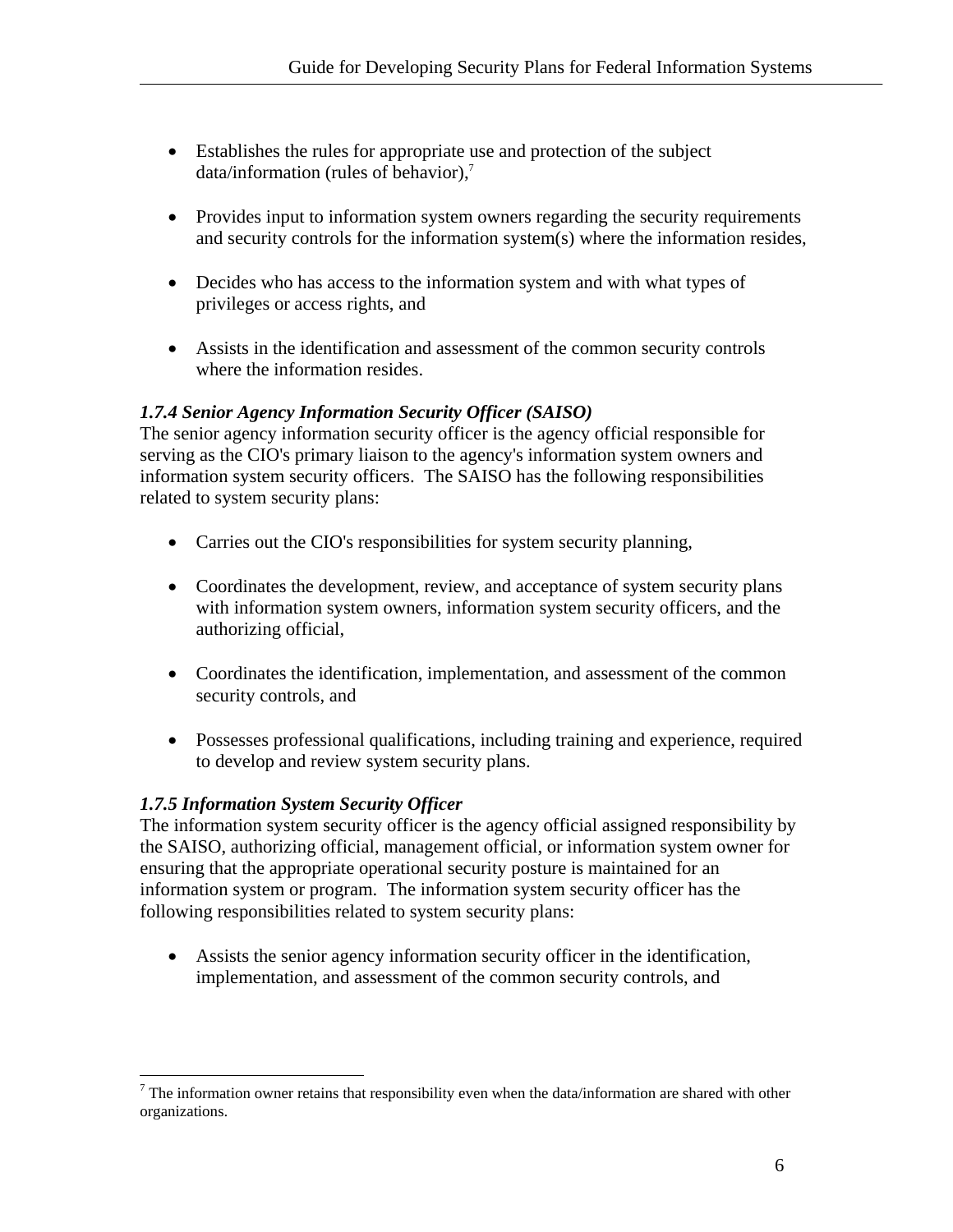<span id="page-13-0"></span>• Plays an active role in developing and updating the system security plan as well as coordinating with the information system owner any changes to the system and assessing the security impact of those changes.

#### *1.7.6 Authorizing Official*

The authorizing official (or designated approving/accrediting authority as referred to by some agencies) is a senior management official or executive with the authority to formally assume responsibility for operating an information system at an acceptable level of risk to agency operations, agency assets, or individuals.<sup>8</sup> The authorizing official has the following responsibilities related to system security plans:

- Approves system security plans,
- Authorizes operation of an information system,
- Issues an interim authorization to operate the information system under specific terms and conditions, or
- Denies authorization to operate the information system (or if the system is already operational, halts operations) if unacceptable security risks exist.

#### **1.8 Rules of Behavior**

 $\overline{a}$ 

The rules of behavior, which are required in OMB Circular A-130, Appendix III, and is a security control contained in NIST SP 800-53, should clearly delineate responsibilities and expected behavior of all individuals with access to the system. The rules should state the consequences of inconsistent behavior or noncompliance and be made available to every user prior to receiving authorization for access to the system. It is required that the rules contain a signature page for each user to acknowledge receipt, indicating that they have read, understand, and agree to abide by the rules of behavior. Electronic signatures are acceptable for use in acknowledging the rules of behavior.

Figure 2 lists examples from OMB Circular A-130 Appendix III of what should be covered in typical rules of behavior. These are examples only and agencies have flexibility in the detail and contents. When developing the rules of behavior, keep in mind that the intent is to make all users accountable for their actions by acknowledging that they have read, understand, and agree to abide by the rules of behavior. The rules should not be a complete copy of the security policy or procedures guide, but rather cover, at a high level, some of the controls described in the following Figure.

<span id="page-13-1"></span><sup>&</sup>lt;sup>8</sup> In some agencies, the senior official and the Chief Information Officer may be co-authorizing officials. In this situation, the senior official approves the operation of the information system prior to the Chief Information Officer.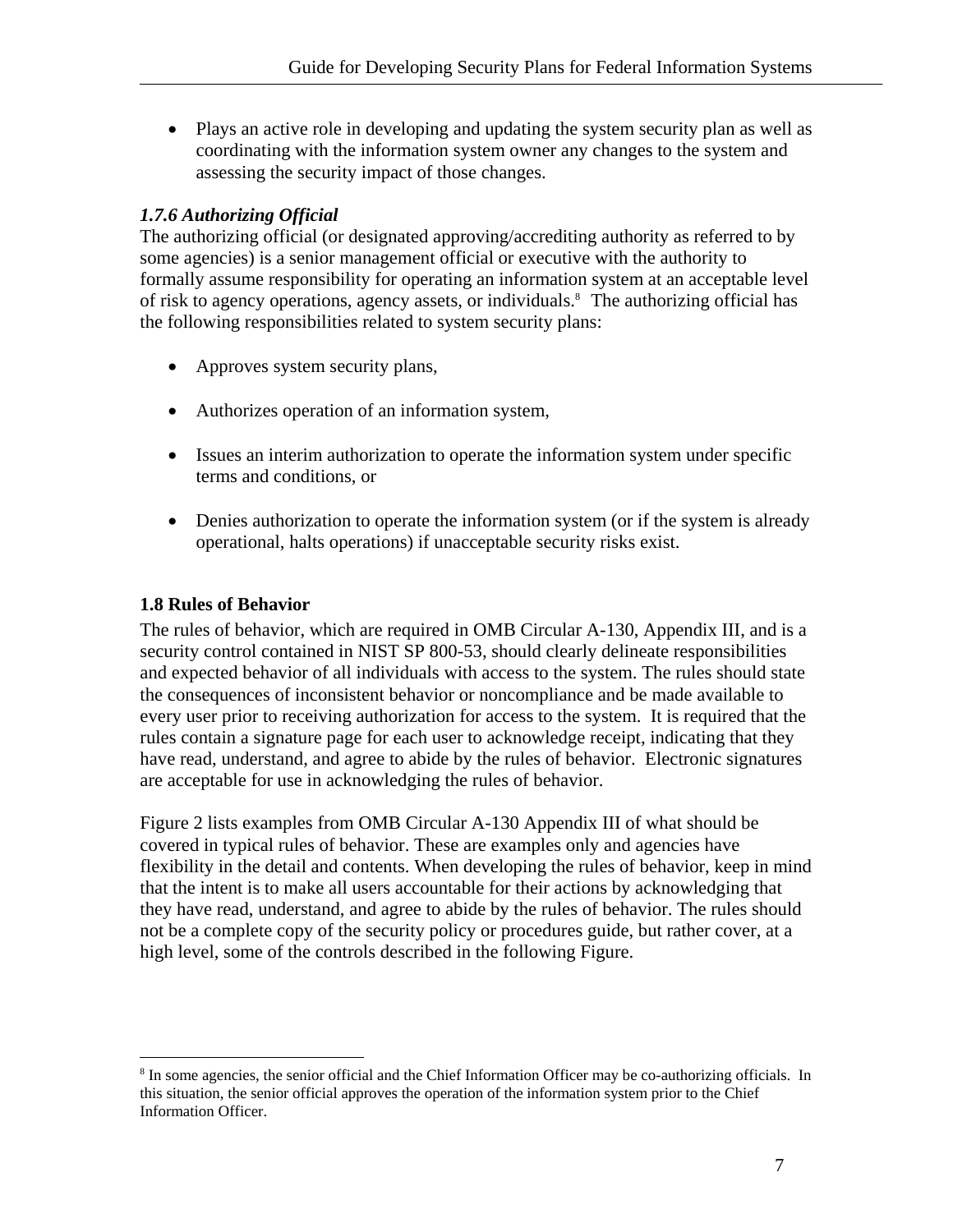# <span id="page-14-0"></span>**[Examples of Controls Contained in Rules of Behavior](#page-8-1)**

- Delineate responsibilities, expected use of system, and behavior of all users.
- Describe appropriate limits on interconnections.
- Define service provisions and restoration priorities.
- Describe consequences of behavior not consistent with rules.
- Covers the following topics:
	- o Work at home
	- o Dial-in access
	- o Connection to the Internet
	- o Use of copyrighted work
	- o Unofficial use of government equipment
	- o Assignment and limitations of system privileges and individual accountability
	- o Password usage
	- o Searching databases and divulging information.

#### **Figure 2: Rules of Behavior Examples**

#### **1.9 System Security Plan Approval**

Organizational policy should clearly define who is responsible for system security plan approval and procedures developed for plan submission, including any special memorandum language or other documentation required by the agency. Prior to the certification and accreditation process, the designated Authorizing Official, independent from the system owner, typically approves the plan.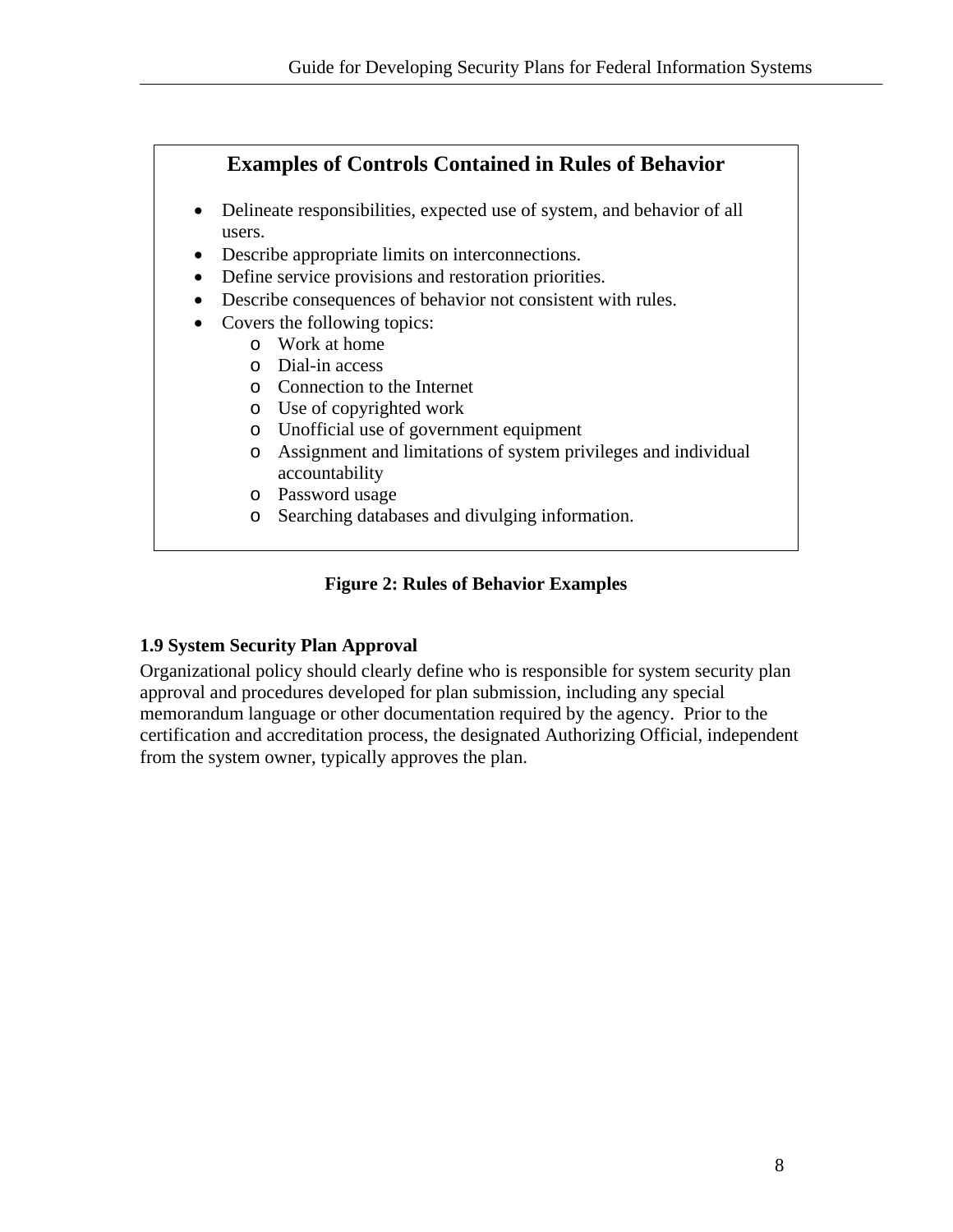# <span id="page-15-0"></span>**2. System Boundary Analysis and Security Controls**

Before the system security plan can be developed, the information system and the information resident within that system must be categorized based on a FIPS 199 impact analysis. Then a determination can be made as to which systems in the inventory can be logically grouped into major applications or general support systems. The FIPS 199 impact levels must be considered when the system boundaries are drawn and when selecting the initial set of security controls (i.e., control baseline). The baseline security controls can then be tailored based on an assessment of risk and local conditions including organization-specific security requirements, specific threat information, costbenefit analyses, the availability of compensating controls, or special circumstances. Common security controls, which is one of the tailoring considerations, must be identified prior to system security plan preparation in order to identity those controls covered at the agency level, which are not system-specific. These common security controls can then be incorporated into the system security plan by reference.

#### **2.1 System Boundaries**

 $\overline{a}$ 

The process of uniquely assigning information resources<sup>[9](#page-15-1)</sup> to an information system defines the security boundary for that system. Agencies have great flexibility in determining what constitutes an information system (i.e., major application or general support system). If a set of information resources is identified as an information system, the resources should generally be under the same direct management control. Direct management control<sup>10</sup> does not necessarily imply that there is no intervening management. It is also possible for an information system to contain multiple *subsystems*.

A subsystem is a major subdivision or component of an information system consisting of information, information technology, and personnel that perform one or more specific functions. Subsystems typically fall under the same management authority and are included within a single system security plan. Figure 3 depicts a general support system with three subsystems.

In addition to the consideration of direct management control, it may be helpful for agencies to consider if the information resources being identified as an information system:

• Have the same function or mission objective and essentially the same operating characteristics and security needs, and

<span id="page-15-1"></span><sup>&</sup>lt;sup>9</sup> Information resources consist of information and related resources, such as personnel, equipment, funds, and information technology.<br> $10$  Direct management control typically involves budgetary, programmatic, or operational authority and

<span id="page-15-2"></span>associated responsibility. For new information systems, management control can be interpreted as having budgetary/programmatic authority and responsibility for the development and deployment of the information systems. For information systems currently in the federal inventory, management control can be interpreted as having budgetary/operational authority for the day-to-day operations and maintenance of the information systems.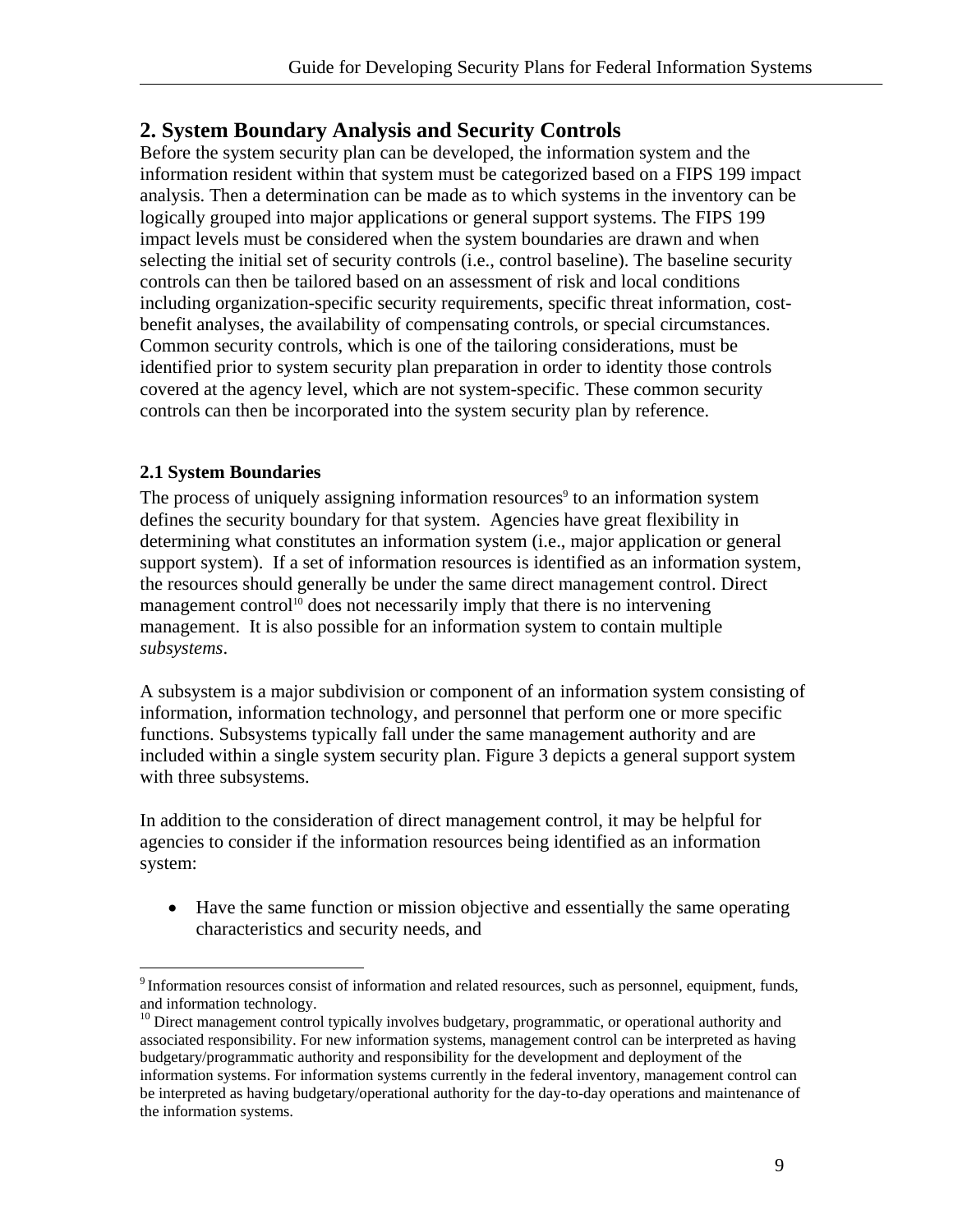• Reside in the same general operating environment (or in the case of a distributed information system, reside in various locations with similar operating environments).



#### **Figure 3: Decomposition of large and complex information systems**

While the above considerations may be useful to agencies in determining information system boundaries for purposes of security accreditation, they should not be viewed as limiting the agency's flexibility in establishing boundaries that promote effective information security within the available resources of the agency. Authorizing officials and senior agency information security officers should consult with prospective information system owners when establishing information system boundaries. The process of establishing boundaries for agency information systems and the associated security implications, is an agency-level activity that should include careful negotiation among all key participants—taking into account the mission/business requirements of the agency, the technical considerations with respect to information security, and the programmatic costs to the agency.

FIPS 199 defines security categories for information systems based on potential impact on organizations, assets, or individuals should there be a breach of security—that is, a loss of confidentiality, integrity, or availability. FIPS 199 security categories can play an important part in defining information system boundaries by partitioning the agency's information systems according to the criticality or sensitivity of the information and information systems and the importance of those systems in accomplishing the agency's mission. This is particularly important when there are various FIPS 199 impact levels contained in one information system. The FIPS 199 requirement to secure an information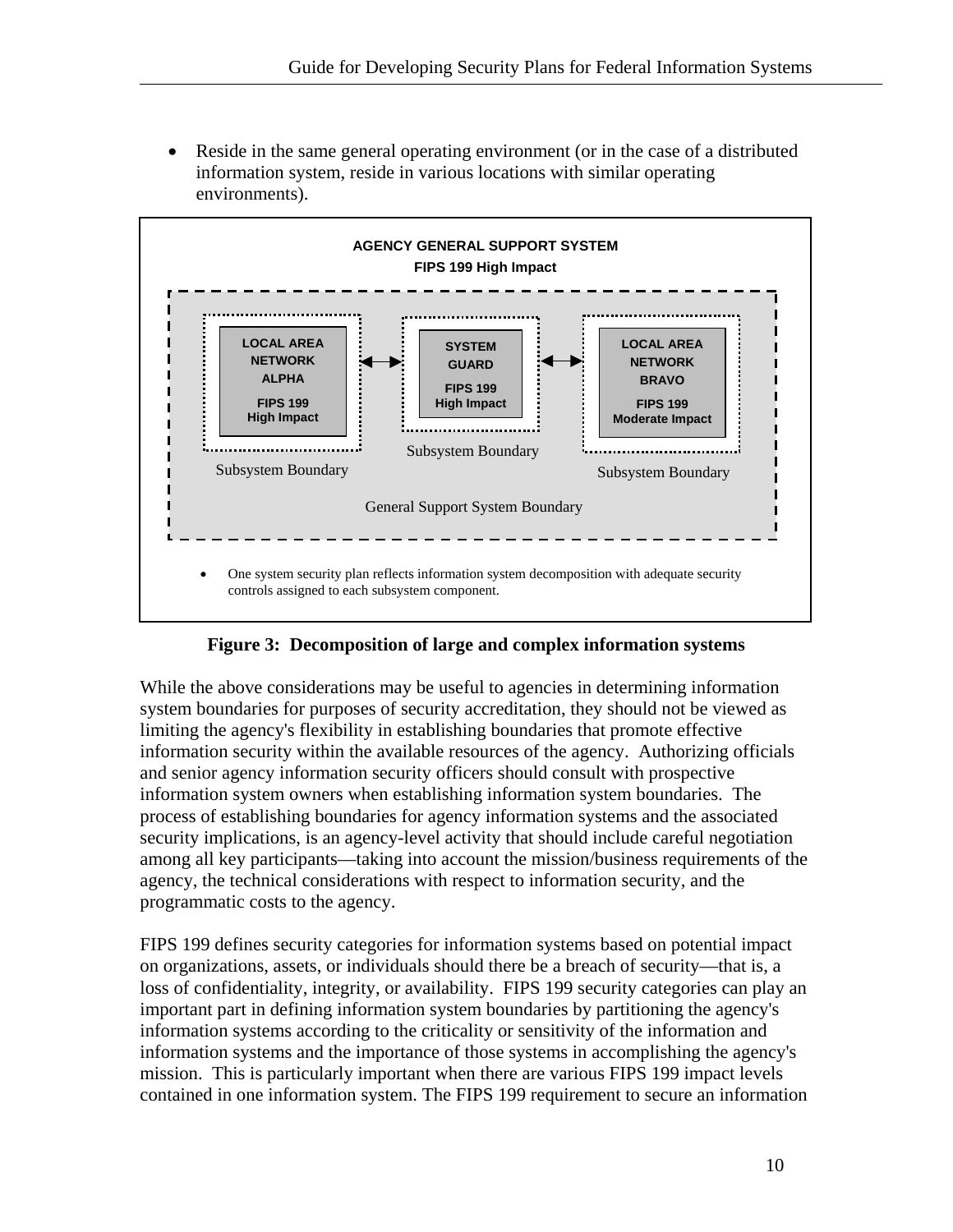<span id="page-17-0"></span>system to the high watermark or highest impact level must be applied when grouping minor applications/subsystems with varying FIPS 199 impact levels into a single general support system or major application unless there is adequate boundary protection, e.g., firewalls and encryption, around those subsystems or applications with the highest impact level. Additionally, there must be assurance that the shared resources, i.e., networks, communications, and physical access within the whole general support system or major application, are protected adequately for the highest impact level. Having the ability to isolate the high impact systems will not only result in more secure systems, but will also reduce the amount of resources required to secure many applications/systems that do not require that level of security. NIST SP 800-53 provides three security control baselines, i.e., low, moderate, and high, that are associated with the three FIPS 199 impact levels; as the impact level increases, so do the minimum assurance requirements. For reporting purposes, i.e., FISMA annual report, when an information system has varying FIPS 199 impact levels, that system is categorized at the highest impact level on that information system.

#### **2.2 Major Applications**

All federal applications have value and require some level of protection. Certain applications, because of the information they contain, process, store, or transmit, or because of their criticality to the agency's mission, require special management oversight. These applications are major applications. A major application is expected to have a FIPS 199 impact level of moderate or high. OMB Circular A-130 defines a "major information system" as an information system that requires special management attention because of its importance to an agency mission; its high development, operating, or maintenance costs; or its significant role in the administration of agency programs, finances, property, or other resources. Major applications are by definition major information systems.

Major applications are systems that perform clearly defined functions for which there are readily identifiable security considerations and needs (e.g., an electronic funds transfer system). A major application might comprise many individual programs and hardware, software, and telecommunications components. These components can be a single software application or a combination of hardware/software focused on supporting a specific, mission-related function. A major application may also consist of multiple individual applications if all are related to a single mission function (e.g., payroll or personnel). If a system is defined as a major application and the application is run on another organization's general support system, the major application owner is responsible for acceptance of risk and in addition:

- Notifies the general support system owner that the application is critical and provides specific security requirements;
- Provides a copy of the major application's system security plan to the operator of the general support system;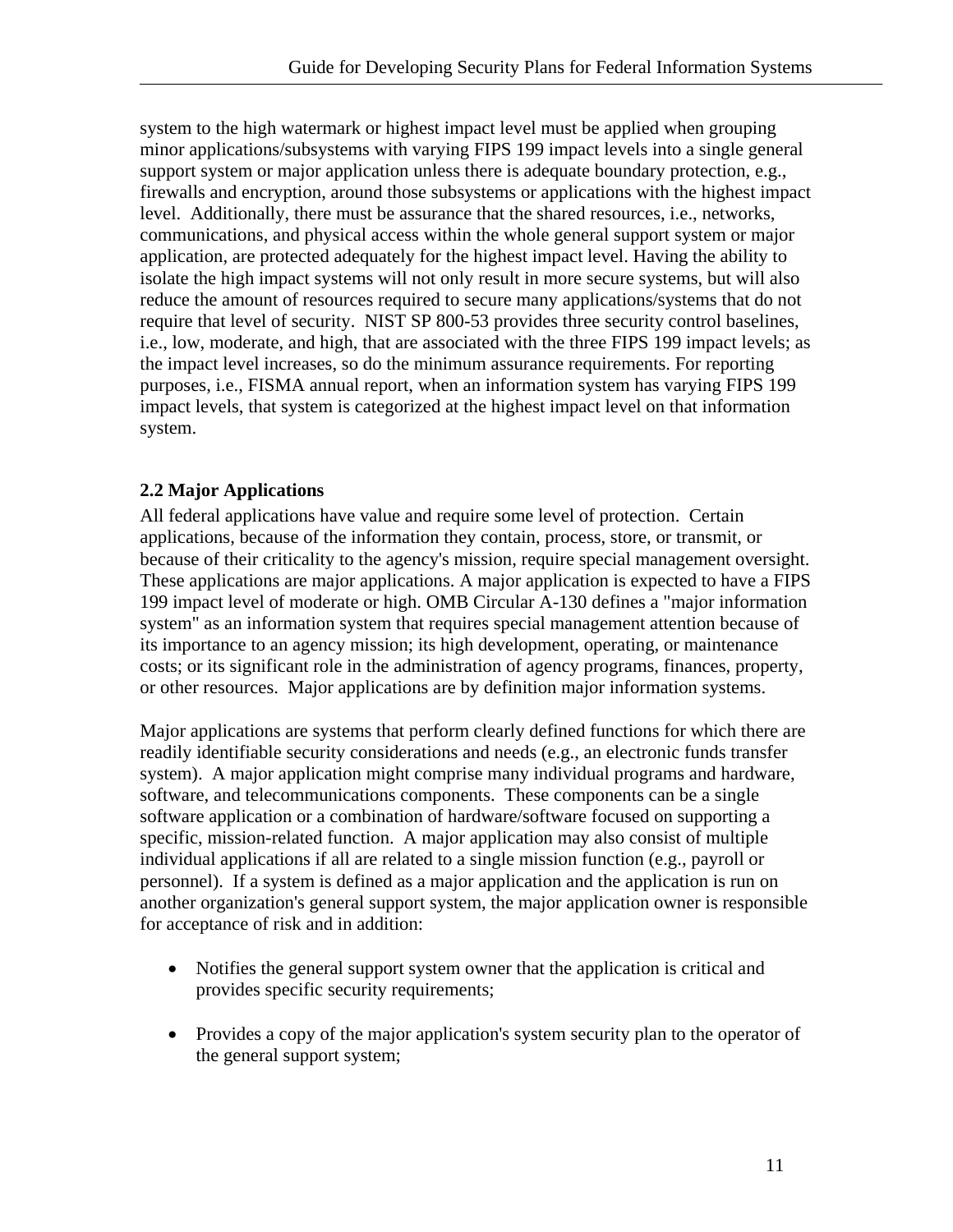- <span id="page-18-0"></span>• Requests a copy of the system security plan of the general support system and ensures that it provides adequate protection for the application and information; and
- Includes a reference to the general support system security plan in the major application system security plan.

### **2.3 General Support Systems**

A general support system is an interconnected set of information resources under the same direct management control that shares common functionality. A general support system normally includes hardware, software, information, data, applications, communications, facilities, and people and provides support for a variety of users and/or applications. A general support system, for example<sup>11</sup>, can be a:

- LAN including smart terminals that support a branch office;
- Backbone (e.g., agency-wide);
- Communications network;
- Agency data processing center including its operating system and utilities,
- Tactical radio network; or
- Shared information processing service facility

A general support system can have a FIPS 199 impact level of low, moderate, or high in its security categorization depending on the criticality or sensitivity of the system and any major applications the general support system is supporting. A general support system is considered a major information system when special management attention is required, there are high development, operating, or maintenance costs; and the system/information has a significant role in the administration of agency programs. When the general support system is a major information system, the system's FIPS 199 impact level is either moderate or high.

A major application can be hosted on a general support system. The general support system plan should reference the major application system security plan.

# **2.4 Minor Applications**

<u>.</u>

Agencies are expected to exercise management judgment in determining which of their applications are minor applications and to ensure that the security requirements of minor applications are addressed as part of the system security plan for the applicable general support systems or, in some cases, the applicable major application. It is very common that a minor application may have a majority of its security controls provided by the general support system or major application on which it resides. If this is the case, the information system owner of the general support system or major application is the information system owner for the minor application and is responsible for developing the

<span id="page-18-1"></span> $11$  The example provided is a small sampling of general support systems; it is not a definitive list.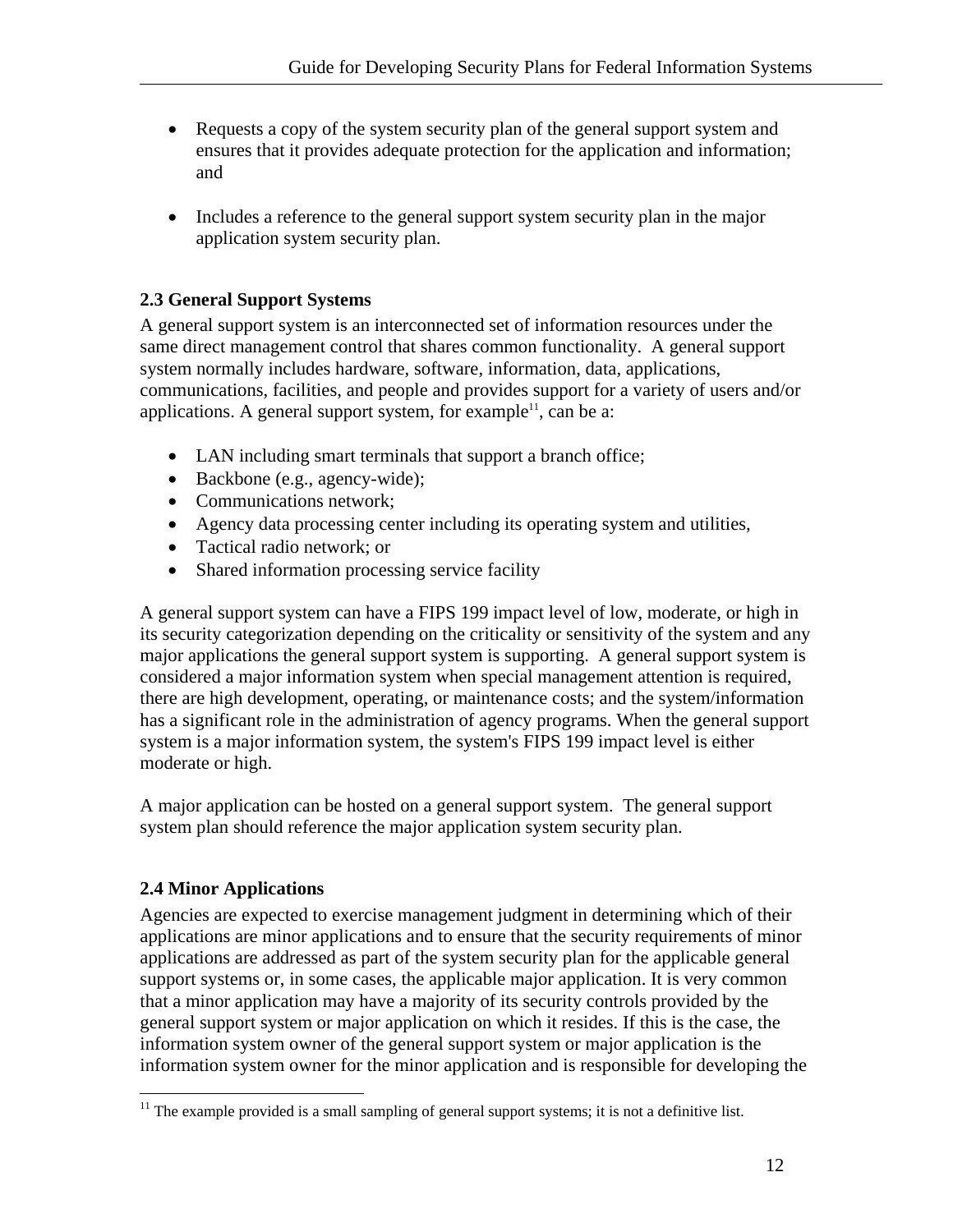<span id="page-19-0"></span>system security plan. The additional security controls specific to the minor application should be documented in the system security plan as an appendix or paragraph. The minor application owner (often the same as information owner) may develop the appendix or paragraph describing the additional controls. The complete general support system or major application system security plan should be shared with the information owner.

The minor application can have a FIPS 199 security category of low or moderate. However, if the minor application resides on a system that does not have adequate boundary protection, the minor application must implement the minimum baseline controls required by the host or interconnected system.

#### **2.5 Security Controls**

FIPS 200 provides seventeen minimum security requirements for federal information and information systems. The requirements represent a broad-based, balanced information security program that addresses the management, operational, and technical aspects of protecting the confidentiality, integrity, and availability of federal information and information systems. An agency must meet the minimum security requirements in this standard by applying security controls selected in accordance with NIST SP 800-53 and the designated impact levels of the information systems. An agency has the flexibility to tailor the security control baseline in accordance with the terms and conditions set forth in the standard. Tailoring activities include: (i) the application of scoping guidance; (ii) the specification of compensating controls; and (iii) the specification of agency-defined parameters in the security controls, where allowed. The system security plan should document all tailoring activities.

#### *2.5.1 Scoping Guidance*

Scoping guidance provides an agency with specific terms and conditions on the applicability and implementation of individual security controls in the security control baselines defined in NIST SP 800-53. Several considerations described below can potentially impact how the baseline security controls are applied by the agency. System security plans should clearly identify which security controls employed scoping guidance and include a description of the type of considerations that were made. The application of scoping guidance must be reviewed and approved by the authorizing official for the information system.

#### *Technology-related considerations—*

- Security controls that refer to specific technologies (e.g., wireless, cryptography, public key infrastructure) will only be applicable if those technologies are employed or are required to be employed within the information system.
- Security controls will only be applicable to those components of the information system that typically provide the security capability addressed by the minimum security requirements.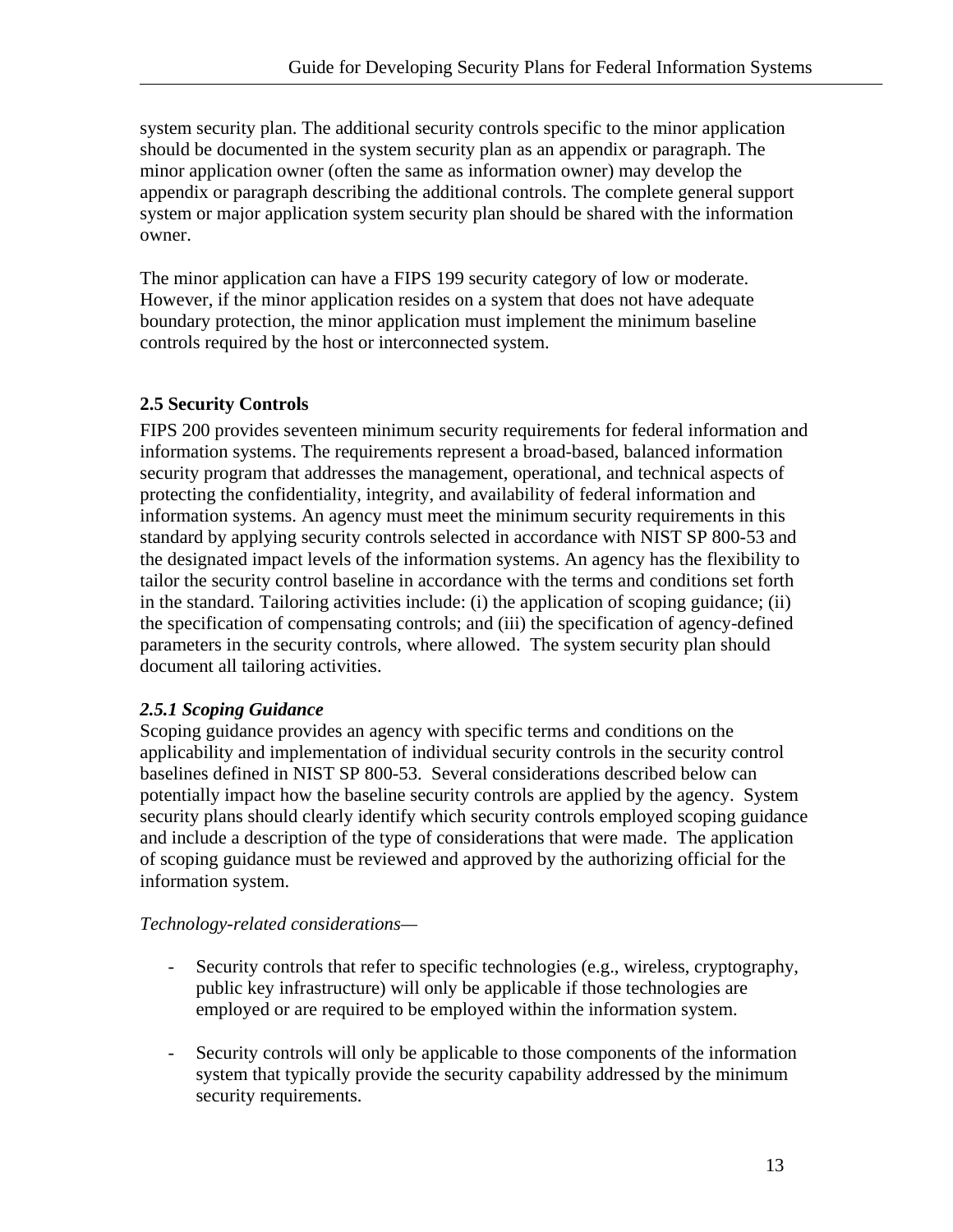Security controls that can be either explicitly or implicitly supported by automated mechanisms will not require the development of such mechanisms if the mechanisms do not already exist or are not readily available in commercial or government off-the-shelf products. In situations where automated mechanisms are not readily available or technically feasible, compensating security controls, implemented through non-automated mechanisms or procedures, will be used to satisfy minimum security requirements.

#### *Common security control-related considerations—*

Security controls designated by the agency as common controls will, in most cases, be managed by an organizational entity other than the information system owner. Every control in a security control baseline must be addressed either by the agency through common security controls or by the information system owner. Decisions on common control designations must not, however, affect the agency's responsibility in providing the necessary security controls required to meet the minimum security requirements for the information system. (Additional information on common controls is provided in Section 2.5.3.)

#### *Public access information systems-related considerations—*

Security controls associated with public access information systems must be carefully considered and applied with discretion since some of the security controls from the specified security control baselines (e.g., personnel security controls, identification and authentication controls) may not be applicable to users accessing information systems through public interfaces.<sup>12</sup>

#### *Infrastructure-related considerations—*

<u>.</u>

Security controls that refer to agency facilities (e.g., physical access controls such as locks and guards, environmental controls for temperature, humidity, lighting, fire, and power) will be applicable only to those sections of the facilities that directly provide protection to, support for, or are related to the information system (including its information technology assets such as electronic mail or web servers, server farms, data centers, networking nodes, controlled interface equipment, and communications equipment).

<span id="page-20-0"></span><sup>&</sup>lt;sup>12</sup> For example, while the baseline security controls require identification and authentication of organizational personnel who maintain and support information systems that provide public access services, the same controls might not be required for users accessing those systems through public interfaces to obtain publicly available information. On the other hand, identification and authentication must be required for users accessing information systems through public interfaces to access their private/personal information.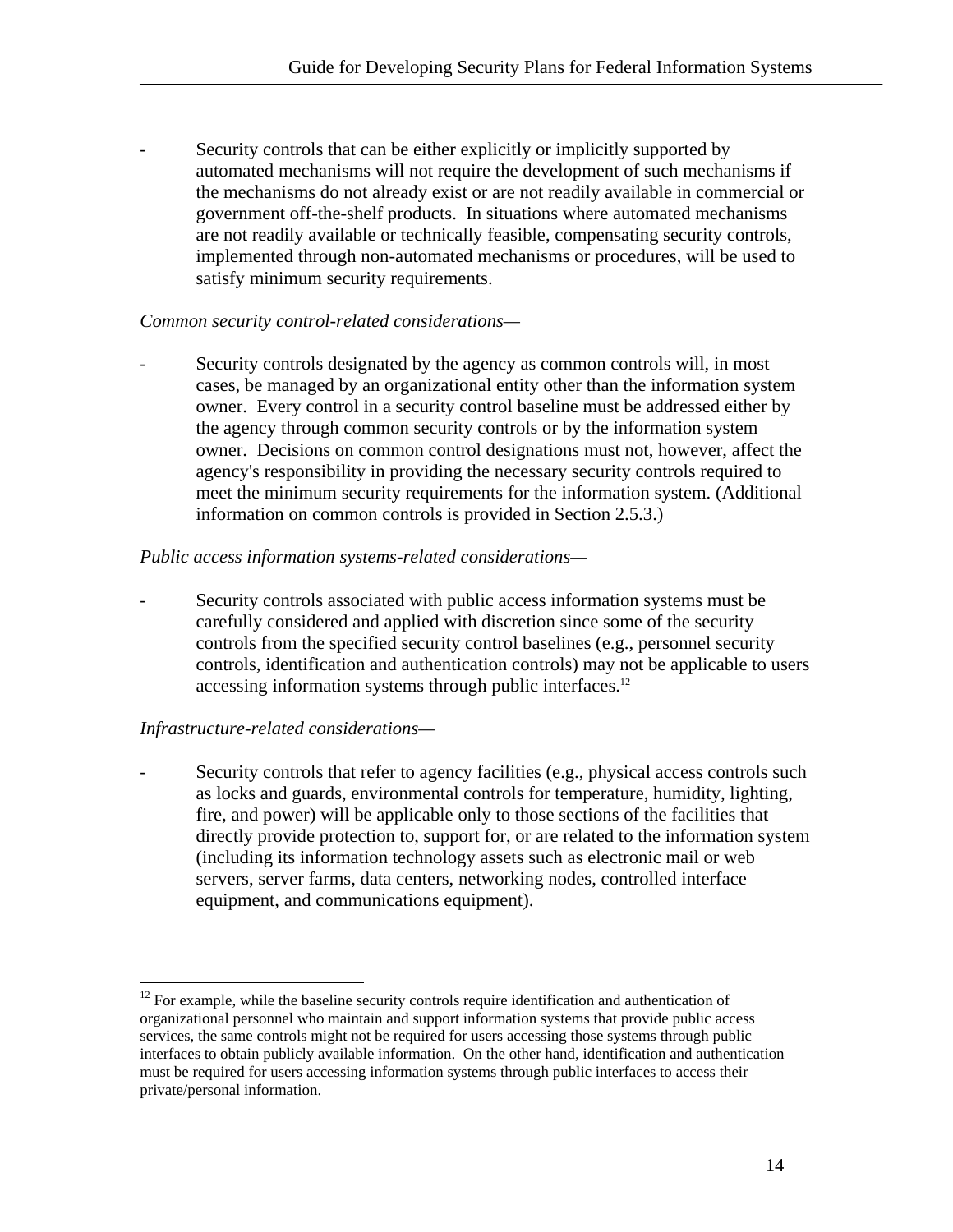#### <span id="page-21-0"></span>*Scalability-related considerations—*

Security controls will be scalable by the size and complexity of the particular agency implementing the controls and the impact level of the information system. Scalability addresses the breadth and depth of security control implementation. Discretion is needed in scaling the security controls to the particular environment of use to ensure a cost-effective, risk-based approach to security control implementation.<sup>13</sup>

#### *Risk-related considerations—*

Security controls that uniquely support the confidentiality, integrity, or availability security objectives can be downgraded to the corresponding control in a lower baseline (or appropriately modified or eliminated if not defined in a lower baseline) if, and only if, the downgrading action: (i) is consistent with the FIPS 199 security categorization for the corresponding security objectives of confidentiality, integrity, or availability before moving to the high watermark;<sup>14</sup> (ii) is supported by an agency's assessment of risk; and (iii) does not affect the security-relevant information within the information system.<sup>15</sup>

#### *2.5.2 Compensating Controls*

<u>.</u>

Compensating security controls are the management, operational, or technical controls employed by an agency in lieu of prescribed controls in the low, moderate, or high security control baselines, which provide equivalent or comparable protection for an information system. Compensating security controls for an information system will be employed by an agency only under the following conditions: (i) the agency selects the compensating controls from the security control catalog in NIST SP 800-53; (ii) the agency provides a complete and convincing rationale and justification for how the compensating controls provide an equivalent security capability or level of protection for the information system; and (iii) the agency assesses and formally accepts the risk associated with employing the compensating controls in the information system. The use

<span id="page-21-1"></span> $13$  For example, a contingency plan for a large and complex organization with a moderate-impact or highimpact information system may be quite lengthy and contain a significant amount of implementation detail. In contrast, a contingency plan for a smaller organization with a low-impact information system may be considerably shorter and contain much less implementation detail.

<span id="page-21-2"></span><sup>&</sup>lt;sup>14</sup> When employing the "high watermark" concept, some of the security objectives (i.e., confidentiality, integrity, or availability) may have been increased to a higher impact level. As such, the security controls that uniquely support these security objectives will have been upgraded as well. Consequently, organizations must consider appropriate and allowable downgrading actions to ensure cost-effective, riskbased application of security controls.<br><sup>15</sup> Information that is security-relevant at the system level (e.g., password files, network routing tables,

<span id="page-21-3"></span>cryptographic key management information) must be distinguished from user-level information within an information system. Certain security controls within an information system are used to support the security objectives of confidentiality and integrity for both user-level and system-level information. Organizations must exercise caution in downgrading confidentiality or integrity-related security controls to ensure that the downgrading action does not affect the security-relevant information within the information system.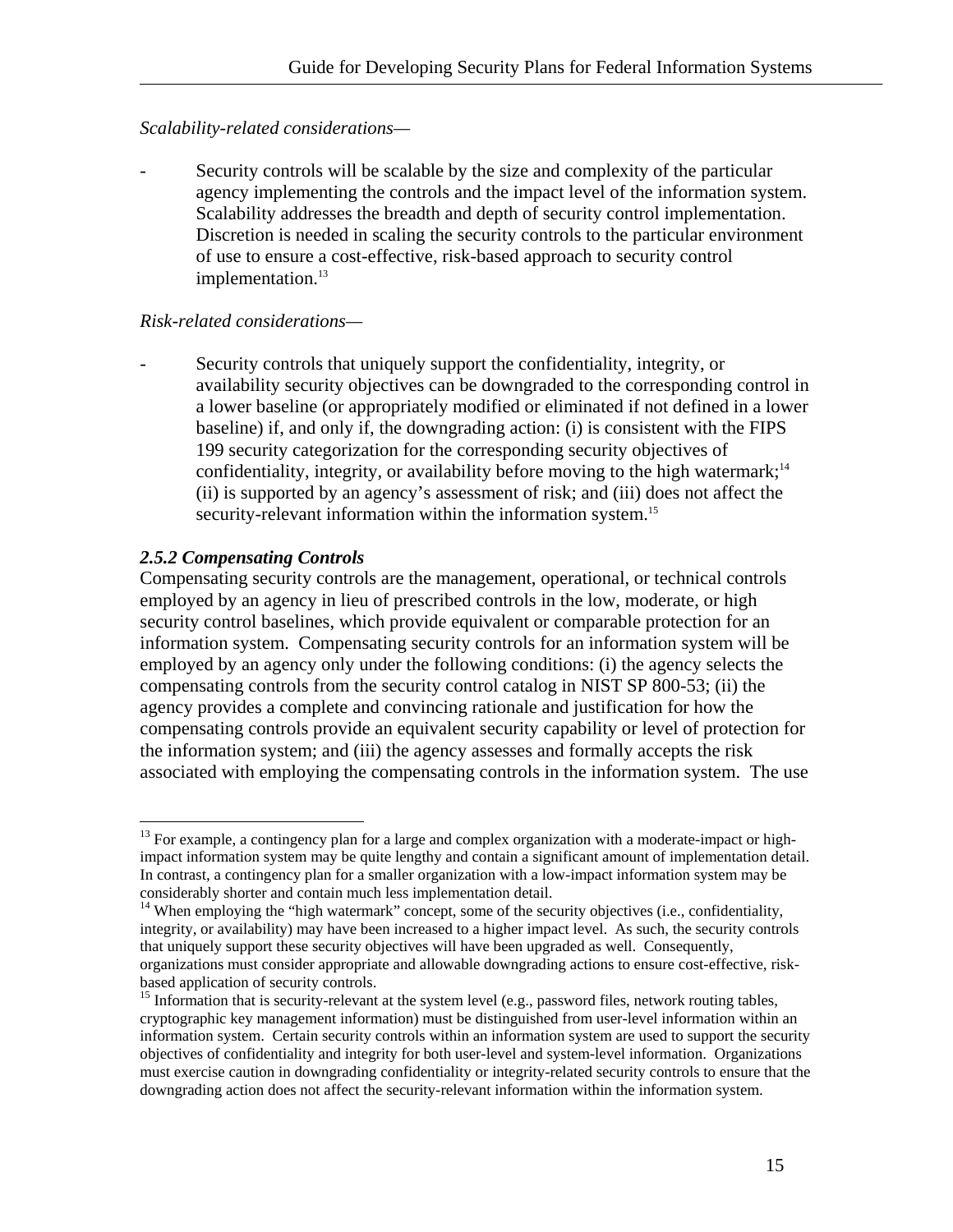<span id="page-22-0"></span>of compensating security controls must be reviewed, documented in the system security plan, and approved by the authorizing official for the information system.

#### *2.5.3 Common Security Controls*

An agency-wide view of the information security program facilitates the identification of common security controls that can be applied to one or more agency information systems. Common security controls can apply to: (i) all agency information systems; (ii) a group of information systems at a specific site (sometimes associated with the terms site certification/accreditation); or (iii) common information systems, subsystems, or applications (i.e., common hardware, software, and/or firmware) deployed at multiple operational sites (sometimes associated with the terms type certification/accreditation). Common security controls, typically identified during a collaborative agency-wide process with the involvement of the CIO, SAISO, authorizing officials, information system owners, and information system security officers (and by developmental program managers in the case of common security controls for common hardware, software, and/or firmware), have the following properties:

- The development, implementation, and assessment of common security controls can be assigned to responsible agency officials or organizational elements (other than the information system owners whose systems will implement or use those common security controls); and
- The results from the assessment of the common security controls can be used to support the security certification and accreditation processes of agency information systems where those controls have been applied.

Many of the management and operational controls (e.g., contingency planning controls, incident response controls, security awareness and training controls, personnel security controls, and physical security controls) needed to protect an information system may be excellent candidates for common security control status. The objective is to reduce security costs by centrally managing the development, implementation, and assessment of the common security controls designated by the agency—and subsequently, sharing assessment results with the owners of information systems where those common security controls are applied. Security controls not designated as common controls are considered *system-specific controls* and are the responsibility of the information system owner. System security plans should clearly identify which security controls have been designated as common security controls and which controls have been designated as system-specific controls.

For efficiency in developing system security plans, common security controls should be documented once and then inserted or imported into each system security plan for the information systems within the agency. The individual responsible for implementing the common control should be listed in the security plan. Effectively maximizing the application of common controls in the system security planning process depends upon the following factors: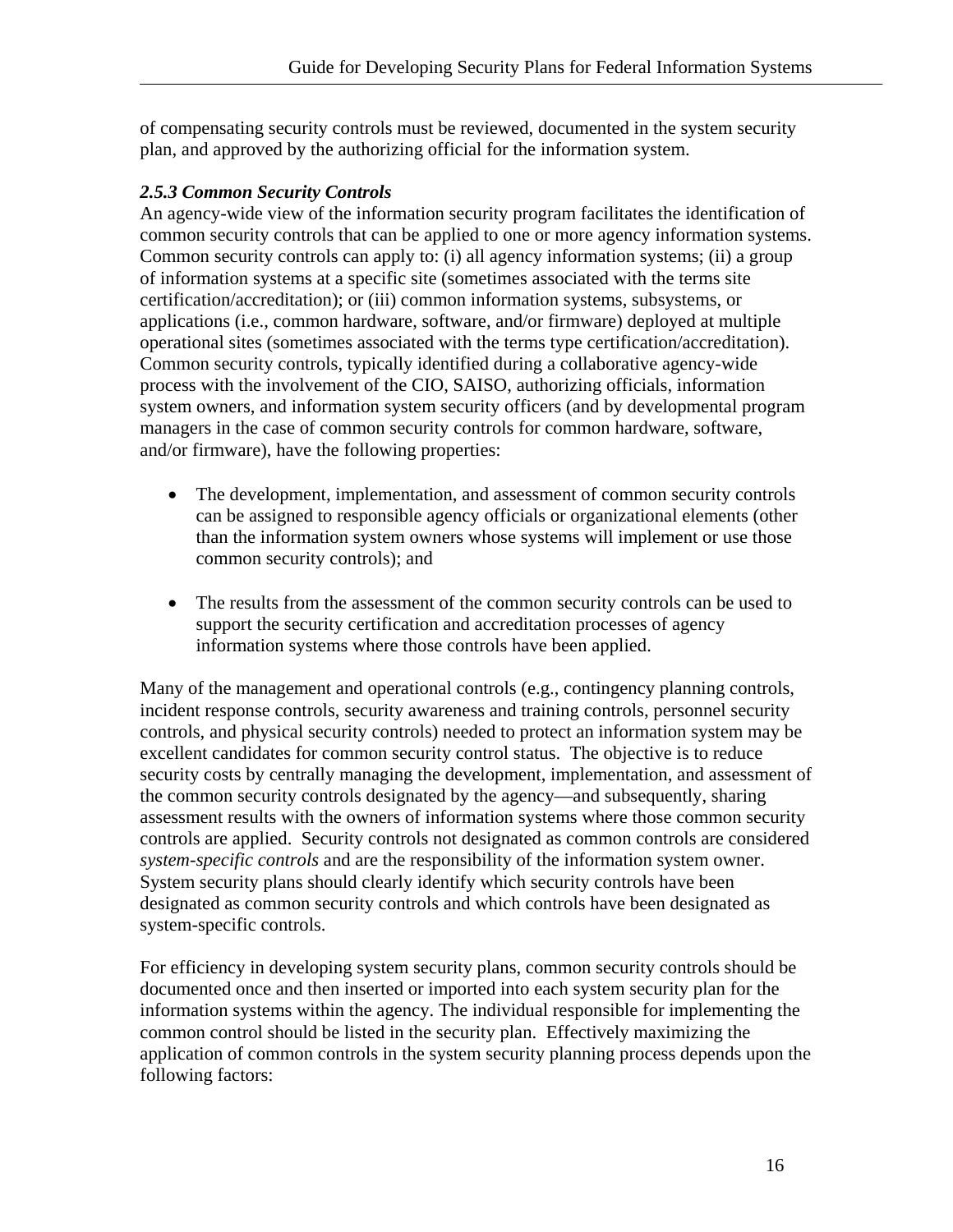- The agency has developed, documented, and communicated its specific guidance on identifying common security controls;
- The agency has assigned the responsibility for coordinating common security control identification and review and obtaining consensus on the common control designations, to a management official with security program responsibilities such as the CIO or SAISO;
- System owners have been briefed on the system security planning process including use of common controls; and
- Agency experts in the common control areas identified have been consulted as part of the process.

An agency may also assign a hybrid status to security controls in situations where one part of the control is deemed to be common, while another part of the control is deemed to be system-specific. For example, an agency may view the IR-1 (Incident Response Policy and Procedures) security control as a hybrid control with the policy portion of the control deemed to be common and the procedures portion of the control deemed to be system-specific. Hybrid security controls may also serve as templates for further control refinement. An agency may choose, for example, to implement the CP-2 (Contingency Plan) security control as a master template for a generalized contingency plan for all agency information systems with individual information system owners tailoring the plan, where appropriate, for system-specific issues.

Information system owners are responsible for any system-specific issues associated with the implementation of an agency's common security controls. These issues are identified and described in the system security plans for the individual information systems. The SAISO, acting on behalf of the CIO, should coordinate with agency officials (e.g., facilities managers, site managers, personnel managers) responsible for the development and implementation of the designated common security controls to ensure that the required controls are put into place, the controls are assessed, and the assessment results are shared with the appropriate information system owners.

Partitioning security controls into common security controls and system-specific security controls can result in significant savings to the agency in control development and implementation costs. It can also result in a more consistent application of the security controls across the agency at large. Moreover, equally significant savings can be realized in the security certification and accreditation process. Rather than assessing common security controls in every information system, the certification process draws upon any applicable results from the most current assessment of the common security controls performed at the agency level. An agency-wide approach to reuse and sharing of assessment results can greatly enhance the efficiency of the security certifications and accreditations being conducted by an agency and significantly reduce security program costs.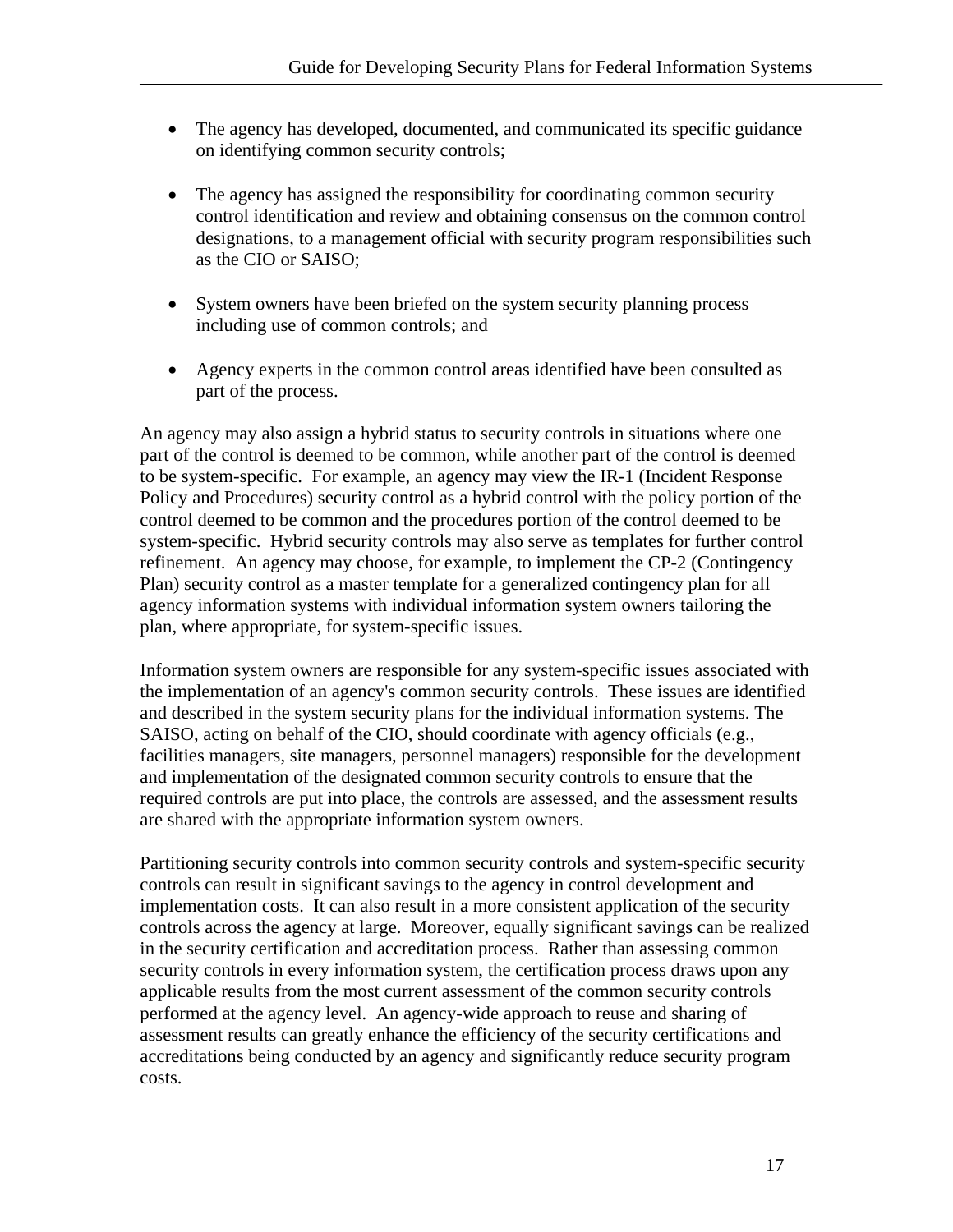While the concept of security control partitioning into common security controls and system-specific controls is straightforward and intuitive, the application of this principle within an agency takes planning, coordination, and perseverance. If an agency is just beginning to implement this approach or has only partially implemented this approach, it may take some time to get the maximum benefits from security control partitioning and the associated reuse of assessment evidence. Because of the potential dependence on common security controls by many of an agency's information systems, a failure of such common controls may result in a significant increase in agency-level risk—risk that arises from the operation of the systems that depend on these controls.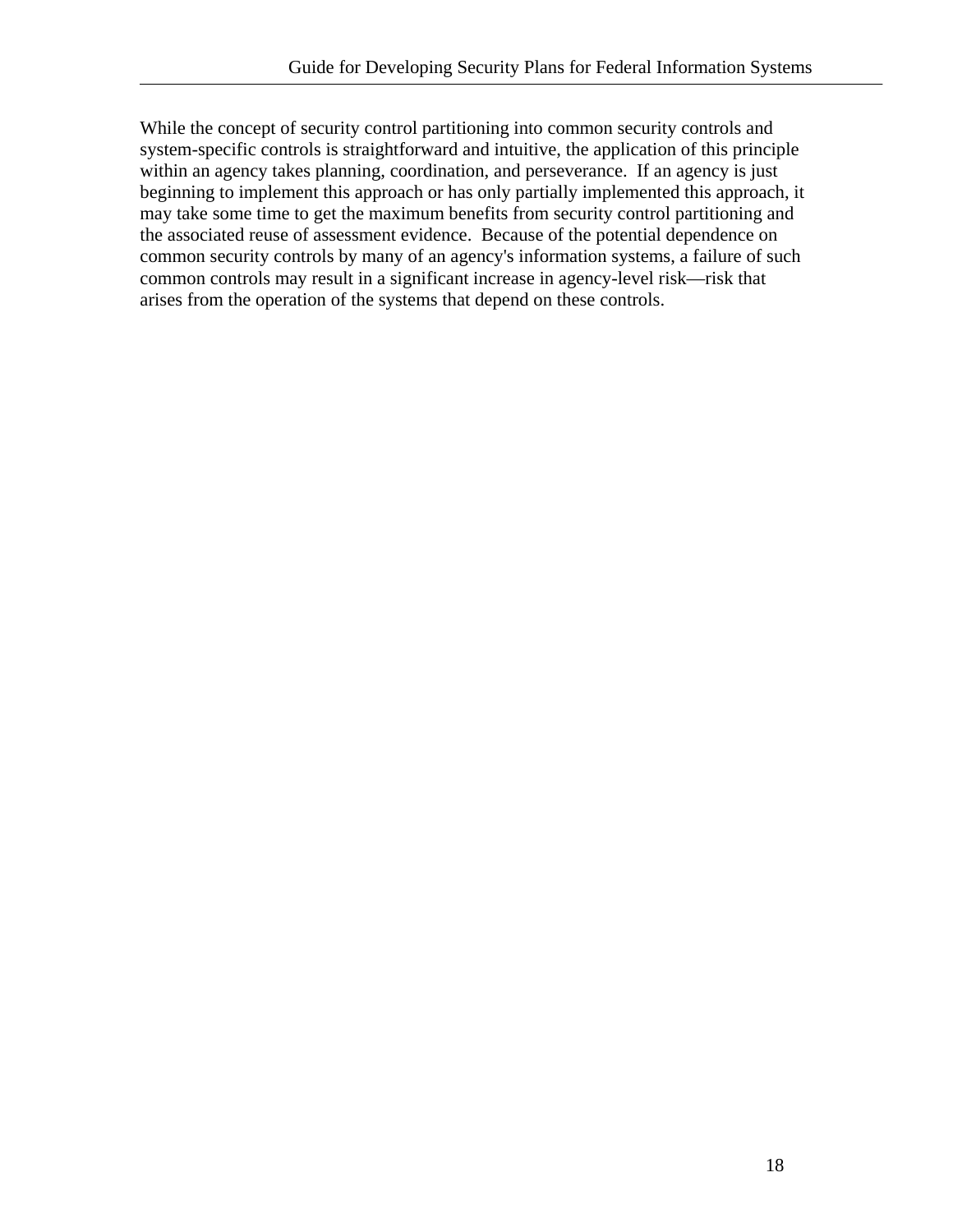# <span id="page-25-0"></span>**3. Plan Development**

The remainder of this document guides the reader in writing a system security plan, including logical steps which should be followed in approaching plan development, recommended structure and content, and how to maximize the use of current NIST publications to effectively support system security planning activity. There should be established agency policy on how the information system security plans are to be controlled and accessed prior to initiation of the activity.

#### **3.1 System Name and Identifier**

The first item listed in the system security plan is the system name and identifier. As required in OMB Circular A-11, each system should be assigned a name and unique identifier. Assignment of a unique identifier supports the agency's ability to easily collect agency information and security metrics specific to the system as well as facilitate complete traceability to all requirements related to system implementation and performance. This identifier should remain the same throughout the life of the system and be retained in audit logs related to system use.

#### **3.2 System Categorization**

Each system identified in the agency's system inventory must be categorized using FIPS 199. NIST Special Publication 800-60, *Guide for Mapping Types of Information and Information Systems to Security Categories,* provides implementation guidance in completing this activity. See Table 1 for a summary of FIPS 199 categories.

#### **3.3 System Owner**

A designated system owner must be identified in the system security plan for each system. This person is the key point of contact (POC) for the system and is responsible for coordinating system development life cycle (SDLC) activities specific to the system. It is important that this person have expert knowledge of the system capabilities and functionality. The assignment of a system owner should be documented in writing and the plan should include the following contact information:

- Name
- Title
- Agency
- Address
- Phone Number
- Email Address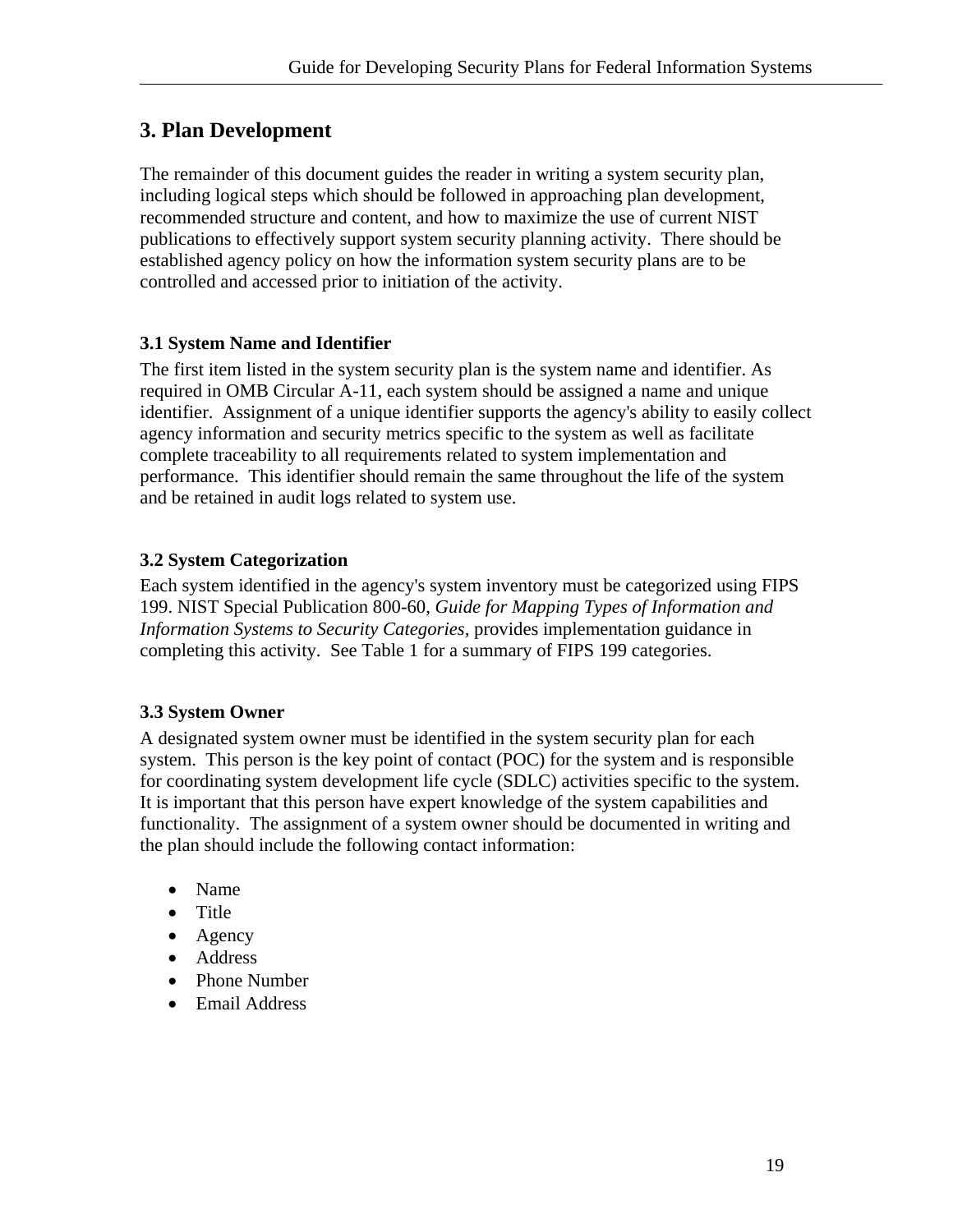<span id="page-26-0"></span>

|                                                                                                                                                                                                                                                                                                                                                                                                              |                                                                                                                                                                                      | <b>POTENTIAL IMPACT</b>                                                                                                                                                                                                 |                                                                                                                                                                                                                                           |
|--------------------------------------------------------------------------------------------------------------------------------------------------------------------------------------------------------------------------------------------------------------------------------------------------------------------------------------------------------------------------------------------------------------|--------------------------------------------------------------------------------------------------------------------------------------------------------------------------------------|-------------------------------------------------------------------------------------------------------------------------------------------------------------------------------------------------------------------------|-------------------------------------------------------------------------------------------------------------------------------------------------------------------------------------------------------------------------------------------|
| <b>Security Objective</b>                                                                                                                                                                                                                                                                                                                                                                                    | LOW                                                                                                                                                                                  | <b>MODERATE</b>                                                                                                                                                                                                         | <b>HIGH</b>                                                                                                                                                                                                                               |
| Confidentiality<br>Preserving authorized<br>restrictions on information<br>access and disclosure,<br>including means for<br>protecting personal<br>privacy and proprietary<br>information.<br>[44 U.S.C., SEC. 3542]                                                                                                                                                                                         | The unauthorized<br>disclosure of information<br>could be expected to have<br>a limited adverse effect on<br>organizational operations,<br>organizational assets, or<br>individuals. | The unauthorized<br>disclosure of information<br>could be expected to have<br>a serious adverse effect on<br>organizational operations,<br>organizational assets, or<br>individuals.                                    | The unauthorized<br>disclosure of information<br>could be expected to have<br>a severe or catastrophic<br>adverse effect on<br>organizational operations,<br>organizational assets, or<br>individuals.                                    |
| Integrity<br>The unauthorized<br>Guarding against improper<br>modification or<br>information modification<br>destruction of information<br>or destruction, and<br>could be expected to have<br>includes ensuring<br>a limited adverse effect on<br>information non-<br>organizational operations,<br>repudiation and<br>organizational assets, or<br>authenticity.<br>individuals.<br>[44 U.S.C., SEC. 3542] |                                                                                                                                                                                      | The unauthorized<br>modification or<br>destruction of information<br>could be expected to have<br>a serious adverse effect on<br>organizational operations,<br>organizational assets, or<br>individuals.                | The unauthorized<br>modification or<br>destruction of information<br>could be expected to have<br>a severe or catastrophic<br>adverse effect on<br>organizational operations,<br>organizational assets, or<br>individuals.                |
| Availability<br>The disruption of access to<br>Ensuring timely and<br>or use of information or an<br>reliable access to and use<br>information system could<br>of information.<br>be expected to have a<br>[44 U.S.C., SEC. 3542]<br>limited adverse effect on<br>organizational operations,<br>organizational assets, or<br>individuals.                                                                    |                                                                                                                                                                                      | The disruption of access to<br>or use of information or an<br>information system could<br>be expected to have a<br>serious adverse effect on<br>organizational operations,<br>organizational assets, or<br>individuals. | The disruption of access to<br>or use of information or an<br>information system could<br>be expected to have a<br>severe or catastrophic<br>adverse effect on<br>organizational operations,<br>organizational assets, or<br>individuals. |

#### **Table 1: FIPS 199 Categorization**

#### **3.4 Authorizing Official**

An authorizing official must be identified in the system security plan for each system. This person is the senior management official who has the authority to authorize operation (accredit) of an information system (major application or general support system) and accept the residual risk associated with the system. The assignment of the authorizing official should be in writing, and the plan must include the same contact information listed in Section 3.3.

#### **3.5 Other Designated Contacts**

This section should include names of other key contact personnel who can address inquiries regarding system characteristics and operation. The same information listed in Section 3.3 should be included for each person listed under this section.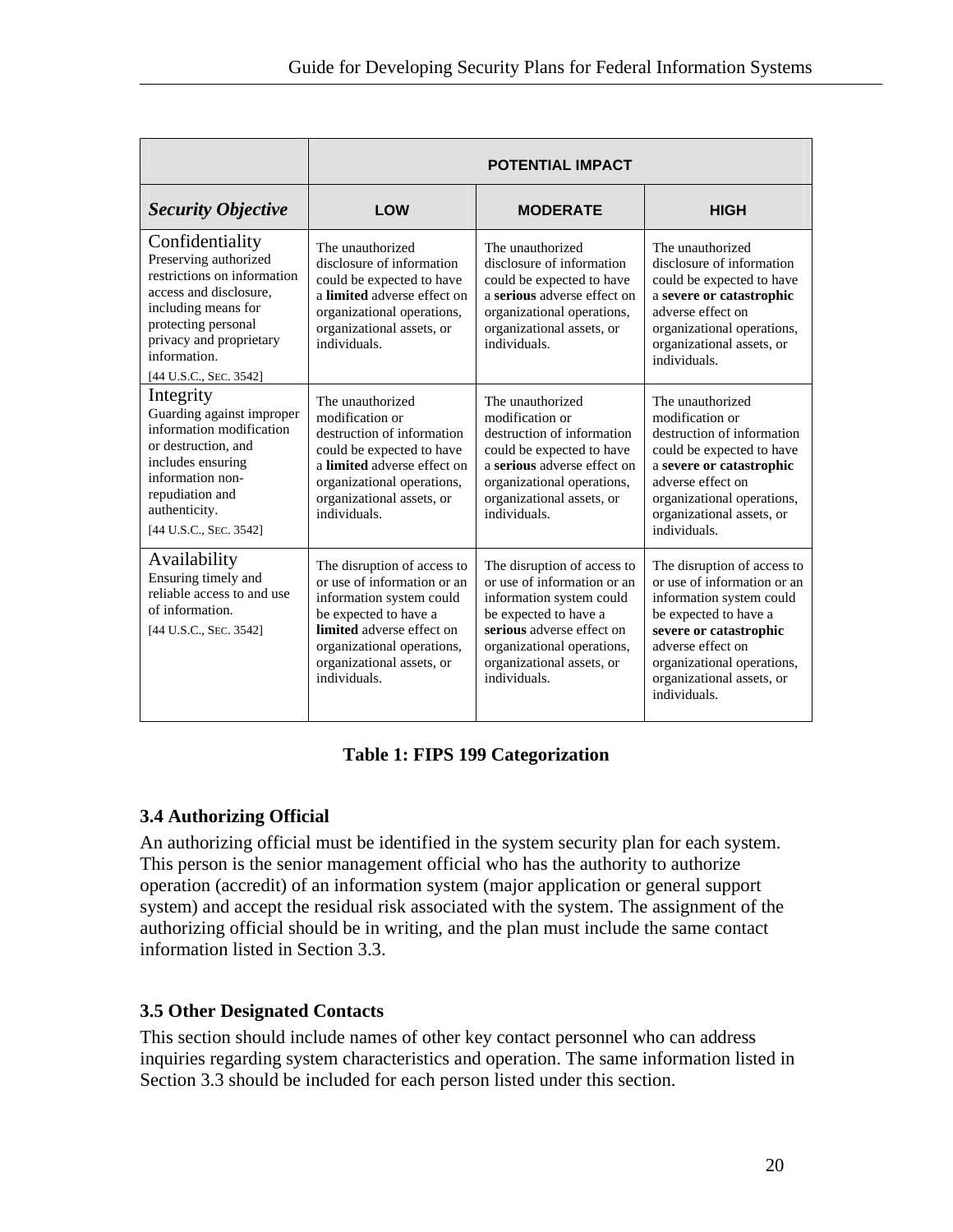#### <span id="page-27-0"></span>**3.6 Assignment of Security Responsibility**

Within an agency, an individual must be assigned responsibility for each system. This can be accomplished in many ways. In some agencies, the overall responsibility may be delegated to the SAISO. Often, the SAISO is supported by a subnet of security officers assigned to each major component. These security officers may be authorized to address the security requirements for all systems within their domain of authority. Other models may segment this responsibility in other ways based on agency structure and responsibility. The same contact information, as listed under Section 3.3, should be provided for these individuals. Most important is that this responsibility be formalized in writing either in the employee's Position Description or by delegation Memorandum.

#### **3.7 System Operational Status**

Indicate one or more of the following for the system's operational status. If more than one status is selected, list which part of the system is covered under each status.

- *Operational* the system is in production.
- *Under Development* the system is being designed, developed, or implemented.
- *Undergoing a major modification* the system is undergoing a major conversion or transition.

If the system is under development or undergoing a major modification, provide information about the methods used to assure that up-front security requirements are included. Include specific controls in the appropriate sections of the plan depending on where the system is in the security life cycle.

#### **3.8 Information System Type**

In this section of the plan, indicate whether the system is a major application or general support system. If the system contains minor applications, describe them in the General Description/Purpose section of the plan. If the agency has additional categories of information system types, modify the template to include the other categories.

#### **3.9 General Description/Purpose**

Prepare a brief description (one to three paragraphs) of the function and purpose of the system (e.g., economic indicator, network support for an agency, business census data analysis, crop reporting support).

If the system is a general support system, list all applications supported by the general support system. Specify if the application is or is not a major application and include unique name/identifiers, where applicable. Describe each application's function and the information processed. Include a list of user organizations, whether they are internal or external to the system owner's agency.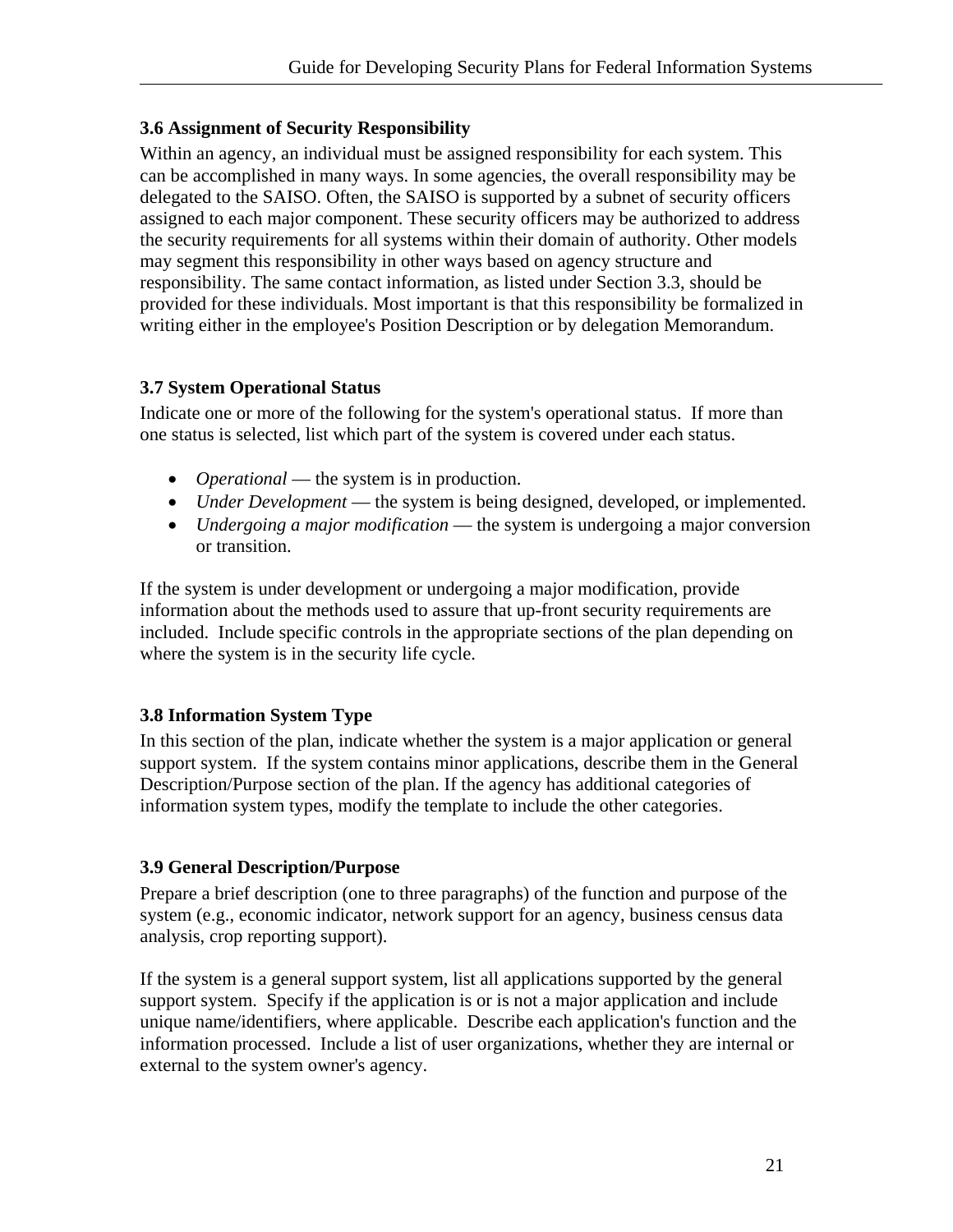#### <span id="page-28-0"></span>**3.10 System Environment**

Provide a brief (one to three paragraphs) general description of the technical system. Include any environmental or technical factors that raise special security concerns, such as use of Personal Digital Assistants, wireless technology, etc. Typically, operational environments are as follows:

- **Standalone or Small Office/Home Office (SOHO)** describes small, informal computer installations that are used for home or business purposes. Standalone encompasses a variety of small-scale environments and devices, ranging from laptops, mobile devices, or home computers, to telecommuting systems, to small businesses and small branch offices of a company.
- **Managed or Enterprise** are typically large agency systems with defined, organized suites of hardware and software configurations, usually consisting of centrally managed workstations and servers protected from the Internet by firewalls and other network security devices.
- **Custom** environments contain systems in which the functionality and degree of security do not fit the other environments. Two typical Custom environments are **Specialized Security-Limited Functionality and Legacy**:

-- **Specialized Security-Limited Functionality**. A Specialized Security-Limited Functionality environment contains systems and networks at high risk of attack or data exposure, with security taking precedence over functionality. It assumes systems have limited or specialized (not general purpose workstations or systems) functionality in a highly threatened environment such as an outward facing firewall or public web server or whose data content or mission purpose is of such value that aggressive trade-offs in favor of security outweigh the potential negative consequences to other useful system attributes such as legacy applications or interoperability with other systems. A Specialized Security-Limited Functionality environment could be a subset of another environment.

-- **Legacy**. A Legacy environment contains older systems or applications that may use older, less-secure communication mechanisms. Other machines operating in a Legacy environment may need less restrictive security settings so that they can communicate with legacy systems and applications. A Legacy environment could be a subset of a standalone or managed environment.<sup>16</sup>

<span id="page-28-1"></span><sup>1</sup> 16 For a detailed explanation of system environments, see NIST Special Publication 800-70, *Security Configuration Checklists Program for IT Products -- Guidance for Checklists Users and Developers*.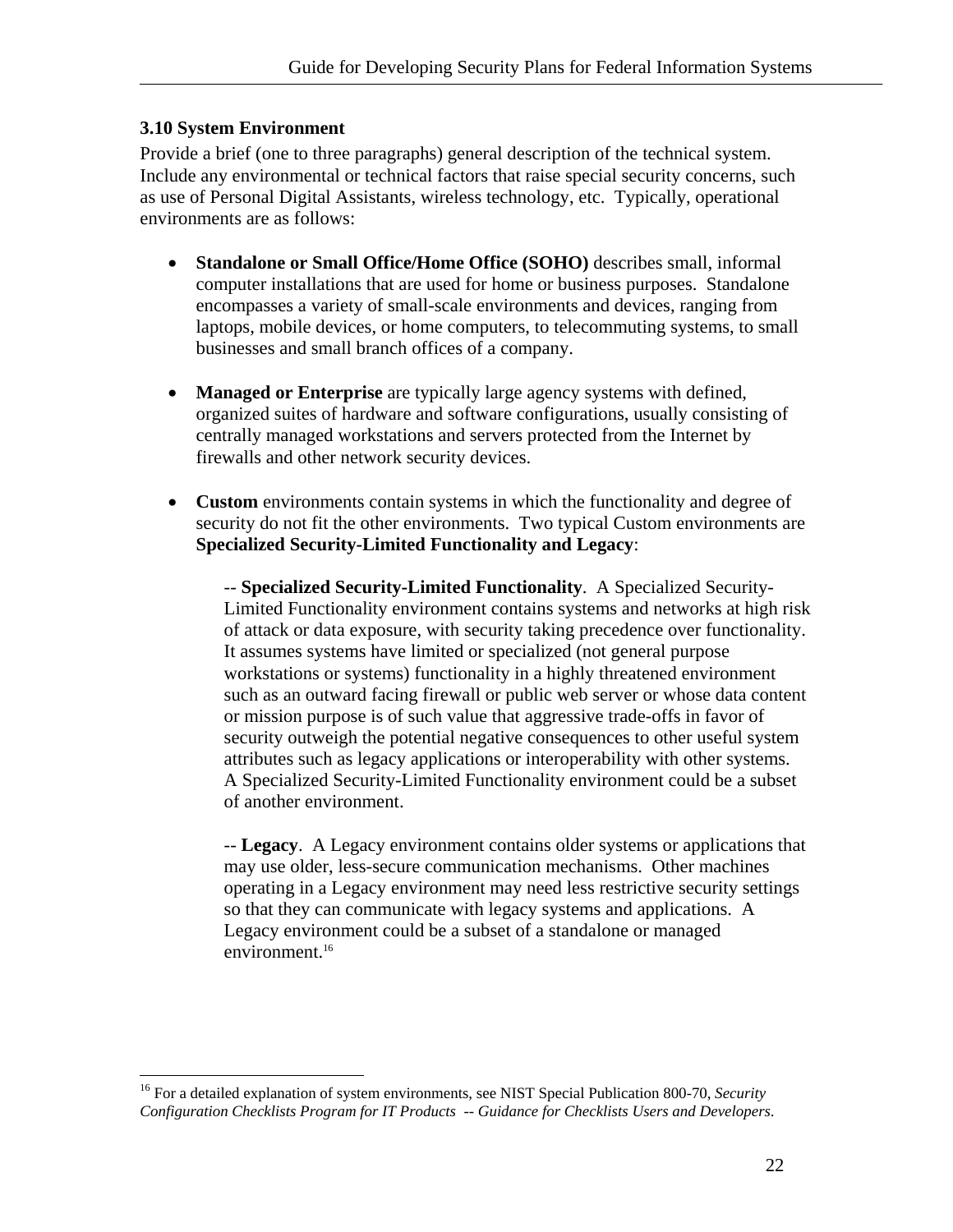#### <span id="page-29-0"></span>**3.11 System Interconnection/Information Sharing**

System interconnection is the direct connection of two or more IT systems for the purpose of sharing information resources. System interconnection, if not appropriately protected, may result in a compromise of all connected systems and the data they store, process, or transmit. It is important that system owners, information owners, and management obtain as much information as possible regarding vulnerabilities associated with system interconnections and information sharing. This is essential to selecting the appropriate controls required to mitigate those vulnerabilities. An Interconnection Security Agreement (ISA), Memorandum of Understanding (MOU), or Memorandum of Agreement (MOA) is needed between systems (not between workstations/desktops or publicly accessed systems) that share data that are owned or operated by different organizations. An ISA is not needed with internal agency systems if an agency manages and enforces a rigid system development life cycle, which requires approvals and signoffs ensuring compliance with security requirements. For additional information on interconnections, see NIST SP 800-47, *Security Guide for Interconnecting Information Technology Systems.* 

In this section, for *each interconnection* between systems that are owned or operated by different organizations, provide the following information concerning the authorization for the connection to other systems or the sharing of information:

- Name of system;
- Organization;
- Type of interconnection (Internet, Dial-Up, etc.);
- Authorizations for interconnection (MOU/MOA, ISA);
- Date of agreement;
- FIPS 199 Category;
- Certification and accreditation status of system; and
- Name and title of authorizing official(s).

For agencies with numerous interconnections, a table format including the above information may be a good way to present the information.

#### **3.12 Laws, Regulations, and Policies Affecting the System**

List any laws, regulations, or policies that establish specific requirements for confidentiality, integrity, or availability of the system and information retained by, transmitted by, or processed by the system. General agency security requirements need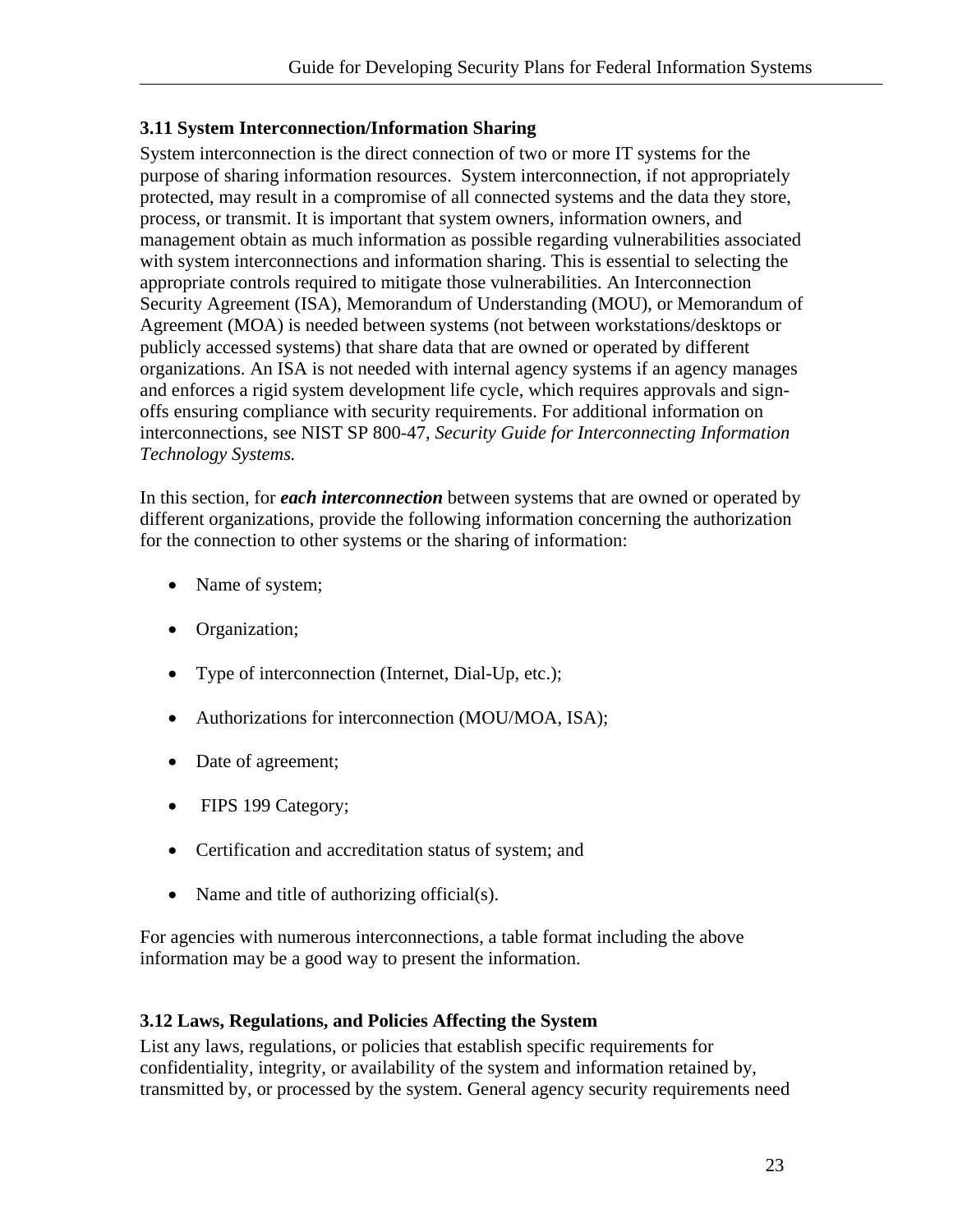<span id="page-30-0"></span>not be listed since they mandate security for all systems. Each agency should decide on the level of laws, regulations, and policies to include in the system security plan. Examples might include the Privacy Act of 1974 or a specific statute or regulation concerning the information processed (e.g., tax or census information). If the system processes records subject to the Privacy Act, include the number and title of the Privacy Act system(s) of records and whether the system(s) are used for computer matching activities.

#### **3.13 Security Control Selection**

In preparation for documenting how the NIST SP 800-53 security controls for the applicable security control baseline (low-, moderate-, or high impact information systems) are implemented or planned to be implemented, the security controls contained in the baseline should be reviewed and possibly tailored. The scoping guidelines explained in Section 2.5.1 should be used when determining the applicability or tailoring of individual controls. Additionally the controls that are common among numerous systems or within the whole agency should be identified and then documented in the plan. See Section 2.5.3 for guidance on how the common controls should be determined, documented, and coordinated. The process of selecting the appropriate security controls and applying the scoping guidelines to achieve *adequate security*[17 i](#page-30-1)s a multifaceted, riskbased activity involving management and operational personnel within the agency and should be conducted before the security control portion of the plan is written.

- For *low-impact* information systems, an agency must, as a minimum, employ the security controls from the low baseline of security controls defined in NIST SP 800-53 and must ensure that the minimum assurance requirements associated with the low baseline are satisfied.
- For *moderate-impact* information systems, an agency must, as a minimum, employ the security controls from the moderate baseline of security controls defined in NIST SP 800-53 and must ensure that the minimum assurance requirements associated with the moderate baseline are satisfied.
- For *high-impact* information systems, an agency must, as a minimum, employ the security controls from the high baseline of security controls defined in NIST SP 800-53 and must ensure that the minimum assurance requirements associated with the high baseline are satisfied.

#### **3.14 Minimum Security Controls**

1

Now that the security controls have been selected, tailored, and the common controls identified, describe each control. The description should contain 1) the security control title; 2) how the security control is being implemented or planned to be implemented; 3)

<span id="page-30-1"></span><sup>&</sup>lt;sup>17</sup> The Office of Management and Budget (OMB) Circular A-130, Appendix III, defines adequate security as security commensurate with the risk and the magnitude of harm resulting from the loss, misuse, or unauthorized access to or modification of information.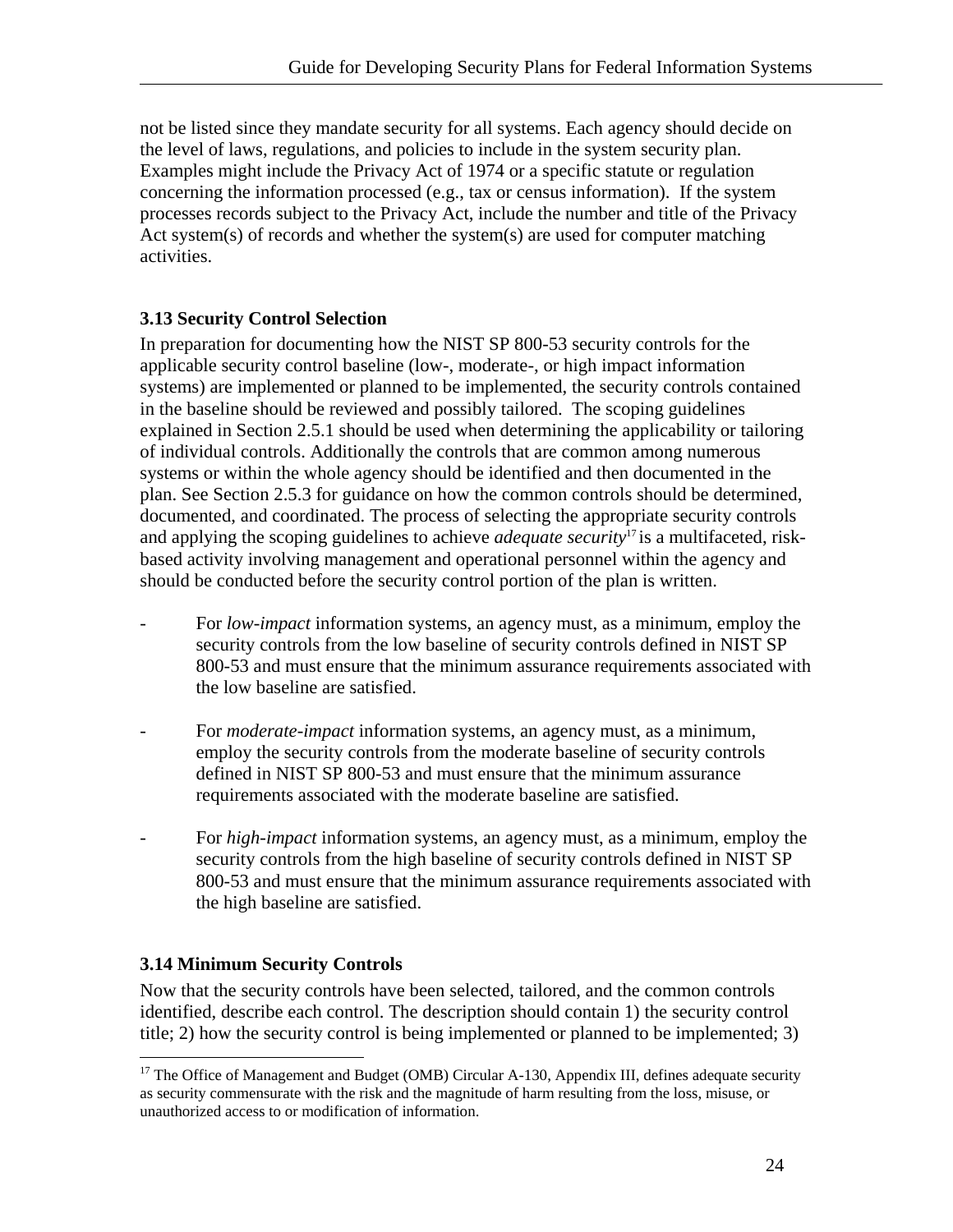any scoping guidance that has been applied and what type of consideration; and 4) indicate if the security control is a common control and who is responsible for its implementation.

Security controls in the security control catalog (NIST SP 800-53, Appendix F) have a well-defined organization and structure. The security controls are organized into classes and families for ease of use in the control selection and specification process. There are three general classes of security controls (i.e., management, operational, and technical<sup>18</sup>). Each family contains security controls related to the security function of the family. A standardized, two-character identifier is assigned to uniquely identify each control family. Table 2 summarizes the classes and families in the security control catalog and the associated family identifiers.

| <b>CLASS</b> | <b>FAMILY</b>                                          | <b>IDENTIFIER</b> |
|--------------|--------------------------------------------------------|-------------------|
| Management   | <b>Risk Assessment</b>                                 | <b>RA</b>         |
| Management   | Planning                                               | PL                |
| Management   | <b>System and Services Acquisition</b>                 | <b>SA</b>         |
| Management   | Certification, Accreditation, and Security Assessments | CA                |
| Operational  | Personnel Security                                     | <b>PS</b>         |
| Operational  | Physical and Environmental Protection                  | PE                |
| Operational  | <b>Contingency Planning</b>                            | CP                |
| Operational  | <b>Configuration Management</b>                        | CM                |
| Operational  | Maintenance                                            | <b>MA</b>         |
| Operational  | System and Information Integrity                       | <b>SI</b>         |
| Operational  | Media Protection                                       | <b>MP</b>         |
| Operational  | Incident Response                                      | <b>IR</b>         |
| Operational  | Awareness and Training                                 | AT                |
| Technical    | <b>Identification and Authentication</b>               | <b>IA</b>         |
| Technical    | <b>Access Control</b>                                  | AC                |
| Technical    | Audit and Accountability                               | AU                |
| Technical    | <b>System and Communications Protection</b>            | <b>SC</b>         |

#### **Table 2: Security Control Class, Family, and Identifier**

Security control class designations (i.e., management, operational, and technical) are defined below for clarification in preparation of system security plans. *Management controls* focus on the management of the information system and the management of risk for a system. They are techniques and concerns that are normally addressed by management. *Operational controls* address security methods focusing on

 $\overline{a}$ 

<span id="page-31-0"></span><sup>&</sup>lt;sup>18</sup> Security control families in NIST SP 800-53 are associated with one of three security control classes (i.e., management, operational, technical). Families are assigned to their respective classes based on the dominant characteristics of the controls in that family. Many security controls, however, can be logically associated with more than one class. For example, CP-1, the policy and procedures control from the Contingency Planning family, is listed as an operational control but also has characteristics that are consistent with security management as well.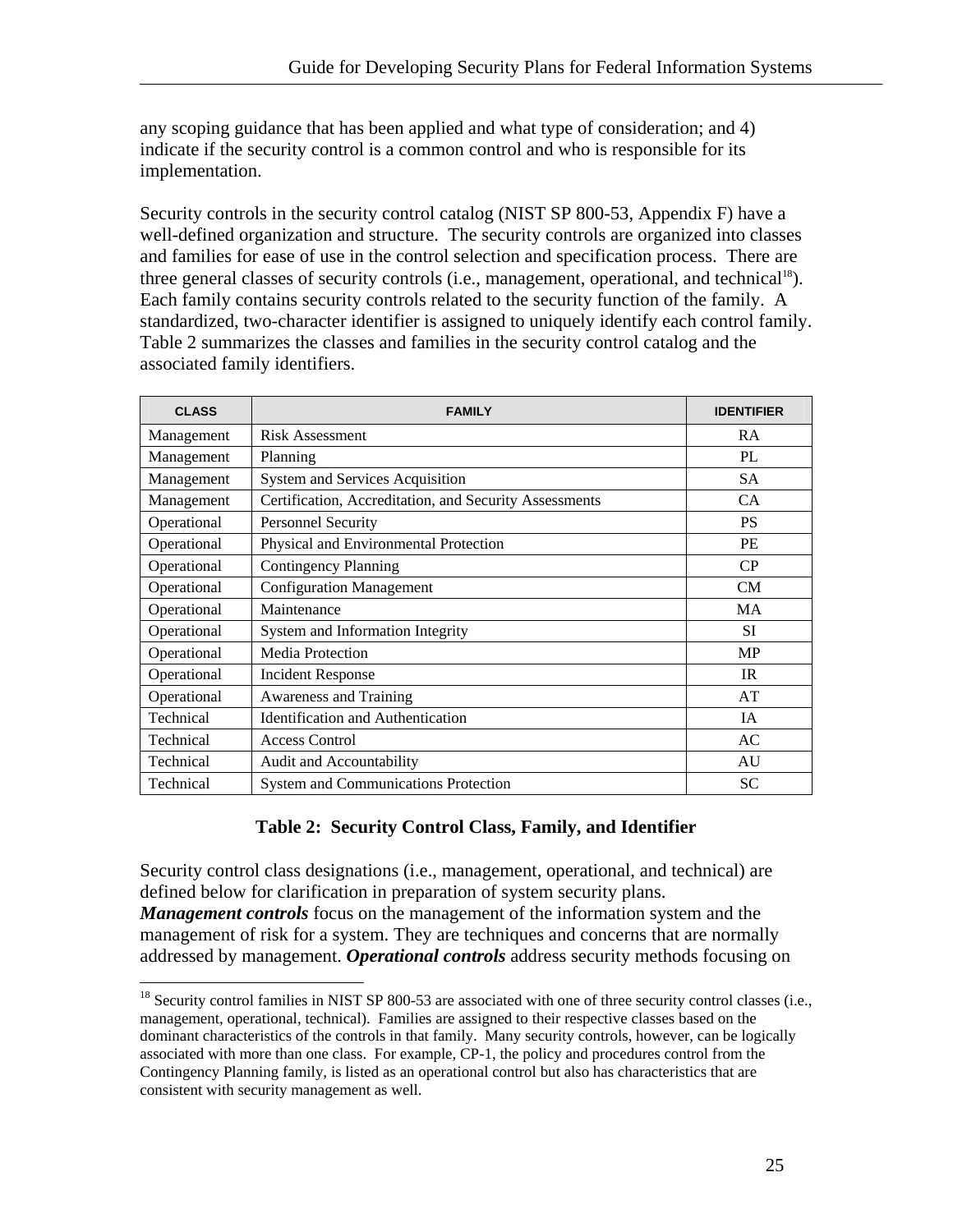<span id="page-32-0"></span>mechanisms primarily implemented and executed by people (as opposed to systems). These controls are put in place to improve the security of a particular system (or group of systems). They often require technical or specialized expertise and often rely upon management activities as well as technical controls. *Technical controls* focus on security controls that the computer system executes. The controls can provide automated protection for unauthorized access or misuse, facilitate detection of security violations, and support security requirements for applications and data.

#### **3.15 Completion and Approval Dates**

The completion date of the system security plan should be provided. The completion date should be updated whenever the plan is periodically reviewed and updated. When the system is updated, a version number should be added. The system security plan should also contain the date the authorizing official or the designated approving authority approved the plan. Approval documentation, i.e., accreditation letter, approval memorandum, should be on file or attached as part of the plan.

#### **3.16 Ongoing System Security Plan Maintenance**

Once the information system security plan is developed, it is important to periodically assess the plan, review any change in system status, functionality, design, etc., and ensure that the plan continues to reflect the correct information about the system. This documentation and its correctness are critical for system certification activity. All plans should be reviewed and updated, if appropriate, at least annually. Some items to include in the review are:

- Change in information system owner;
- Change in information security representative;
- Change in system architecture;
- Change in system status;
- Additions/deletions of system interconnections;
- Change in system scope;
- Change in authorizing official; and
- Change in certification and accreditation status.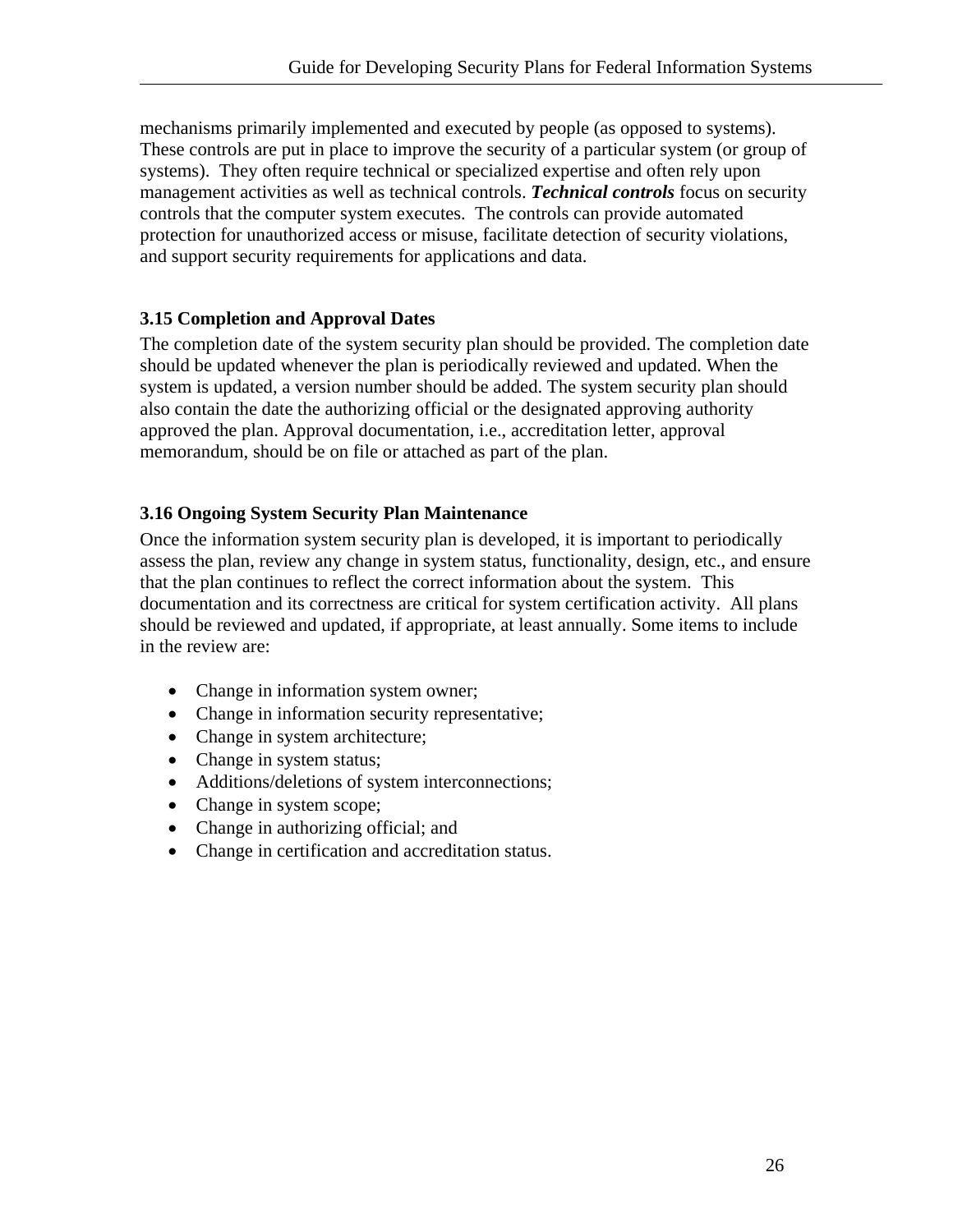# <span id="page-33-0"></span>**Appendix A: Sample Information System Security Plan Template**

The following sample has been provided ONLY as one example. Agencies may be using other formats and choose to update those to reflect any existing omissions based on this guidance. This is not a mandatory format; it is recognized that numerous agencies and information security service providers may have developed and implemented various approaches for information system security plan development and presentation to suit their own needs for flexibility.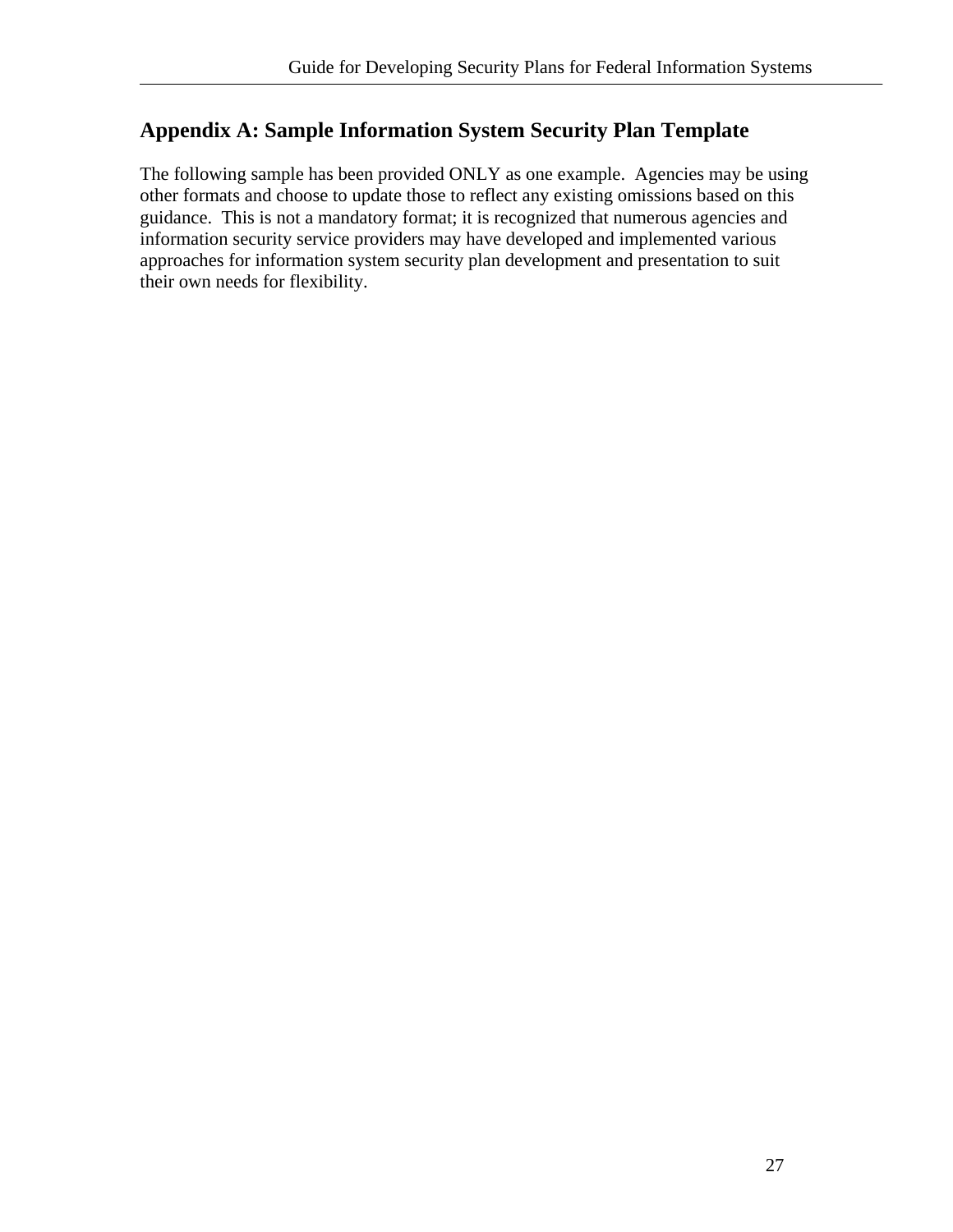# **Information System Security Plan Template**

#### **1. Information System Name/Title:**

• Unique identifier and name given to the system.

#### **2. Information System Categorization:**

• Identify the appropriate FIPS 199 categorization.

| в | CН<br>. .<br>. .<br>пили |
|---|--------------------------|

#### **3. Information System Owner:**

• Name, title, agency, address, email address, and phone number of person who owns the system.

#### **4. Authorizing Official:**

• Name, title, agency, address, email address, and phone number of the senior management official designated as the authorizing official.

#### **5. Other Designated Contacts:**

• List other key personnel, if applicable; include their title, address, email address, and phone number.

#### **6. Assignment of Security Responsibility:**

• Name, title, address, email address, and phone number of person who is responsible for the security of the system.

#### **7. Information System Operational Status:**

• Indicate the operational status of the system. If more than one status is selected, list which part of the system is covered under each status.

| <b>Operational</b> | <b>Under</b>       | <b>Major</b>        |
|--------------------|--------------------|---------------------|
|                    | <b>Development</b> | <b>Modification</b> |

#### **8. Information System Type:**

• Indicate if the system is a major application or a general support system. If the system contains minor applications, list them in Section 9. General System Description/Purpose.

| <b>Major</b>       | <b>General Support</b> |
|--------------------|------------------------|
| <b>Application</b> | <b>System</b>          |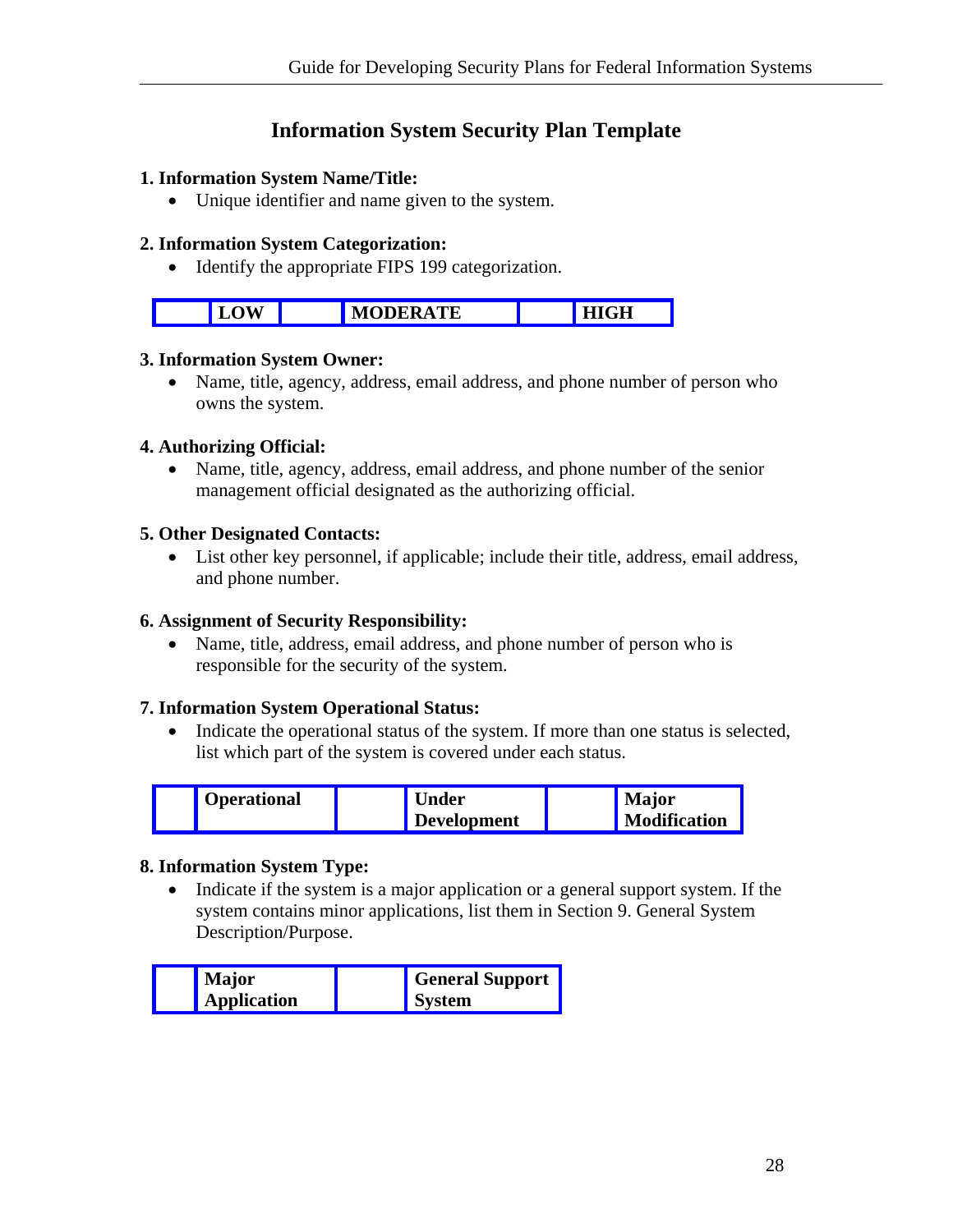#### **9. General System Description/Purpose**

• Describe the function or purpose of the system and the information processes.

## **10. System Environment**

• Provide a general description of the technical system. Include the primary hardware, software, and communications equipment.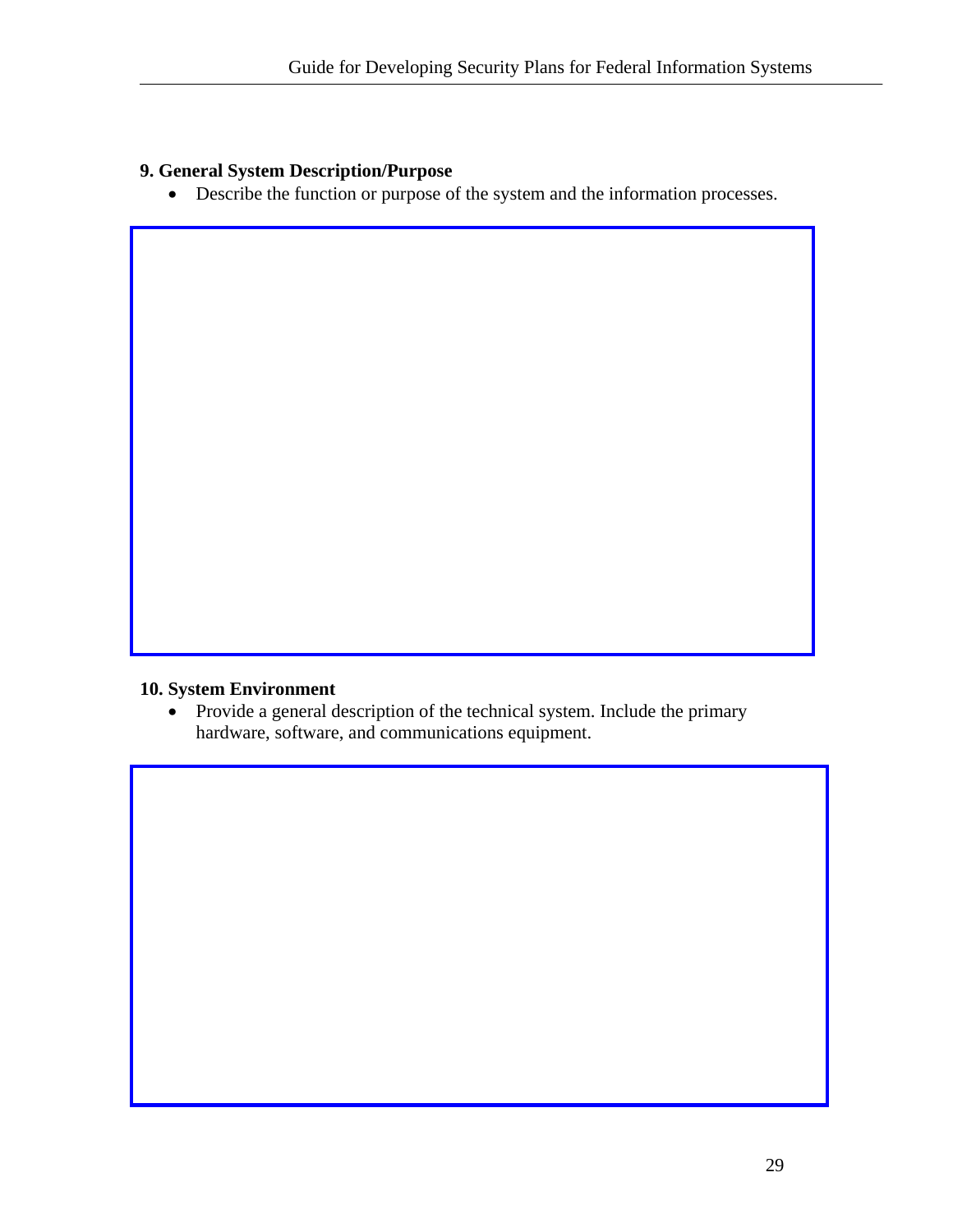#### **11. System Interconnections/Information Sharing**

List interconnected systems and system identifiers (if appropriate), provide the system, name, organization, system type (major application or general support system), indicate if there is an ISA/MOU/MOA on file, date of agreement to interconnect, FIPS 199 category, C&A status, and the name of the authorizing official.

| <b>Name</b> | <b>System Organization Type Agreement</b> | (ISA/MOU/MOA) | Date FIPS 199 C&A<br><b>Category Status</b> | Auth.<br><b>Official</b> |
|-------------|-------------------------------------------|---------------|---------------------------------------------|--------------------------|
|             |                                           |               |                                             |                          |
|             |                                           |               |                                             |                          |
|             |                                           |               |                                             |                          |
|             |                                           |               |                                             |                          |
|             |                                           |               |                                             |                          |
|             |                                           |               |                                             |                          |

#### **12. Related Laws/Regulations/Policies**

List any laws or regulations that establish specific requirements for the confidentiality, integrity, or availability of the data in the system.

#### **13. Minimum Security Controls**

Select the appropriate minimum security control baseline (low-, moderate-, high-impact) from NIST SP 800-53, then provide a thorough description of how all the minimum security controls in the applicable baseline are being implemented or planned to be implemented. The description should contain: 1) the security control title; 2) how the security control is being implemented or planned to be implemented; 3) any scoping guidance that has been applied and what type of consideration; and 4) indicate if the security control is a common control and who is responsible for its implementation.

#### **14. Information System Security Plan Completion Date: \_\_\_\_\_\_\_\_\_\_\_\_\_\_\_\_\_\_\_\_\_**

• Enter the completion date of the plan.

#### **15. Information System Security Plan Approval Date: \_\_\_\_\_\_\_\_\_\_\_\_\_\_\_\_\_\_\_\_\_\_\_**

• Enter the date the system security plan was approved and indicate if the approval documentation is attached or on file.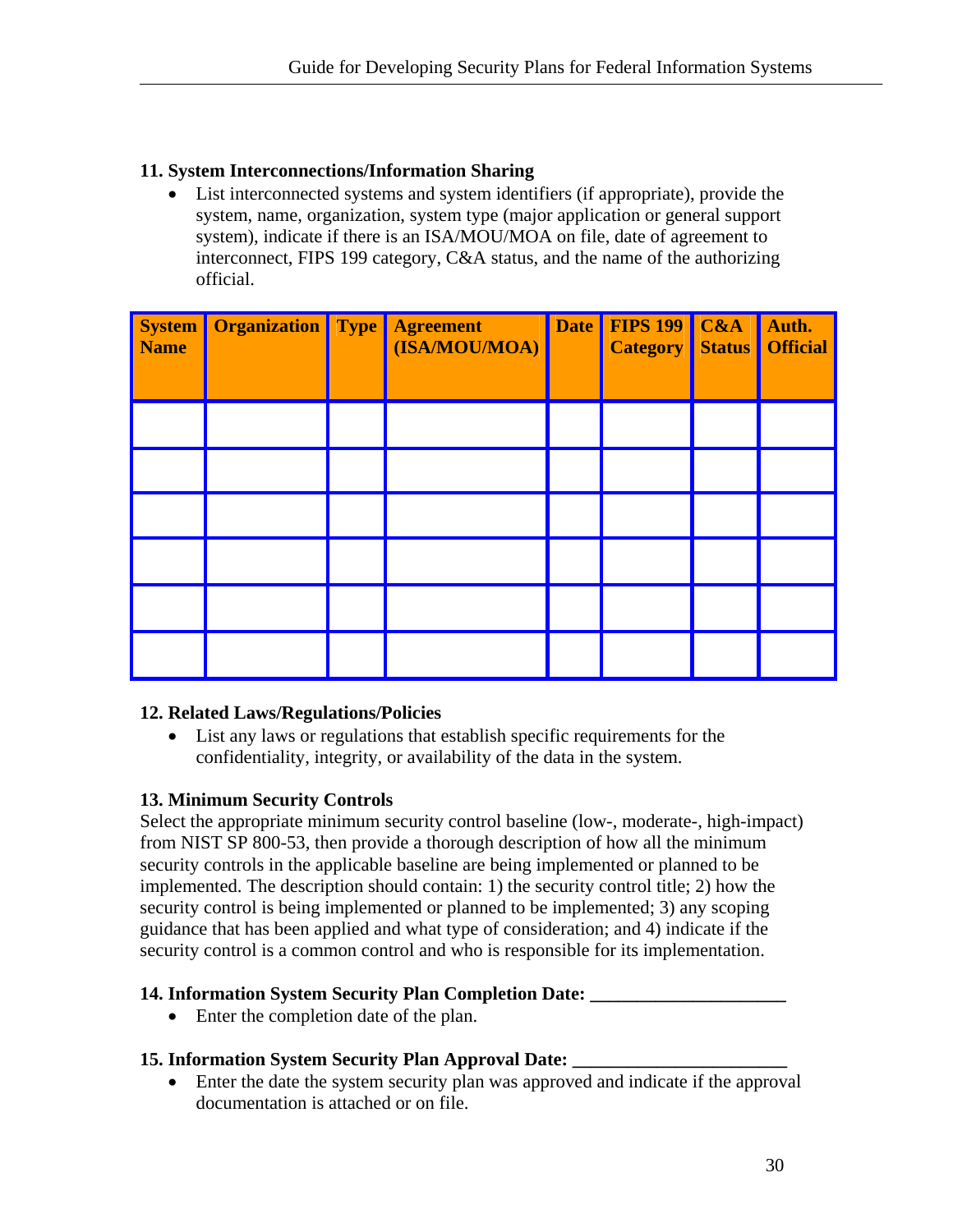# <span id="page-37-0"></span>**Appendix B: Glossary**

# COMMON TERMS AND DEFINITIONS

| Accreditation<br>[NIST SP 800-37]                              | The official management decision given by a senior agency official<br>to authorize operation of an information system and to explicitly<br>accept the risk to agency operations (including mission, functions,<br>image, or reputation), agency assets, or individuals, based on the<br>implementation of an agreed-upon set of security controls. |
|----------------------------------------------------------------|----------------------------------------------------------------------------------------------------------------------------------------------------------------------------------------------------------------------------------------------------------------------------------------------------------------------------------------------------|
| Accreditation<br>Boundary<br>[NIST SP 800-37]                  | All components of an information system to be accredited by an<br>authorizing official and excludes separately accredited systems, to<br>which the information system is connected. Synonymous with the<br>term security perimeter defined in CNSS Instruction 4009 and DCID<br>6/3.                                                               |
| Accrediting<br>Authority                                       | See Authorizing Official.                                                                                                                                                                                                                                                                                                                          |
| Adequate<br>Security<br>[OMB Circular A-<br>130, Appendix III] | Security commensurate with the risk and the magnitude of harm<br>resulting from the loss, misuse, or unauthorized access to or<br>modification of information.                                                                                                                                                                                     |
| Agency                                                         | See Executive Agency.                                                                                                                                                                                                                                                                                                                              |
| Authentication                                                 | Verifying the identity of a user, process, or device, often as a<br>prerequisite to allowing access to resources in an information<br>system.                                                                                                                                                                                                      |
| Authenticity                                                   | The property of being genuine and being able to be verified and<br>trusted; confidence in the validity of a transmission, a message, or<br>message originator. See authentication.                                                                                                                                                                 |
| Authorize<br>Processing                                        | See Accreditation.                                                                                                                                                                                                                                                                                                                                 |
| Authorizing<br>Official<br>[NIST SP 800-37]                    | Official with the authority to formally assume responsibility for<br>operating an information system at an acceptable level of risk to<br>agency operations (including mission, functions, image, or<br>reputation), agency assets, or individuals.                                                                                                |
| Availability<br>[44 U.S.C., Sec.<br>3542]                      | Ensuring timely and reliable access to and use of information.                                                                                                                                                                                                                                                                                     |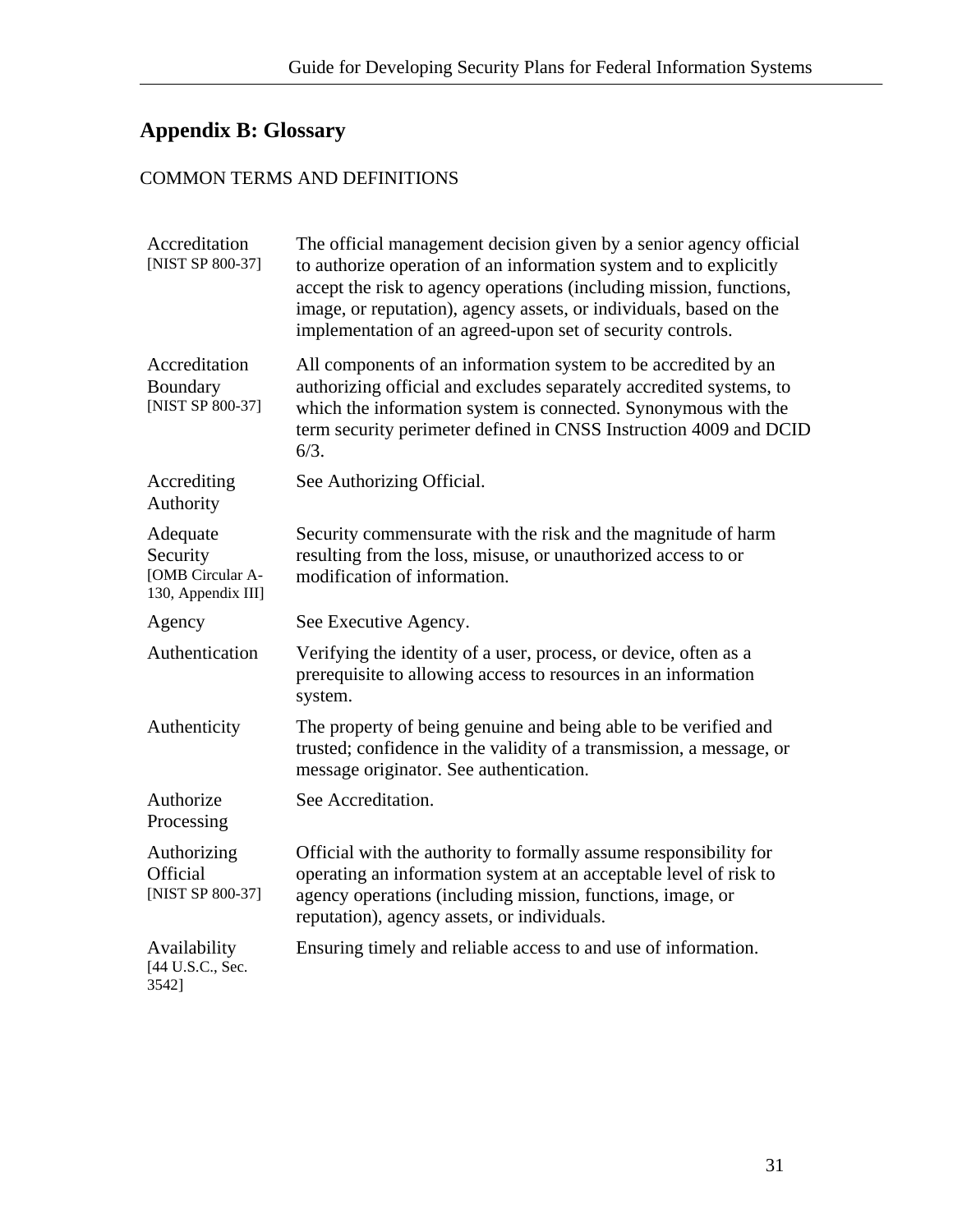| Certification<br>[NIST SP 800-<br>$37$ ]                     | A comprehensive assessment of the management, operational, and<br>technical security controls in an information system, made in support<br>of security accreditation, to determine the extent to which the<br>controls are implemented correctly, operating as intended, and<br>producing the desired outcome with respect to meeting the security<br>requirements for the system.                                                                                                                                                 |
|--------------------------------------------------------------|------------------------------------------------------------------------------------------------------------------------------------------------------------------------------------------------------------------------------------------------------------------------------------------------------------------------------------------------------------------------------------------------------------------------------------------------------------------------------------------------------------------------------------|
| Certification<br>Agent<br><b>INIST SP 800-</b><br>$37$ ]     | The individual, group, or organization responsible for conducting a<br>security certification.                                                                                                                                                                                                                                                                                                                                                                                                                                     |
| Chief                                                        | Agency official responsible for:                                                                                                                                                                                                                                                                                                                                                                                                                                                                                                   |
| Information<br>Officer<br>[44 U.S.C., Sec.<br>$5125(b)$ ]    | (i) Providing advice and other assistance to the head of the executive<br>agency and other senior management personnel of the agency to<br>ensure that information technology is acquired and information<br>resources are managed in a manner that is consistent with laws,<br>executive orders, directives, policies, regulations, and priorities<br>established by the head of the agency;                                                                                                                                      |
|                                                              | (ii) Developing, maintaining, and facilitating the implementation of a<br>sound and integrated information technology architecture for the<br>agency; and                                                                                                                                                                                                                                                                                                                                                                          |
|                                                              | (iii) Promoting the effective and efficient design and operation of all<br>major information resources management processes for the agency,<br>including improvements to work processes of the agency.                                                                                                                                                                                                                                                                                                                             |
| Common<br><b>Security Control</b><br>[NIST SP 800-<br>$37$ ] | Security control that can be applied to one or more agency<br>information systems and has the following properties: (i) the<br>development, implementation, and assessment of the control can be<br>assigned to a responsible official or organizational element (other<br>than the information system owner); and (ii) the results from the<br>assessment of the control can be used to support the security<br>certification and accreditation processes of an agency information<br>system where that control has been applied. |
| Compensating<br>Security<br>Controls                         | The management, operational, and technical controls (i.e., safeguards<br>or countermeasures) employed by an organization in lieu of the<br>recommended controls in the low, moderate, or high baselines<br>described in NIST SP 800-53, that provide equivalent or comparable<br>protection for an information system.                                                                                                                                                                                                             |
| Confidentiality<br>[44 U.S.C., Sec.<br>3542]                 | Preserving authorized restrictions on information access and<br>disclosure, including means for protecting personal privacy and<br>proprietary information.                                                                                                                                                                                                                                                                                                                                                                        |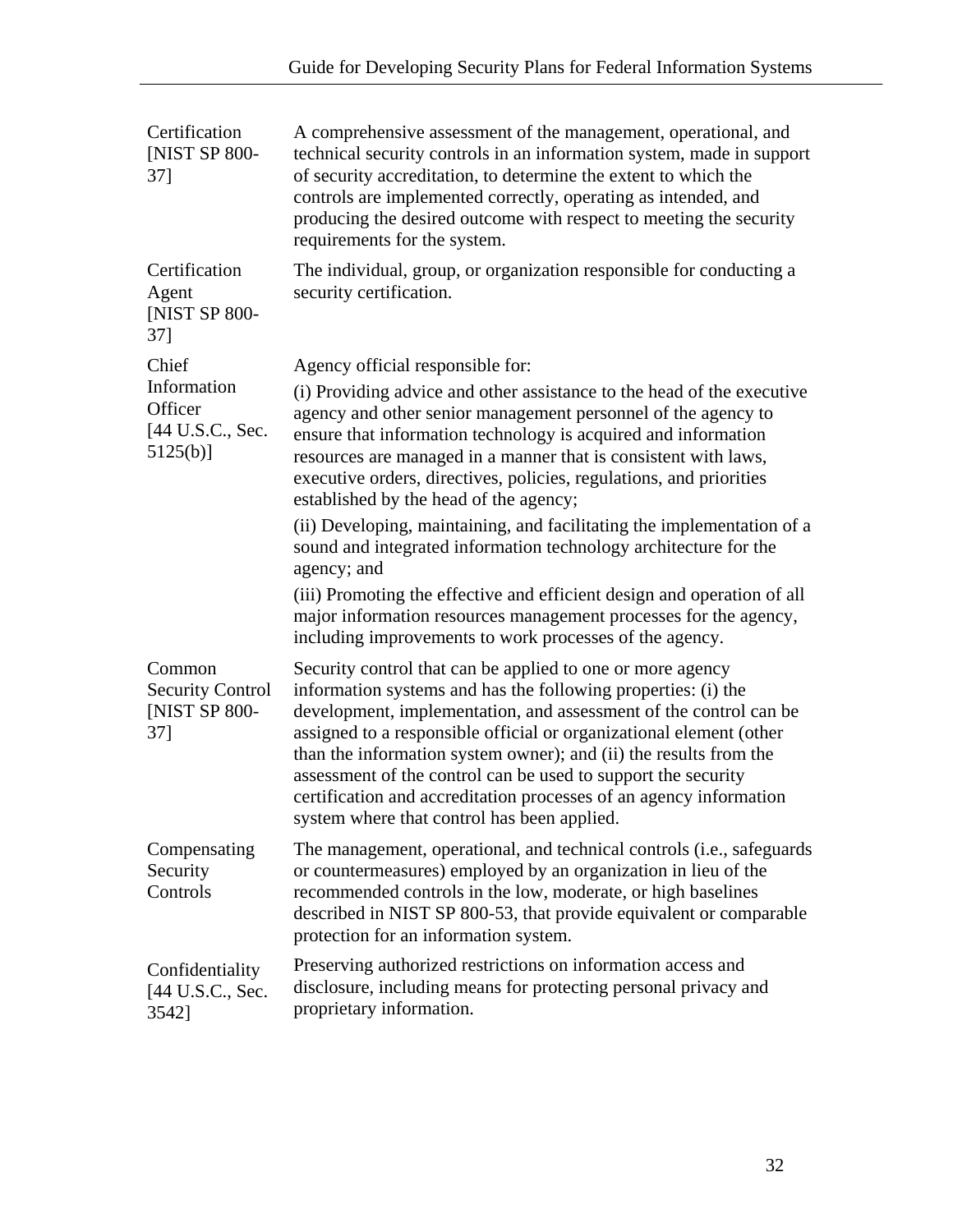| Configuration<br>Control<br>[CNSS Inst.<br>4009]                                | Process for controlling modifications to hardware, firmware,<br>software, and documentation to ensure that the information system is<br>protected against improper modifications before, during, and after<br>system implementation.                                                              |
|---------------------------------------------------------------------------------|---------------------------------------------------------------------------------------------------------------------------------------------------------------------------------------------------------------------------------------------------------------------------------------------------|
| Countermeasures<br>[CNSS Inst.<br>4009]                                         | Actions, devices, procedures, techniques, or other measures that<br>reduce the vulnerability of an information system. Synonymous with<br>security controls and safeguards.                                                                                                                       |
| Executive<br>Agency<br>[41 U.S.C., Sec.<br>403]                                 | An executive department specified in 5 U.S.C., Sec. 101; a military<br>department specified in 5 U.S.C., Sec. 102; an independent<br>establishment as defined in 5 U.S.C., Sec. 104(1); and a wholly<br>owned Government corporation fully subject to the provisions of 31<br>U.S.C., Chapter 91. |
| Federal<br>Enterprise<br>Architecture<br>[FEA Program]<br>Management<br>Office] | A business-based framework for government-wide improvement<br>developed by the Office of Management and Budget that is intended<br>to facilitate efforts to transform the federal government to one that is<br>citizen-centered, results-oriented, and market-based.                              |
| Federal<br>Information<br>System<br>[40 U.S.C., Sec.<br>11331]                  | An information system used or operated by an executive agency, by a<br>contractor of an executive agency, or by another organization on<br>behalf of an executive agency.                                                                                                                         |
| <b>General Support</b><br>System<br>[OMB Circular<br>A-130,<br>Appendix III]    | An interconnected set of information resources under the same direct<br>management control that shares common functionality. It normally<br>includes hardware, software, information, data, applications,<br>communications, and people.                                                          |
| High-Impact<br>System                                                           | An information system in which at least one security objective (i.e.,<br>confidentiality, integrity, or availability) is assigned a FIPS 199<br>potential impact value of high.                                                                                                                   |
| Information<br>Owner<br>[CNSS Inst.]<br>4009]                                   | Official with statutory or operational authority for specified<br>information and responsibility for establishing the controls for its<br>generation, collection, processing, dissemination, and disposal.                                                                                        |
| Information<br>Resources<br>[44 U.S.C., Sec.<br>3502]                           | Information and related resources, such as personnel, equipment,<br>funds, and information technology.                                                                                                                                                                                            |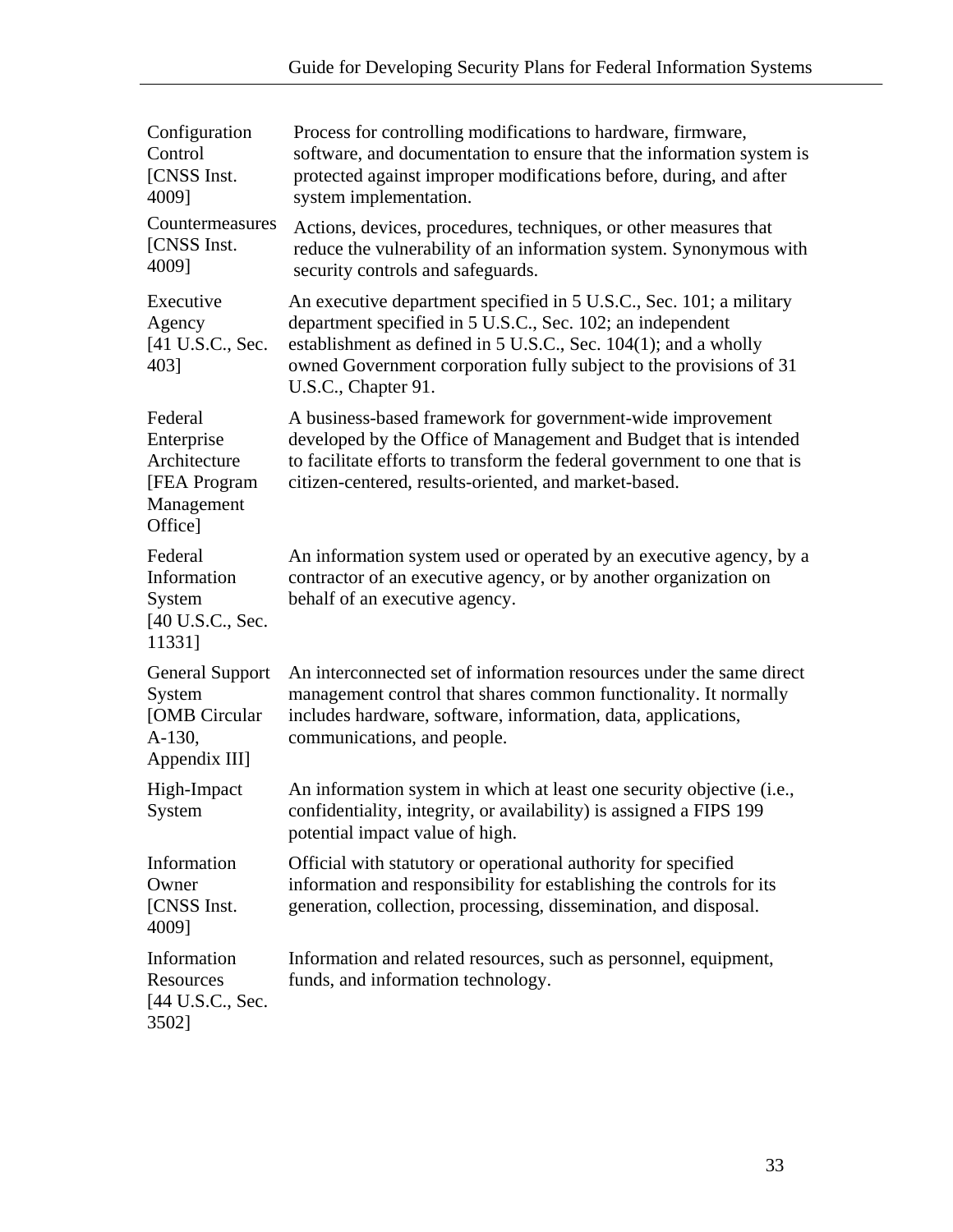| Information<br>Security<br>[44 U.S.C., Sec.<br>3542]                                           | The protection of information and information systems from<br>unauthorized access, use, disclosure, disruption, modification, or<br>destruction in order to provide confidentiality, integrity, and<br>availability.                                                                                                                                                                                                                                                                                                                                                                                                                                                                                                                                                                                                                                                                                      |
|------------------------------------------------------------------------------------------------|-----------------------------------------------------------------------------------------------------------------------------------------------------------------------------------------------------------------------------------------------------------------------------------------------------------------------------------------------------------------------------------------------------------------------------------------------------------------------------------------------------------------------------------------------------------------------------------------------------------------------------------------------------------------------------------------------------------------------------------------------------------------------------------------------------------------------------------------------------------------------------------------------------------|
| Information<br>Security<br>Policy<br>[CNSS Inst.                                               | Aggregate of directives, regulations, rules, and practices that<br>prescribes how an organization manages, protects, and distributes<br>information.                                                                                                                                                                                                                                                                                                                                                                                                                                                                                                                                                                                                                                                                                                                                                      |
| 4009]                                                                                          |                                                                                                                                                                                                                                                                                                                                                                                                                                                                                                                                                                                                                                                                                                                                                                                                                                                                                                           |
| Information<br>System<br>[44 U.S.C., Sec.<br>3502]<br>[OMB Circular<br>A-130,<br>Appendix III] | A discrete set of information resources organized for the collection,<br>processing, maintenance, use, sharing, dissemination, or disposition<br>of information.                                                                                                                                                                                                                                                                                                                                                                                                                                                                                                                                                                                                                                                                                                                                          |
| Information<br><b>System Owner</b><br>(or Program<br>Manager)<br>[CNSS Inst.<br>4009, Adapted] | Official responsible for the overall procurement, development,<br>integration, modification, or operation and maintenance of an<br>information system.                                                                                                                                                                                                                                                                                                                                                                                                                                                                                                                                                                                                                                                                                                                                                    |
| Information<br>System<br><b>Security Officer</b><br>[CNSS Inst.<br>4009, Adapted]              | Individual assigned responsibility by the senior agency information<br>security officer, authorizing official, management official, or<br>information system owner for ensuring that the appropriate<br>operational security posture is maintained for an information system<br>or program.                                                                                                                                                                                                                                                                                                                                                                                                                                                                                                                                                                                                               |
| Information<br>Technology<br>[40 U.S.C., Sec.<br>1401]                                         | Any equipment or interconnected system or subsystem of equipment<br>that is used in the automatic acquisition, storage, manipulation,<br>management, movement, control, display, switching, interchange,<br>transmission, or reception of data or information by the executive<br>agency. For purposes of the preceding sentence, equipment is used by<br>an executive agency if the equipment is used by the executive agency<br>directly or is used by a contractor under a contract with the executive<br>agency which: (i) requires the use of such equipment; or (ii) requires<br>the use, to a significant extent, of such equipment in the performance<br>of a service or the furnishing of a product. The term information<br>technology includes computers, ancillary equipment, software,<br>firmware, and similar procedures, services (including support<br>services), and related resources. |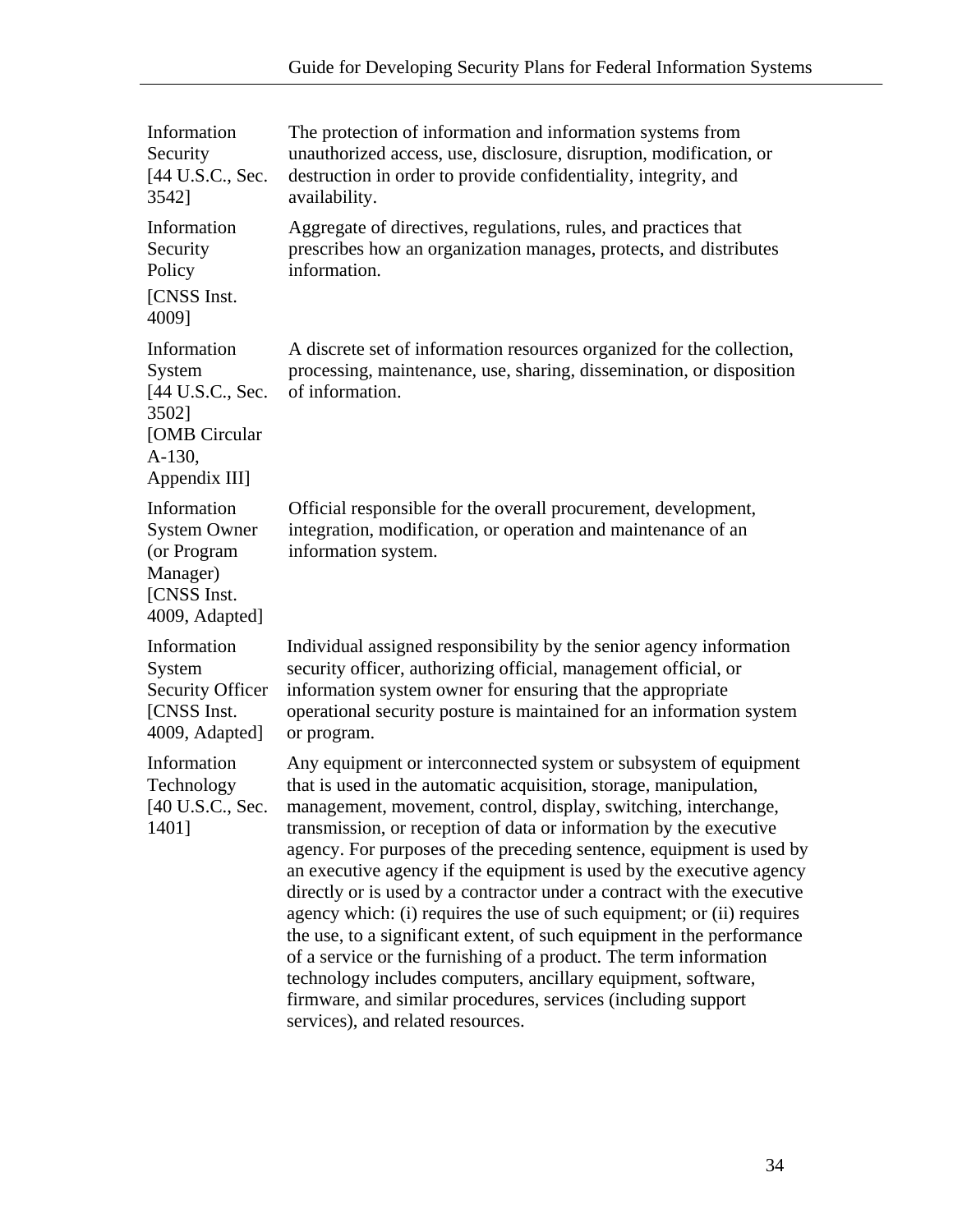| Information<br>Type<br>[FIPS 199]                                | A specific category of information (e.g., privacy, medical,<br>proprietary, financial, investigative, contractor sensitive, security<br>management) defined by an organization or in some instances, by a<br>specific law, executive order, directive, policy, or regulation.                                                                                                                                                                                                                                                                                  |
|------------------------------------------------------------------|----------------------------------------------------------------------------------------------------------------------------------------------------------------------------------------------------------------------------------------------------------------------------------------------------------------------------------------------------------------------------------------------------------------------------------------------------------------------------------------------------------------------------------------------------------------|
| Integrity<br>[44 U.S.C., Sec.<br>3542]                           | Guarding against improper information modification or destruction,<br>and includes ensuring information non-repudiation and authenticity.                                                                                                                                                                                                                                                                                                                                                                                                                      |
| Label                                                            | See Security Label.                                                                                                                                                                                                                                                                                                                                                                                                                                                                                                                                            |
| Low-Impact<br>System                                             | An information system in which all three security objectives (i.e.,<br>confidentiality, integrity, and availability) are assigned a FIPS 199<br>potential impact value of low.                                                                                                                                                                                                                                                                                                                                                                                 |
| Major<br>Application<br>[OMB Circular<br>A-130,<br>Appendix III] | An application that requires special attention to security due to the<br>risk and magnitude of harm resulting from the loss, misuse, or<br>unauthorized access to or modification of the information in the<br>application. Note: All federal applications require some level of<br>protection. Certain applications, because of the information in them,<br>however, require special management oversight and should be treated<br>as major. Adequate security for other applications should be provided<br>by security of the systems in which they operate. |
| Major<br>Information<br>System<br>[OMB Circular<br>$A-130$ ]     | An information system that requires special management attention<br>because of its importance to an agency mission; its high development,<br>operating, or maintenance costs; or its significant role in the<br>administration of agency programs, finances, property, or other<br>resources.                                                                                                                                                                                                                                                                  |
| Management<br>Controls<br><b>[NIST SP 800-</b><br>18]            | The security controls (i.e., safeguards or countermeasures) for an<br>information system that focus on the management of risk and the<br>management of information system security.                                                                                                                                                                                                                                                                                                                                                                            |
| Media Access<br><b>Control Address</b>                           | A hardware address that uniquely identifies each component of an<br>IEEE 802-based network. On networks that do not conform to the<br>IEEE 802 standards but do conform to the OSI Reference Model, the<br>node address is called the Data Link Control (DLC) address.                                                                                                                                                                                                                                                                                         |
| Minor<br>Application                                             | An application, other than a major application, that requires attention<br>to security due to the risk and magnitude of harm resulting from the<br>loss, misuse, or unauthorized access to or modification of the<br>information in the application. Minor applications are typically<br>included as part of a general support system.                                                                                                                                                                                                                         |
| Mobile Code                                                      | Software programs or parts of programs obtained from remote<br>information systems, transmitted across a network, and executed on a<br>local information system without explicit installation or execution by<br>the recipient.                                                                                                                                                                                                                                                                                                                                |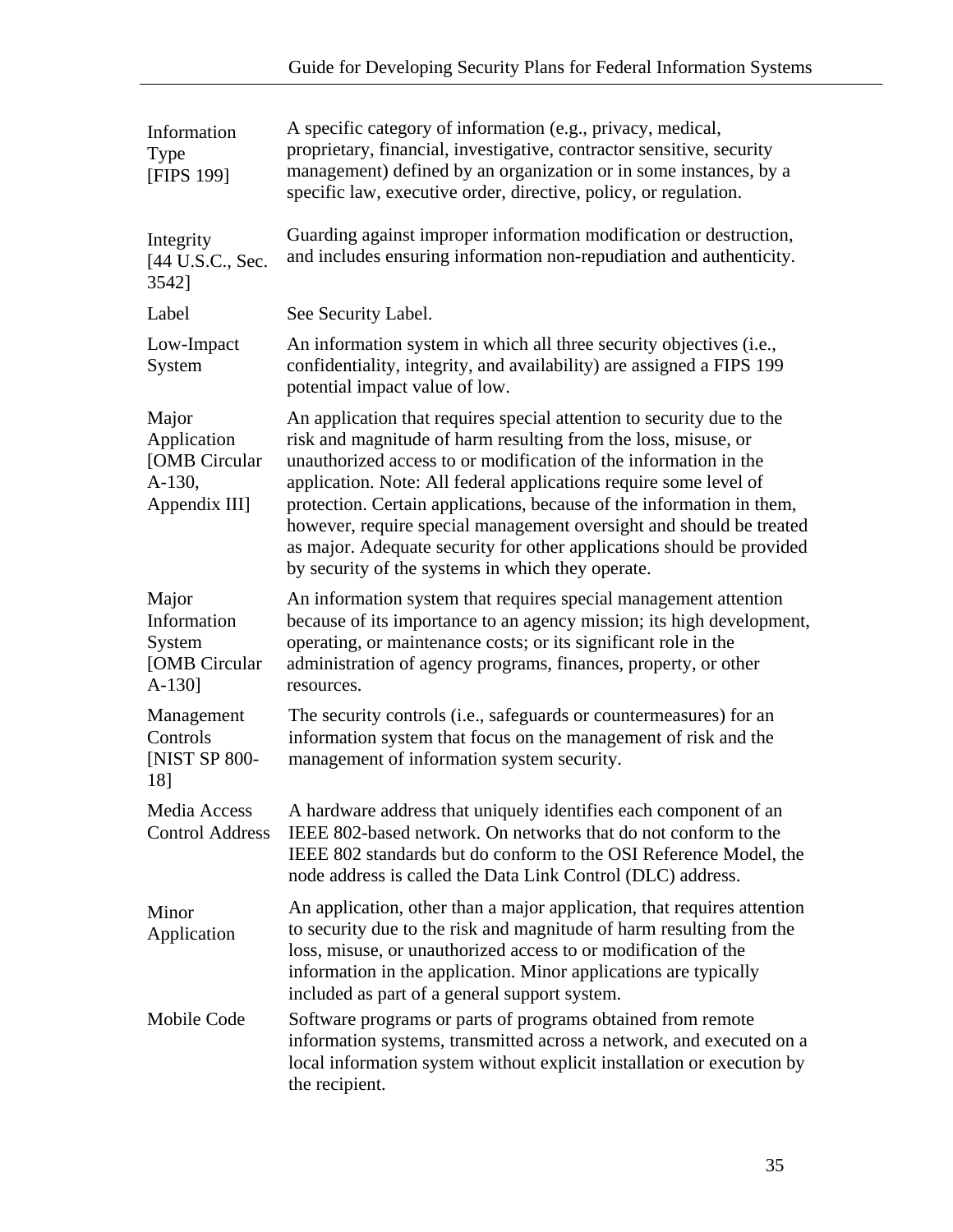| Mobile Code<br>Technologies                                                          | Software technologies that provide the mechanisms for the<br>production and use of mobile code (e.g., Java, JavaScript, ActiveX,<br>VBScript).                                                                                                                                                                                                                                                                                                                                                                                                                                                                                                                                                                                                                                                                                                                                                                                                                                                                                      |
|--------------------------------------------------------------------------------------|-------------------------------------------------------------------------------------------------------------------------------------------------------------------------------------------------------------------------------------------------------------------------------------------------------------------------------------------------------------------------------------------------------------------------------------------------------------------------------------------------------------------------------------------------------------------------------------------------------------------------------------------------------------------------------------------------------------------------------------------------------------------------------------------------------------------------------------------------------------------------------------------------------------------------------------------------------------------------------------------------------------------------------------|
| Moderate-<br><b>Impact System</b>                                                    | An information system in which at least one security objective (i.e.,<br>confidentiality, integrity, or availability) is assigned a FIPS 199<br>potential impact value of moderate and no security objective is<br>assigned a FIPS 199 potential impact value of high.                                                                                                                                                                                                                                                                                                                                                                                                                                                                                                                                                                                                                                                                                                                                                              |
| National<br>Security<br>Emergency<br>Preparedness<br>Telecommunica<br>tions Services | Telecommunications services that are used to maintain a state of<br>readiness or to respond to and manage any event or crisis (local,<br>national, or international) that causes or could cause injury or harm to<br>the population, damage to or loss of property, or degrade or threaten<br>the national security or emergency preparedness posture of the United<br>States.                                                                                                                                                                                                                                                                                                                                                                                                                                                                                                                                                                                                                                                      |
| National<br>Security<br>Information                                                  | Information that has been determined pursuant to Executive Order<br>12958 as amended by Executive Order 13292, or any predecessor<br>order, or by the Atomic Energy Act of 1954, as amended, to require<br>protection against unauthorized disclosure and is marked to indicate<br>its classified status.                                                                                                                                                                                                                                                                                                                                                                                                                                                                                                                                                                                                                                                                                                                           |
| National<br><b>Security System</b><br>[44 U.S.C., Sec.<br>3542]                      | Any information system (including any telecommunications system)<br>used or operated by an agency or by a contractor of an agency, or<br>other organization on behalf of an agency—(i) the function,<br>operation, or use of which involves intelligence activities; involves<br>cryptologic activities related to national security; involves command<br>and control of military forces; involves equipment that is an integral<br>part of a weapon or weapons system; or is critical to the direct<br>fulfillment of military or intelligence missions (excluding a system<br>that is to be used for routine administrative and business applications,<br>for example, payroll, finance, logistics, and personnel management<br>applications); or (ii) is protected at all times by procedures<br>established for information that have been specifically authorized<br>under criteria established by an Executive Order or an Act of<br>Congress to be kept classified in the interest of national defense or<br>foreign policy. |
| Non-repudiation<br>[CNSS Inst.<br>40091                                              | Assurance that the sender of information is provided with proof of<br>delivery and the recipient is provided with proof of the sender's<br>identity, so neither can later deny having processed the information.                                                                                                                                                                                                                                                                                                                                                                                                                                                                                                                                                                                                                                                                                                                                                                                                                    |
| Operational<br>Controls<br>[NIST SP 800-<br>18]                                      | The security controls (i.e., safeguards or countermeasures) for an<br>information system that primarily are implemented and executed by<br>people (as opposed to systems).                                                                                                                                                                                                                                                                                                                                                                                                                                                                                                                                                                                                                                                                                                                                                                                                                                                          |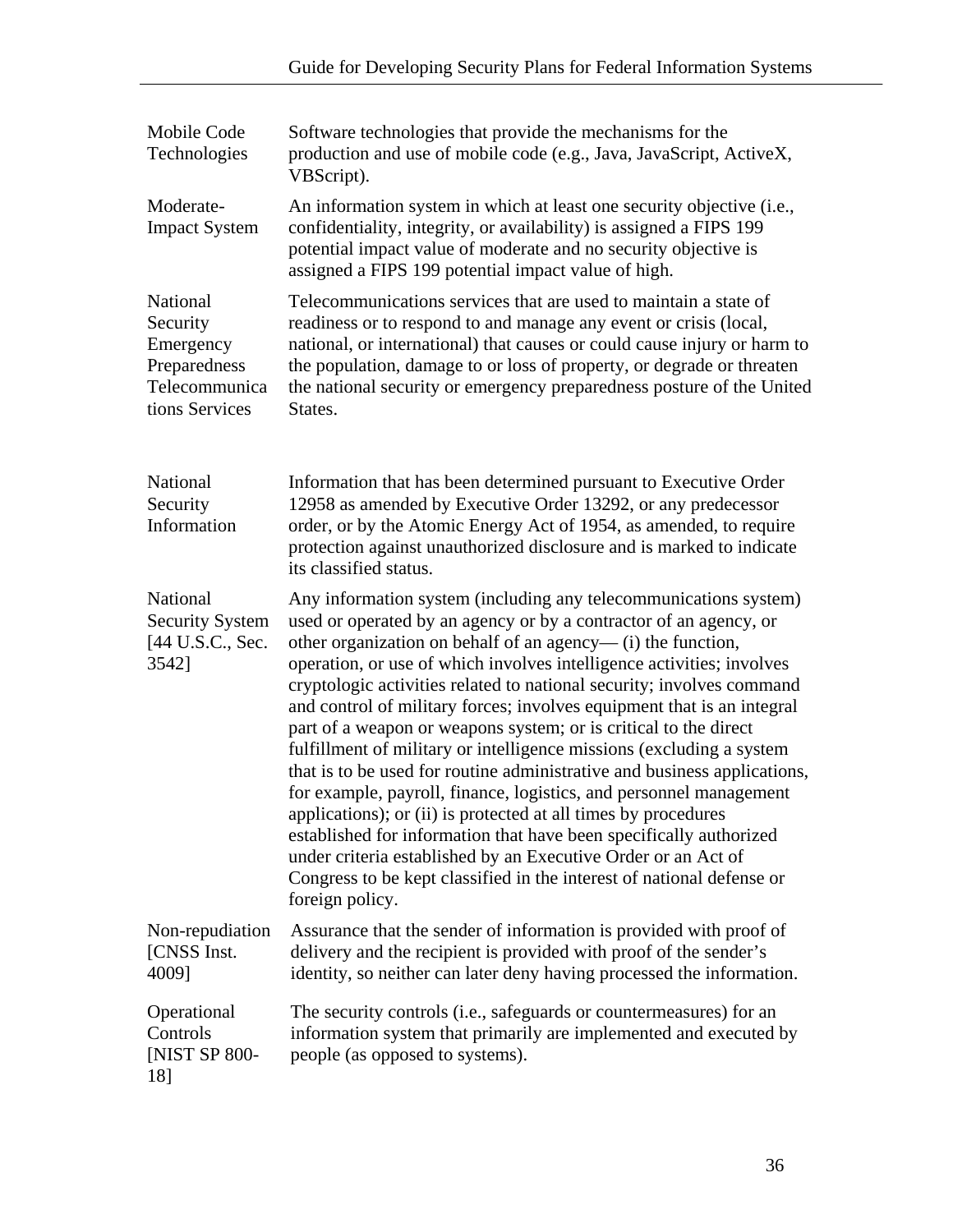| Plan of Action<br>and<br>Milestones<br>[OMB]<br>Memorandum<br>$02-01$ ] | A document that identifies tasks needing to be accomplished. It<br>details resources required to accomplish the elements of the plan, any<br>milestones in meeting the tasks, and scheduled completion dates for<br>the milestones.                                                                                                                                                                                                                                        |
|-------------------------------------------------------------------------|----------------------------------------------------------------------------------------------------------------------------------------------------------------------------------------------------------------------------------------------------------------------------------------------------------------------------------------------------------------------------------------------------------------------------------------------------------------------------|
| Potential Impact<br>[FIPS 199]                                          | The loss of confidentiality, integrity, or availability could be<br>expected to have: (i) a limited adverse effect (FIPS 199 low); (ii) a<br>serious adverse effect (FIPS 199 moderate); or (iii) a severe or<br>catastrophic adverse effect (FIPS 199 high) on organizational<br>operations, organizational assets, or individuals.                                                                                                                                       |
| Privacy Impact<br>Assessment<br>[OMB]<br>Memorandum<br>$03-22$ ]        | An analysis of how information is handled: (i) to ensure handling<br>conforms to applicable legal, regulatory, and policy requirements<br>regarding privacy; (ii) to determine the risks and effects of collecting,<br>maintaining, and disseminating information in identifiable form in an<br>electronic information system; and (iii) to examine and evaluate<br>protections and alternative processes for handling information to<br>mitigate potential privacy risks. |
| Protective<br>Distribution<br>System                                    | Wire line or fiber optic system that includes adequate safeguards<br>and/or countermeasures (e.g., acoustic, electric, electromagnetic, and<br>physical) to permit its use for the transmission of unencrypted<br>information.                                                                                                                                                                                                                                             |
| Records                                                                 | The recordings of evidence of activities performed or results<br>achieved (e.g., forms, reports, test results), which serve as a basis for<br>verifying that the organization and the information system are<br>performing as intended. Also used to refer to units of related data<br>fields (i.e., groups of data fields that can be accessed by a program<br>and that contain the complete set of information on particular items).                                     |
| <b>Remote Access</b>                                                    | Access by users (or information systems) communicating external to<br>an information system security perimeter.                                                                                                                                                                                                                                                                                                                                                            |
| Remote<br>Maintenance                                                   | Maintenance activities conducted by individuals communicating<br>external to an information system security perimeter.                                                                                                                                                                                                                                                                                                                                                     |
| <b>Risk</b><br><b>[NIST SP 800-</b><br>30]                              | The level of impact on agency operations (including mission,<br>functions, image, or reputation), agency assets, or individuals<br>resulting from the operation of an information system given the<br>potential impact of a threat and the likelihood of that threat<br>occurring.                                                                                                                                                                                         |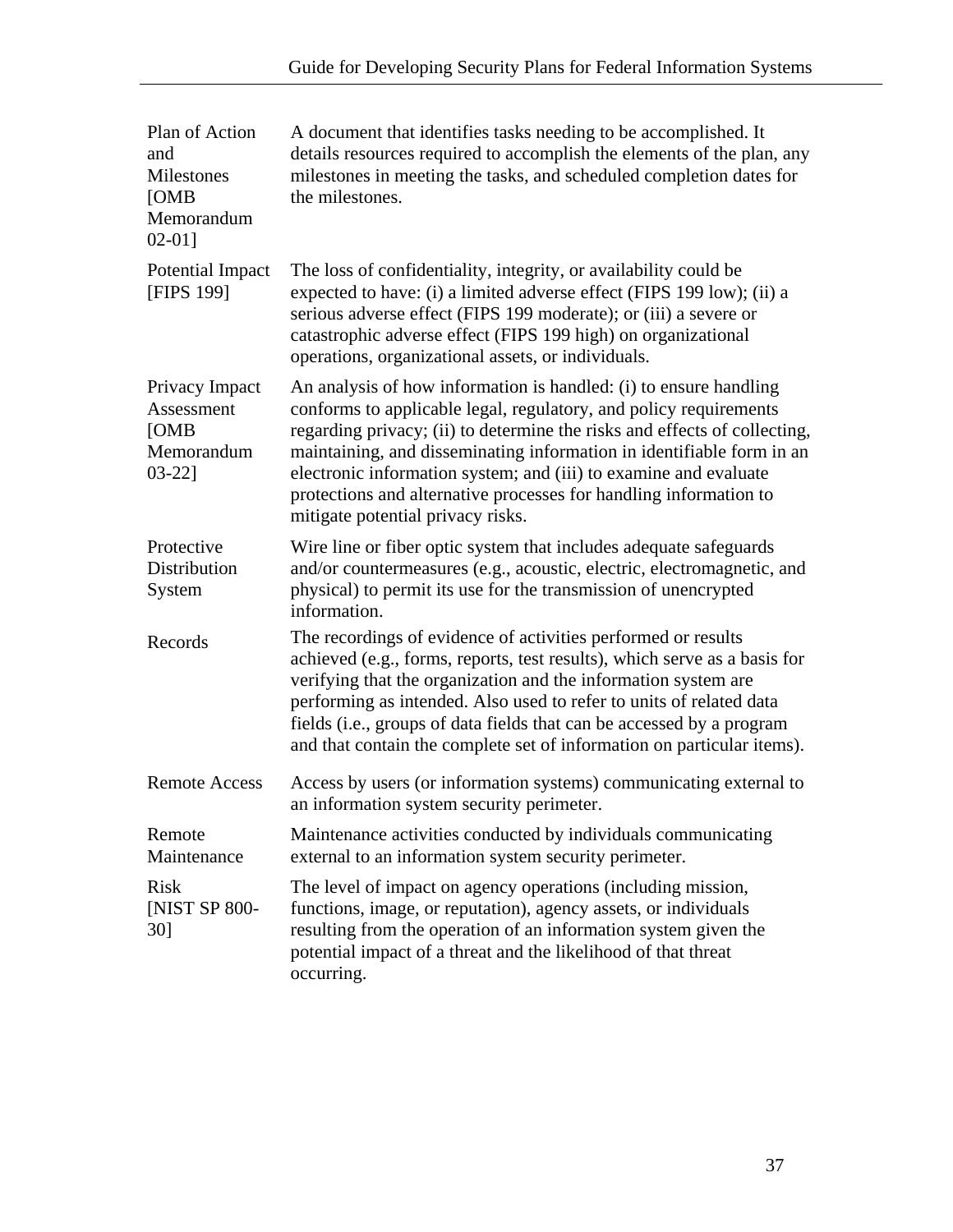| <b>Risk</b><br>Assessment<br>[NIST SP 800-<br>30] | The process of identifying risks to agency operations (including<br>mission, functions, image, or reputation), agency assets, or<br>individuals by determining the probability of occurrence, the<br>resulting impact, and additional security controls that would mitigate<br>this impact. Part of risk management, synonymous with risk analysis,<br>and incorporates threat and vulnerability analyses.                                                                                                         |
|---------------------------------------------------|--------------------------------------------------------------------------------------------------------------------------------------------------------------------------------------------------------------------------------------------------------------------------------------------------------------------------------------------------------------------------------------------------------------------------------------------------------------------------------------------------------------------|
| <b>Risk</b><br>Management<br>[NIST SP 800-<br>30] | The process of managing risks to agency operations (including<br>mission, functions, image, or reputation), agency assets, or<br>individuals resulting from the operation of an information system. It<br>includes risk assessment; cost-benefit analysis; the selection,<br>implementation, and assessment of security controls; and the formal<br>authorization to operate the system. The process considers<br>effectiveness, efficiency, and constraints due to laws, directives,<br>policies, or regulations. |
| Safeguards<br>[CNSS Inst.<br>4009, Adapted]       | Protective measures prescribed to meet the security requirements<br>(i.e., confidentiality, integrity, and availability) specified for an<br>information system. Safeguards may include security features,<br>management constraints, personnel security, and security of physical<br>structures, areas, and devices. Synonymous with security controls and<br>countermeasures.                                                                                                                                    |
| Sanitization<br>[CNSS Inst.<br>4009, Adapted]     | Process to remove information from media such that information<br>recovery is not possible. It includes removing all labels, markings,<br>and activity logs.                                                                                                                                                                                                                                                                                                                                                       |
| Scoping<br>Guidance                               | Provides organizations with specific technology-related,<br>infrastructure-related, public access-related, scalability-related,<br>common security control-related, and risk-related considerations on<br>the applicability and implementation of individual security controls in<br>the control baseline.                                                                                                                                                                                                         |
| Security<br>Category<br><b>[FIPS 199]</b>         | The characterization of information or an information system based<br>on an assessment of the potential impact that a loss of confidentiality,<br>integrity, or availability of such information or information system<br>would have on organizational operations, organizational assets, or<br>individuals.                                                                                                                                                                                                       |
| Security<br>Controls<br>[FIPS 199]                | The management, operational, and technical controls (i.e., safeguards<br>or countermeasures) prescribed for an information system to protect<br>the confidentiality, integrity, and availability of the system and its<br>information.                                                                                                                                                                                                                                                                             |
| <b>Security Control</b><br><b>Baseline</b>        | The set of minimum security controls defined for a low-impact,<br>moderate-impact, or high-impact information system.                                                                                                                                                                                                                                                                                                                                                                                              |
| <b>Security Control</b><br>Enhancements           | Statements of security capability to: (i) build in additional, but<br>related, functionality to a basic control; and/or (ii) increase the<br>strength of a basic control.                                                                                                                                                                                                                                                                                                                                          |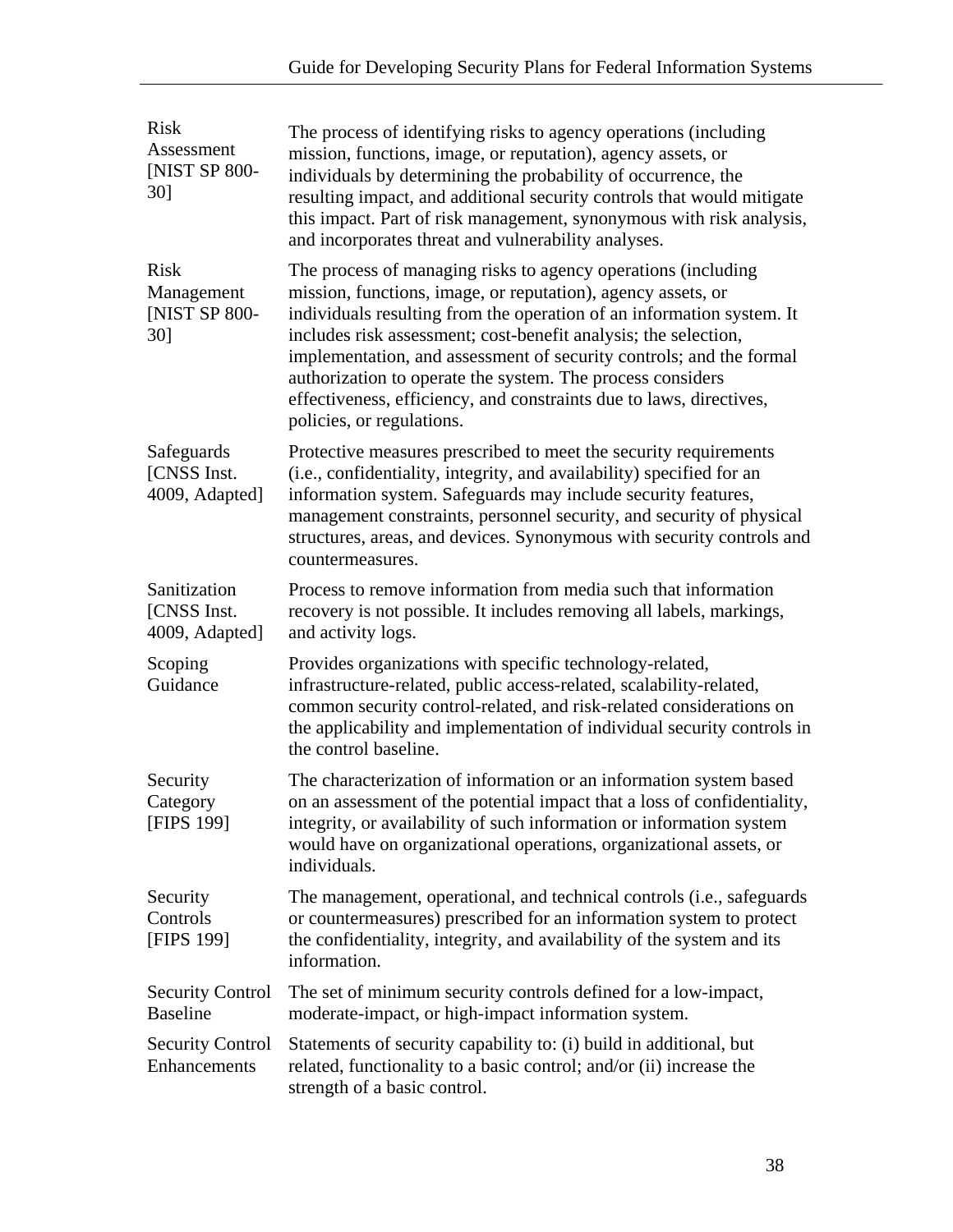| <b>Security Impact</b><br>Analysis<br>[NIST SP 800-<br>37]                       | The analysis conducted by an agency official, often during the<br>continuous monitoring phase of the security certification and<br>accreditation process, to determine the extent to which changes to<br>the information system have affected the security posture of the<br>system.                             |
|----------------------------------------------------------------------------------|------------------------------------------------------------------------------------------------------------------------------------------------------------------------------------------------------------------------------------------------------------------------------------------------------------------|
| <b>Security Label</b>                                                            | Explicit or implicit marking of a data structure or output media<br>associated with an information system representing the FIPS 199<br>security category, or distribution limitations or handling caveats of<br>the information contained therein.                                                               |
| Security<br>Objective                                                            | Confidentiality, integrity, or availability.                                                                                                                                                                                                                                                                     |
| Security<br>Perimeter                                                            | See Accreditation Boundary.                                                                                                                                                                                                                                                                                      |
| <b>Security Plan</b>                                                             | See System Security Plan.                                                                                                                                                                                                                                                                                        |
| Security<br>Requirements                                                         | Requirements levied on an information system that are derived from<br>laws, executive orders, directives, policies, instructions, regulations,<br>or organizational (mission) needs to ensure the confidentiality,<br>integrity, and availability of the information being processed, stored,<br>or transmitted. |
| Senior Agency<br>Information<br>Security<br>Officer<br>[44 U.S.C., Sec.<br>3544] | Official responsible for carrying out the Chief Information Officer<br>responsibilities under FISMA and serving as the Chief Information<br>Officer's primary liaison to the agency's authorizing officials,<br>information system owners, and information system security<br>officers.                          |
| Spyware                                                                          | Software that is secretly or surreptitiously installed into an<br>information system to gather information on individuals or<br>organizations without their knowledge.                                                                                                                                           |
| Subsystem                                                                        | A major subdivision or component of an information system<br>consisting of information, information technology, and personnel<br>that perform one or more specific functions.                                                                                                                                    |
| System                                                                           | See Information System.                                                                                                                                                                                                                                                                                          |
| System-specific<br><b>Security Control</b><br>[NIST SP 800-<br>37]               | A security control for an information system that has not been<br>designated as a common security control.                                                                                                                                                                                                       |
| <b>System Security</b><br>Plan<br>[NIST SP 800-<br>18]                           | Formal document that provides an overview of the security<br>requirements for the information system and describes the security<br>controls in place or planned for meeting those requirements.                                                                                                                  |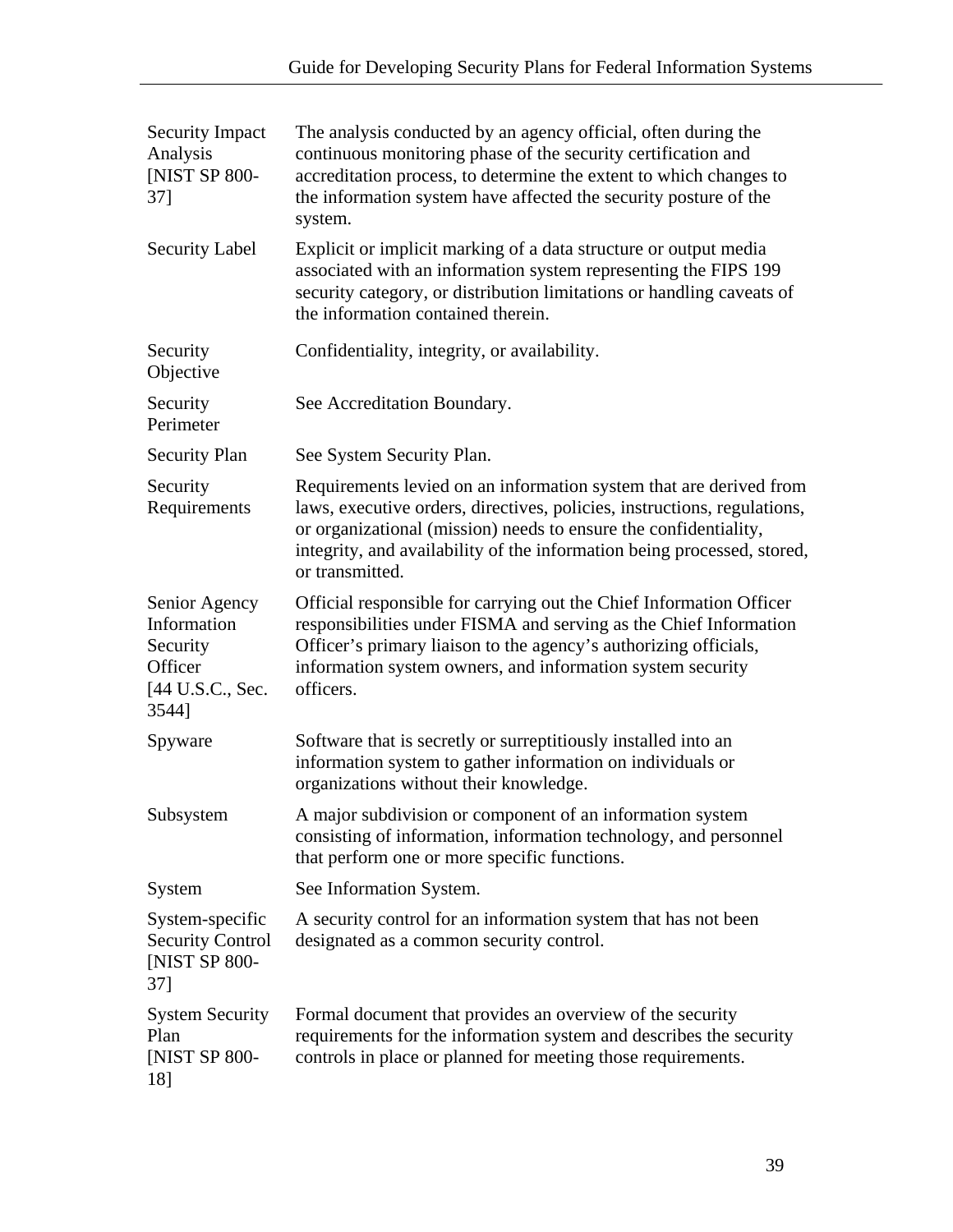| Technical<br>Controls<br>[NIST SP 800-<br>18]       | The security controls (i.e., safeguards or countermeasures) for an<br>information system that are primarily implemented and executed by<br>the information system through mechanisms contained in the<br>hardware, software, or firmware components of the system.                                                                                                          |
|-----------------------------------------------------|-----------------------------------------------------------------------------------------------------------------------------------------------------------------------------------------------------------------------------------------------------------------------------------------------------------------------------------------------------------------------------|
| Threat<br>[CNSS Inst.<br>4009, Adapted]             | Any circumstance or event with the potential to adversely impact<br>agency operations (including mission, functions, image, or<br>reputation), agency assets, or individuals through an information<br>system via unauthorized access, destruction, disclosure, modification<br>of information, and/or denial of service.                                                   |
| Threat<br>Agent/Source<br>[NIST SP 800-<br>30]      | Either: (i) intent and method targeted at the intentional exploitation of<br>a vulnerability; or (ii) a situation and method that may accidentally<br>trigger a vulnerability.                                                                                                                                                                                              |
| Threat<br>Assessment<br>[CNSS Inst.<br>4009]        | Formal description and evaluation of threat to an information system.                                                                                                                                                                                                                                                                                                       |
| <b>Trusted Path</b>                                 | A mechanism by which a user (through an input device) can<br>communicate directly with the security functions of the information<br>system with the necessary confidence to support the system security<br>policy. This mechanism can only be activated by the user or the<br>security functions of the information system and cannot be imitated<br>by untrusted software. |
| User<br>[CNSS Inst.<br>4009]                        | Individual or (system) process authorized to access an information<br>system.                                                                                                                                                                                                                                                                                               |
| Vulnerability<br>[CNSS Inst.<br>4009, Adapted]      | Weakness in an information system, system security procedures,<br>internal controls, or implementation that could be exploited or<br>triggered by a threat source.                                                                                                                                                                                                          |
| Vulnerability<br>Assessment<br>[CNSS Inst.<br>40091 | Formal description and evaluation of the vulnerabilities in an<br>information system.                                                                                                                                                                                                                                                                                       |